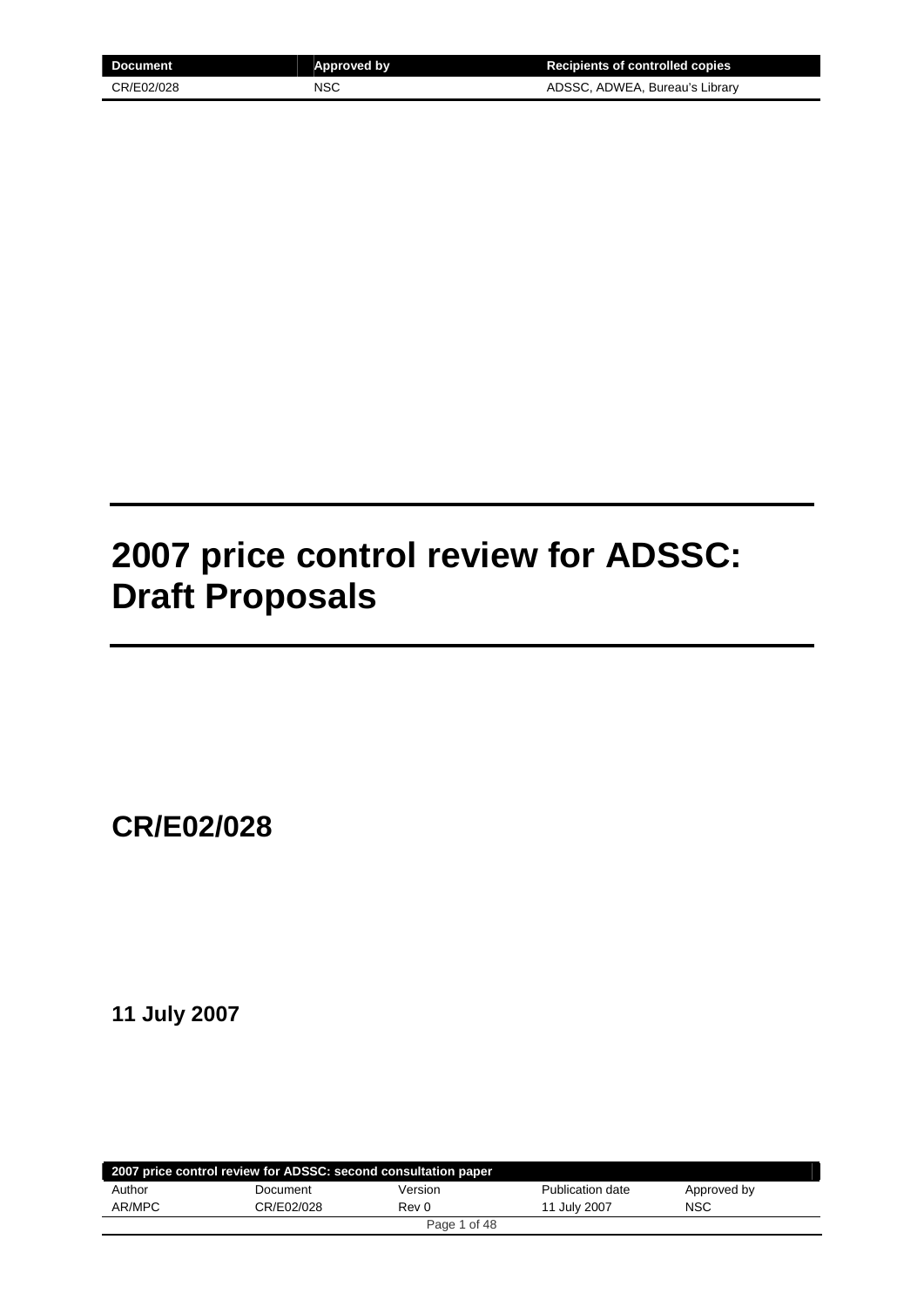# **Contents**

| 1. |  |
|----|--|
|    |  |
|    |  |
|    |  |
|    |  |
|    |  |
|    |  |
| 2. |  |
|    |  |
|    |  |
|    |  |
|    |  |
|    |  |
|    |  |
|    |  |
|    |  |
| 3. |  |
|    |  |
|    |  |
|    |  |
|    |  |
|    |  |
|    |  |
|    |  |
|    |  |
|    |  |
|    |  |
|    |  |
|    |  |
|    |  |
|    |  |

|        | 2007 price control review for ADSSC: second consultation paper |              |                  |             |
|--------|----------------------------------------------------------------|--------------|------------------|-------------|
| Author | Document                                                       | Version      | Publication date | Approved by |
| AR/MPC | CR/E02/028                                                     | Rev 0        | 11 July 2007     | <b>NSC</b>  |
|        |                                                                | Page 2 of 48 |                  |             |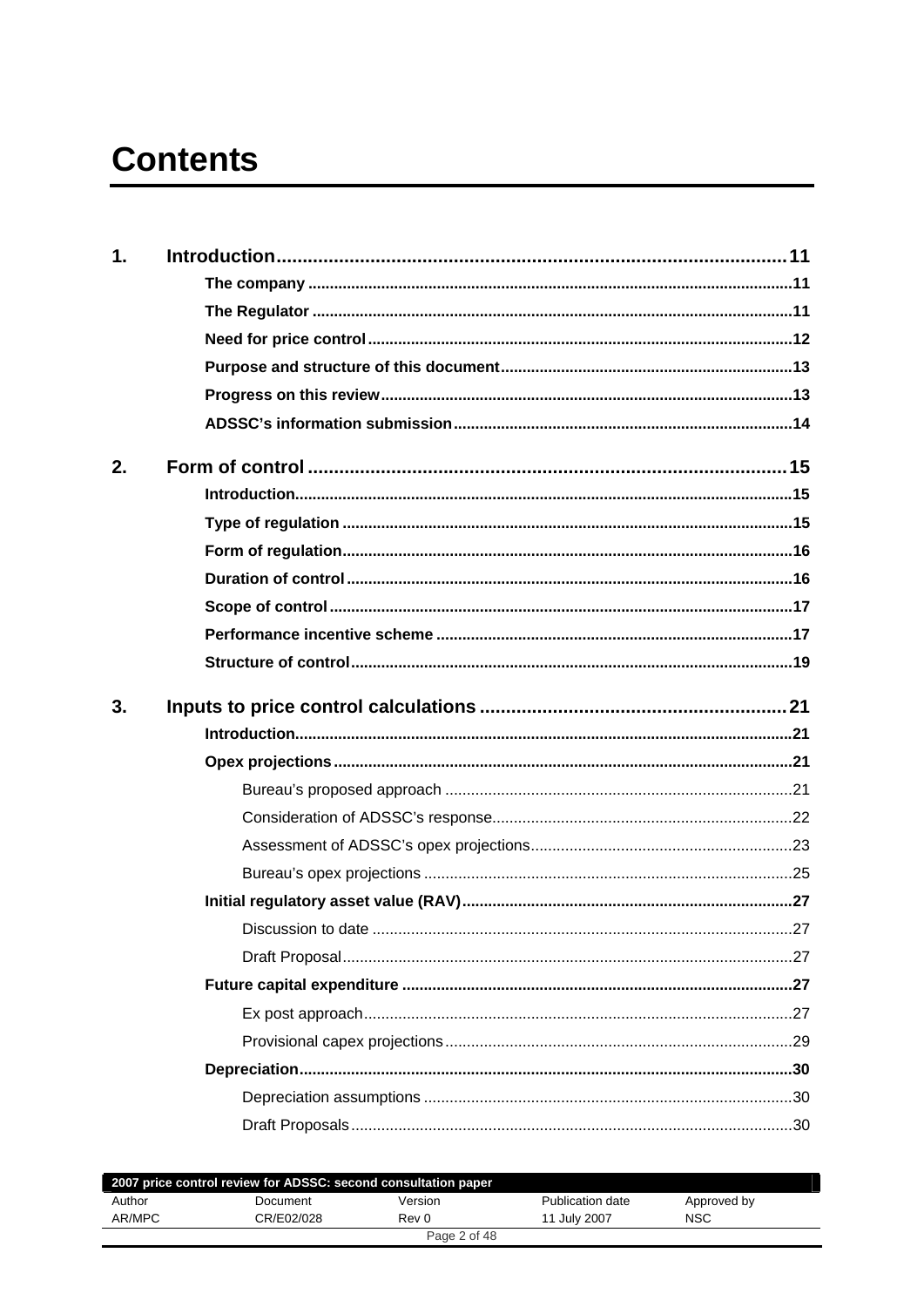| 4. |  |
|----|--|
|    |  |
|    |  |
|    |  |
|    |  |
|    |  |
|    |  |
|    |  |
|    |  |
|    |  |
|    |  |
|    |  |
|    |  |
| 5. |  |
|    |  |
|    |  |
|    |  |
|    |  |
|    |  |
|    |  |
|    |  |
|    |  |

|        | 2007 price control review for ADSSC: second consultation paper |              |                  |             |  |
|--------|----------------------------------------------------------------|--------------|------------------|-------------|--|
| Author | Document                                                       | Version      | Publication date | Approved by |  |
| AR/MPC | CR/E02/028                                                     | Rev 0        | 11 July 2007     | <b>NSC</b>  |  |
|        |                                                                | Page 3 of 48 |                  |             |  |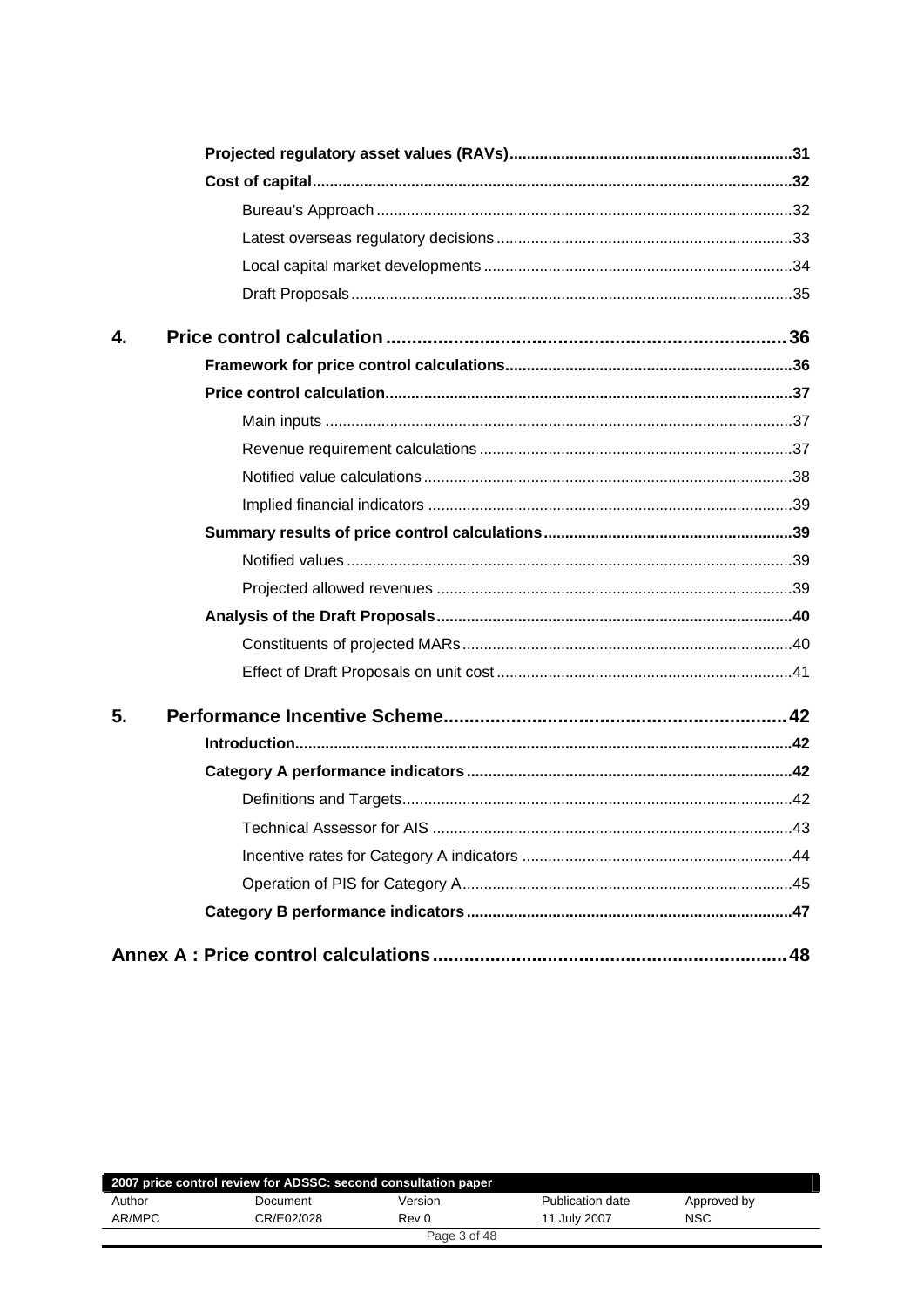# *Foreword*

- 1. In September 2006, the Bureau commenced a consultation process to set the first price control for the Abu Dhabi Sewerage Services Company (ADSSC), a company recently established to provide sewerage services within the Emirate of Abu Dhabi, by publishing the First Consultation Paper.
- 2. The Bureau published a Second Consultation Paper in February 2007 discussing in further detail the issues which need to be considered in setting the first price control. The Bureau has received a generally supportive response from ADSSC on these issues.
- 3. This document sets out the Bureau's Draft Proposals for the ADSSC's first price control. This is proposed to be a pure CPI-X revenue cap, with a control period starting retrospectively from the date of establishment of ADSSC (i.e., 21 June 2005) and ending on 31 December 2009.
- 4. Written responses to the Draft Proposals should be sent **by 30 August 2007** to:

Mark Clifton Director of Economic Regulation Regulation and Supervision Bureau P.O. Box 32800 Abu Dhabi Fax: (971-2) 642-4217 Email: [mpclifton@rsb.gov.ae](mailto:mpclifton@rsb.gov.ae)

5. The Bureau proposes to make responses to the consultation exercise publicly available. Following consideration of the responses to the Draft Proposals, the Bureau will aim to issue its Final Proposals and proposed licence modifications in October 2007. ADSSC will then have 28 days to accept or reject those proposals.

**NICK CARTER DIRECTOR GENERAL REGULATION AND SUPERVISION BUREAU**

|        | 2007 price control review for ADSSC: second consultation paper |              |                  |             |  |
|--------|----------------------------------------------------------------|--------------|------------------|-------------|--|
| Author | Document                                                       | Version      | Publication date | Approved by |  |
| AR/MPC | CR/E02/028                                                     | Rev 0        | 11 July 2007     | <b>NSC</b>  |  |
|        |                                                                | Page 4 of 48 |                  |             |  |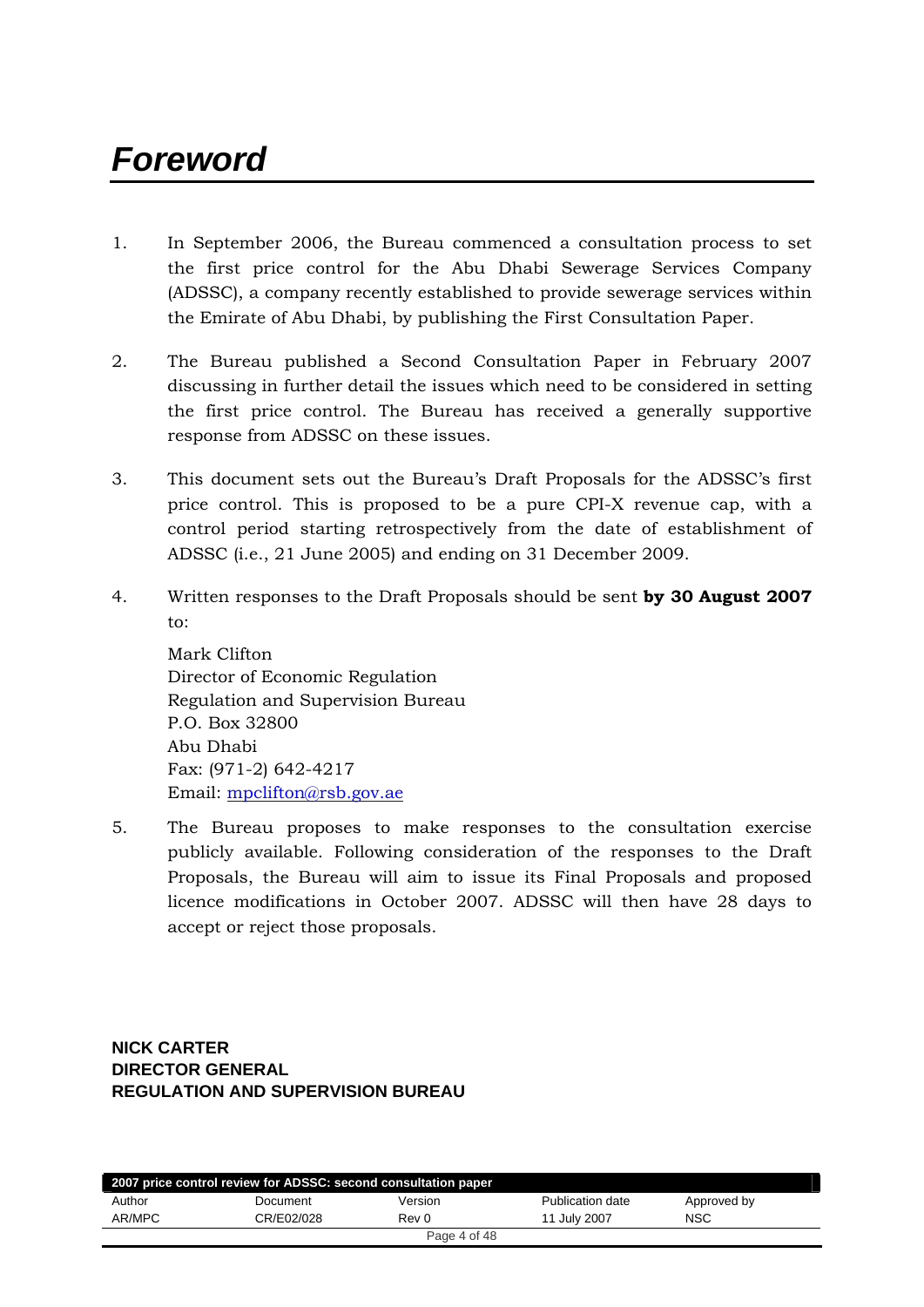# **Introduction**

- 1. As with the monopoly companies in the Abu Dhabi water and electricity sector, ADSSC should be subject to price controls set by the Bureau to protect customers and efficiency. For ADSSC, the first price control is required to take effect retrospectively from the date of its establishment i.e., 21 June 2005.
- 2. This document describes the Bureau's Draft Proposals for the first price control for ADSSC taking into account the responses to the Second Consultation Paper issued by the Bureau in February 2007.

# **Form of control**

- 3. The first price control for ADSSC will have the form of a CPI-X annual revenue cap, with following features:
	- (a) The price control will be a 'pure' revenue cap without involving any revenue driver.
	- (b) The price control will run from 21 June 2005 to 31 December 2009.
	- (c) A single control will cover all businesses of ADSSC.
	- (d) A simple Performance Incentive Scheme (PIS) will accompany the price control, taking effect from 2008, to incentivise ADSSC to improve its performance on various aspects of its operation.
	- (e) The maximum allowed revenue (MAR) for any year 't' of the control period shall be determined as follows:

$$
MAR_t = a_t + Q_t - K_t
$$

where:

(i)  $a_t$  is a notified value (in UAE Dirhams or AED) for the year 't' as determined by the Bureau in 2005 prices through price control calculations and is indexed against UAE Consumer Price Index (CPI) less a "X" factor, where X has been set at zero;

|        | 2007 price control review for ADSSC: second consultation paper |              |                  |             |  |
|--------|----------------------------------------------------------------|--------------|------------------|-------------|--|
| Author | Document                                                       | Version      | Publication date | Approved by |  |
| AR/MPC | CR/E02/028                                                     | Rev 0        | 11 July 2007     | <b>NSC</b>  |  |
|        |                                                                | Page 5 of 48 |                  |             |  |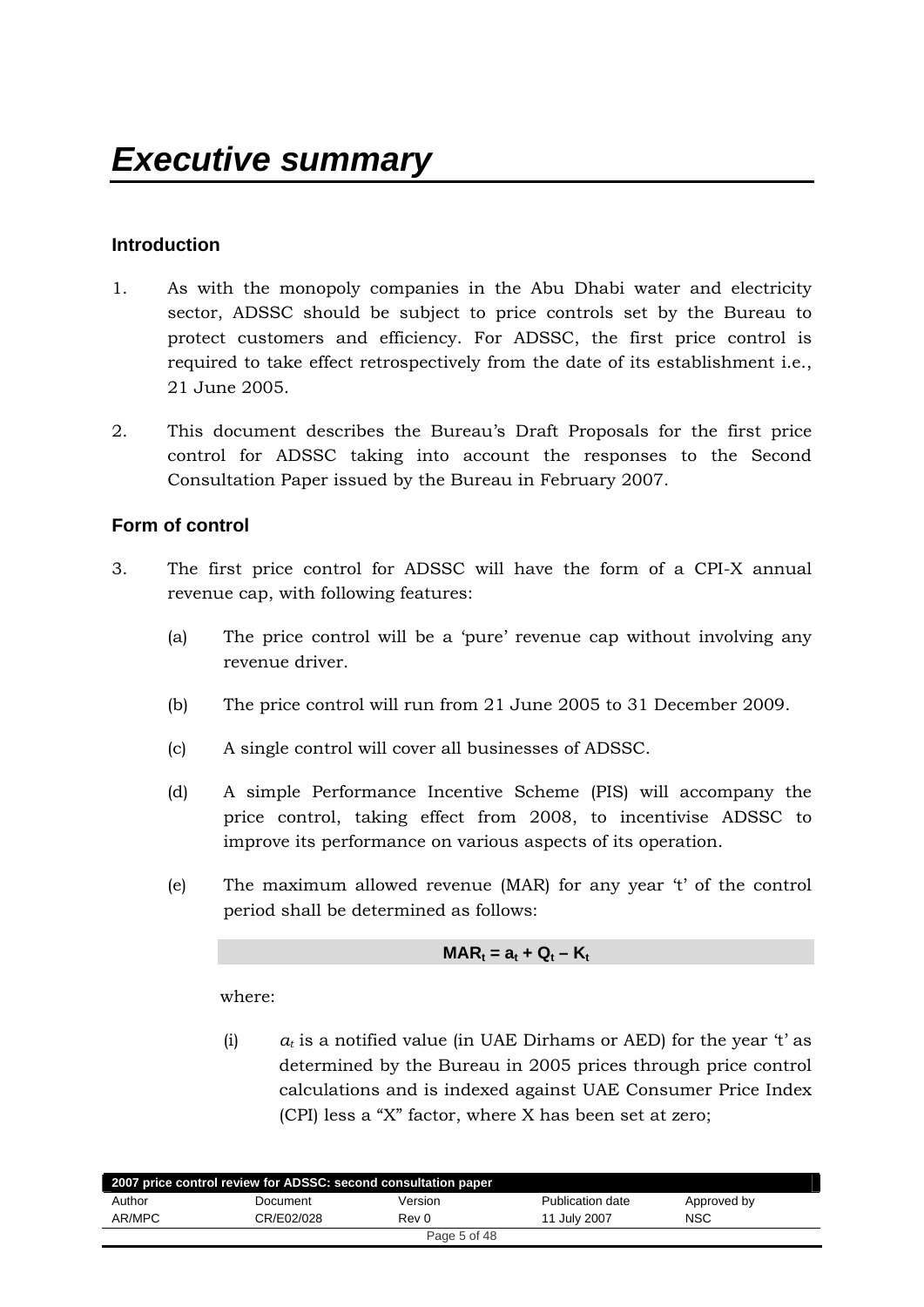- (ii)  $Q_t$  is the total amount of incentives (in AED) for performance on Category A indicators under the PIS; and
- (iii)  $K_t$  is the correction factor for an over- or under-recovery of MAR (in AED) in the preceding year.

# **Framework for price control calculations**

- 4. A net present value (NPV) framework has been adopted to establish the level and profile of allowed revenue for ADSSC:
	- (a) The notified value 'a' is determined by equating the NPV of the forecast annual MARs to the NPV of the annual required revenues over the control period.
	- (b) The annual required revenue is calculated using the "building-block" approach as the sum of operating expenditure (opex), depreciation and return on capital.
	- (c) All calculations are carried out in 2005 prices and the cost of capital used to calculate the return on capital (discussed below) is used as the discount rate for NPV calculations.

# **Operating expenditure**

- 5. A top-down approach has been proposed to set opex projections, as follows:
	- (a) Actual opex for 2005-2007 is to be allowed for those years.
	- (b) A simple average of audited actual opex for 2006 and unaudited actual opex for the first six months of 2007 is to be used to set the base level for 2008 and 2009. This base level then should be adjusted for demand growth (0.75% opex increase for each 1% demand increase) and efficiency improvement (5% opex decrease per year).
- 6. The Bureau has not yet received the audited information for 2005-2006 and the unaudited actual information for first half of 2007. Based on the application of the above approach to the information available to the Bureau on unaudited actual opex for 2005-2006 and the Bureau's assumption for 2007 opex, the resulting opex projections in 2005 prices are shown in **Table 1**. In essence, opex projections are constant in real terms at around AED 199 million per annum (2005 prices) over the control period.

|        | 2007 price control review for ADSSC: second consultation paper |              |                  |             |
|--------|----------------------------------------------------------------|--------------|------------------|-------------|
| Author | Document                                                       | Version      | Publication date | Approved by |
| AR/MPC | CR/E02/028                                                     | Rev 0        | 11 July 2007     | <b>NSC</b>  |
|        |                                                                | Page 6 of 48 |                  |             |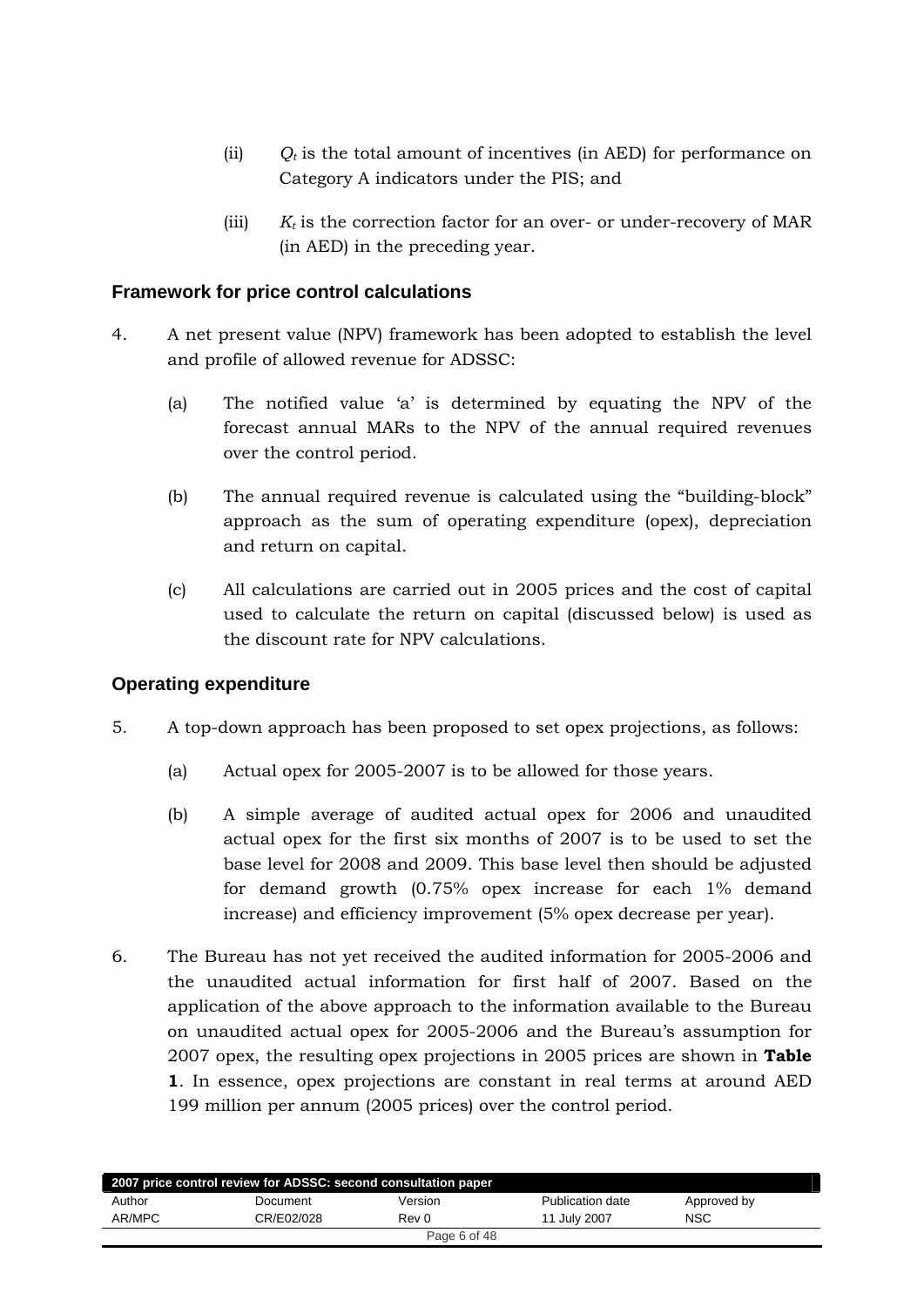# **Capital expenditure**

- 7. Given the lack of reliable forecast of capital expenditure (capex) to be incurred during the control period, an ex post approach has been proposed to be adopted for capex regulation. However, to facilitate the financing of capex and the smoothing of the price control from one period to another, provisional capex should be included in the first price control. It is important to note that these provisional capex are not to be taken indicative of the Bureau's views of the appropriate or efficient level of capex.
- 8. Once audited data on actual capex over the control period is made available to the Bureau, it will be reviewed against the efficiency criteria established by the Bureau for the sector. That is, capex will be considered efficient if it:
	- (a) was required to meet growth in customer demand or the relevant security and performance standards; and
	- (b) was efficiently procured (procurement to be interpreted to include both the tendering process and project management).
- 9. Based on the efficiency review of actual capex, an appropriate adjustment will then be made to the regulatory asset value (RAV) at a future price control review for any difference between the efficient past capex and the provisional capex allowed at this review.
- 10. **Table 1** below shows the provisional capex allowances in 2005 prices (about AED 2 billion in total), which have been used in setting the price control in these Draft Proposals. For 2005-2007, these allowances are based on ADSSC's submission and, for 2008-2009, they are provisionally set at AED 500 million per annum.

| AED million, 2005 prices | $2005*$ | 2006   | 2007   | 2008   | 2009   |
|--------------------------|---------|--------|--------|--------|--------|
| Opex projections         | 66 27   | 199 73 | 199.73 | 199.38 | 199.02 |
| Provisional capex        | 379 O1  | 151 10 | 412.76 | 500.00 | 500.00 |

| Table 1: Opex and provisional capex - Draft Proposals |  |
|-------------------------------------------------------|--|
|-------------------------------------------------------|--|

Source: Bureau calculations Notes: \*The data for 2005 relates to 6-month period from 1 July to 31 December 2005.

#### **Financial issues**

11. The audited accounting asset value as of 21 June 2005 has been proposed to be used to set the initial RAV, subject to the review of information to be submitted by ADSSC. For these Draft Proposals, the Bureau has used the

|        | 2007 price control review for ADSSC: second consultation paper |              |                  |             |  |
|--------|----------------------------------------------------------------|--------------|------------------|-------------|--|
| Author | Document                                                       | Version      | Publication date | Approved by |  |
| AR/MPC | CR/E02/028                                                     | Rev 0        | 11 July 2007     | <b>NSC</b>  |  |
|        |                                                                | Page 7 of 48 |                  |             |  |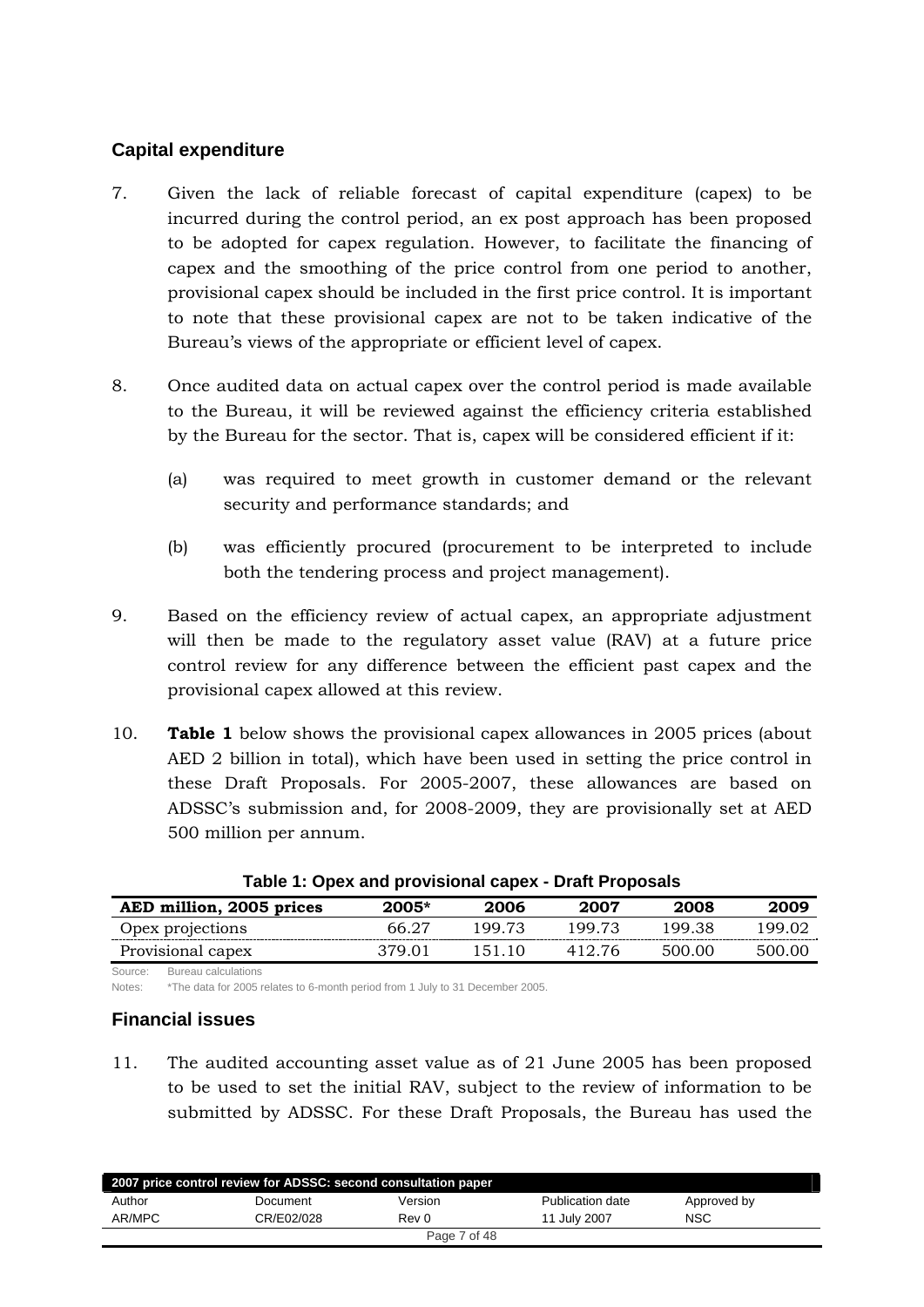unaudited accounting asset value of AED 4,430.48 million as of 1 July 2005 as per the information provided by ADSSC to set the initial RAV.

- 12. Subject to further discussion with ADSSC, a straight-line depreciation approach has been used for both initial RAV and provisional capex, with a weighted average asset life of 30 years for initial RAV and 50 years for future investment (i.e., provisional capex).
- 13. Based on the Bureau's proposals on initial RAV, depreciation and provisional capex, the resulting opening and closing RAVs and depreciation for each year of the control period are presented in the following table:

| AED million, 2005 prices          | 2005     | 2006     | 2007     | 2008     | 2009     |
|-----------------------------------|----------|----------|----------|----------|----------|
| Opening RAV                       | 4.430.48 | 4.731.86 | 4.726.19 | 4.976.53 | 5.304.99 |
| Depreciation on initial RAV       | 73.84    | 147.68   | 147.68   | 147.68   | 147.68   |
| Depreciation on provisional capex | 3.79     | 9.09     | 14.73    | 23.86    | 33.86    |
| Closing RAV                       | 4,731.86 | 4.726.19 | 4.976.53 | 5.304.99 | 5,623.45 |
|                                   |          |          |          |          |          |

#### **Table 2: Projected RAVs over 2005-2009 – Draft Proposals**

Source: Bureau calculations

- 14. The RAV increases from AED 4.4 billion in 2005 to AED 5.6 billion by end of 2009 (i.e., by about AED 1.2 billion or 27%) in 2005 prices. The depreciation allowance is about AED 168 million per annum on average over the control period.
- 15. While the recent market developments indicate a lower cost of capital, the Draft Proposals use a real, post-tax cost of capital of 5.00% to calculate return on capital – consistent with the one used at the last price control review of water and electricity companies.

# **Price control calculations**

16. The notified values 'a' and 'X' determined in these Draft Proposals are given in the following table:

| Table 3: Notified values – Draft Proposals |      |                    |  |  |
|--------------------------------------------|------|--------------------|--|--|
| 2005 prices                                |      |                    |  |  |
| Notified value                             | 0.00 | AED 606.16 million |  |  |
| Bureau calculations<br>Source:             |      |                    |  |  |

#### **Table 3: Notified values – Draft Proposals**

17. For 2005, the notified value 'a' will be one-half of the value shown in the above table to reflect the 6-month period in 2005 after the establishment of ADSSC (i.e., AED 303.08 million).

| 2007 price control review for ADSSC: second consultation paper |            |              |                  |             |
|----------------------------------------------------------------|------------|--------------|------------------|-------------|
| Author                                                         | Document   | Version      | Publication date | Approved by |
| AR/MPC                                                         | CR/E02/028 | Rev 0        | 11 July 2007     | <b>NSC</b>  |
|                                                                |            | Page 8 of 48 |                  |             |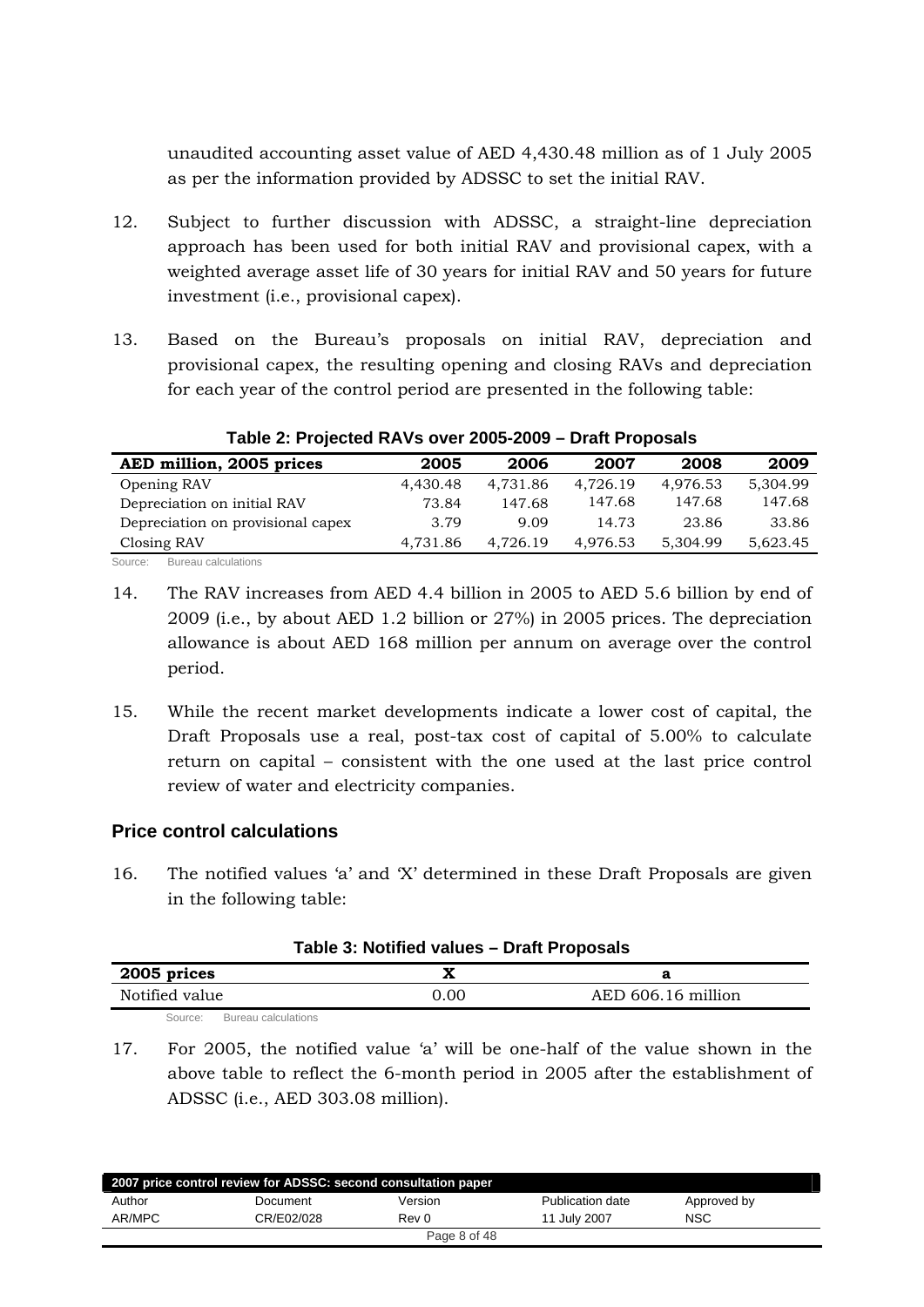18. The following table presents the projected MAR for ADSSC over the control period (2005-2009):

| Table 4: Projected MAR over 2005-2009 – Draft Proposals |         |        |        |        |        |  |
|---------------------------------------------------------|---------|--------|--------|--------|--------|--|
| AED million, 2005 prices                                | $2005*$ | 2006   | 2007   | 2008   | 2009   |  |
| Allowed revenue                                         | 303.08  | 606.16 | 606.16 | 606.16 | 606.16 |  |
| Bureau calculations<br>Source:                          |         |        |        |        |        |  |

#### **Table 4: Projected MAR over 2005-2009 – Draft Proposals**

Notes: \*The data for 2005 relates to 6-month period from 1 July to 31 December 2005.

#### **Performance Incentive Scheme**

- 19. The proposed PIS has two types of performance indicators:
	- (a) Category A indicators with precise definitions, targets and incentive rates, and an automatic annual revenue adjustment for performance via a term "Q" in the MAR formula, subject to a cap of 4% of MAR; and
	- (b) Category B indicators, which are less precisely defined but subject to a possible financial adjustment at the next price control review, depending on the performance over the control period, also subject to a 2% cap.
- 20. The PIS will take effect for the submissions due in 2008 onwards and will reward or penalize ADSSC through the Q term of the MAR formula two years after the year to which the submission relates.
- 21. The following table presents the proposed Category A indicators and their targets and incentive rates:

| <b>Category A indicator</b>    | <b>Target Date</b>     | <b>Incentive Rate</b>    |
|--------------------------------|------------------------|--------------------------|
| 1. Audited accounts timeliness | 30 June each year      | 1.35 AED million / month |
| 2. Audited PCR timeliness      | 31 March each year     | 1.35 AED million / month |
| 3. AIS timeliness              | 30 September each year | 1.35 AED million / month |

#### **Table 5: PIS Category A indicators – Draft Proposals**

22. Each incentive rate is expressed in terms of penalty amount per month of delay in submission of the relevant item. The bonus on submission of the item on or before the relevant target date will be six times the incentive rate i.e., AED 8.10 million per indicator. That is, the total bonus ADSSC can earn in any year can be as high as AED 24.30 million on Category A indicators.

23. The proposed Category B indicators are as follows:

| 2007 price control review for ADSSC: second consultation paper |            |              |                  |             |  |
|----------------------------------------------------------------|------------|--------------|------------------|-------------|--|
| Author                                                         | Document   | Version      | Publication date | Approved by |  |
| AR/MPC                                                         | CR/E02/028 | Rev 0        | 11 July 2007     | <b>NSC</b>  |  |
|                                                                |            | Page 9 of 48 |                  |             |  |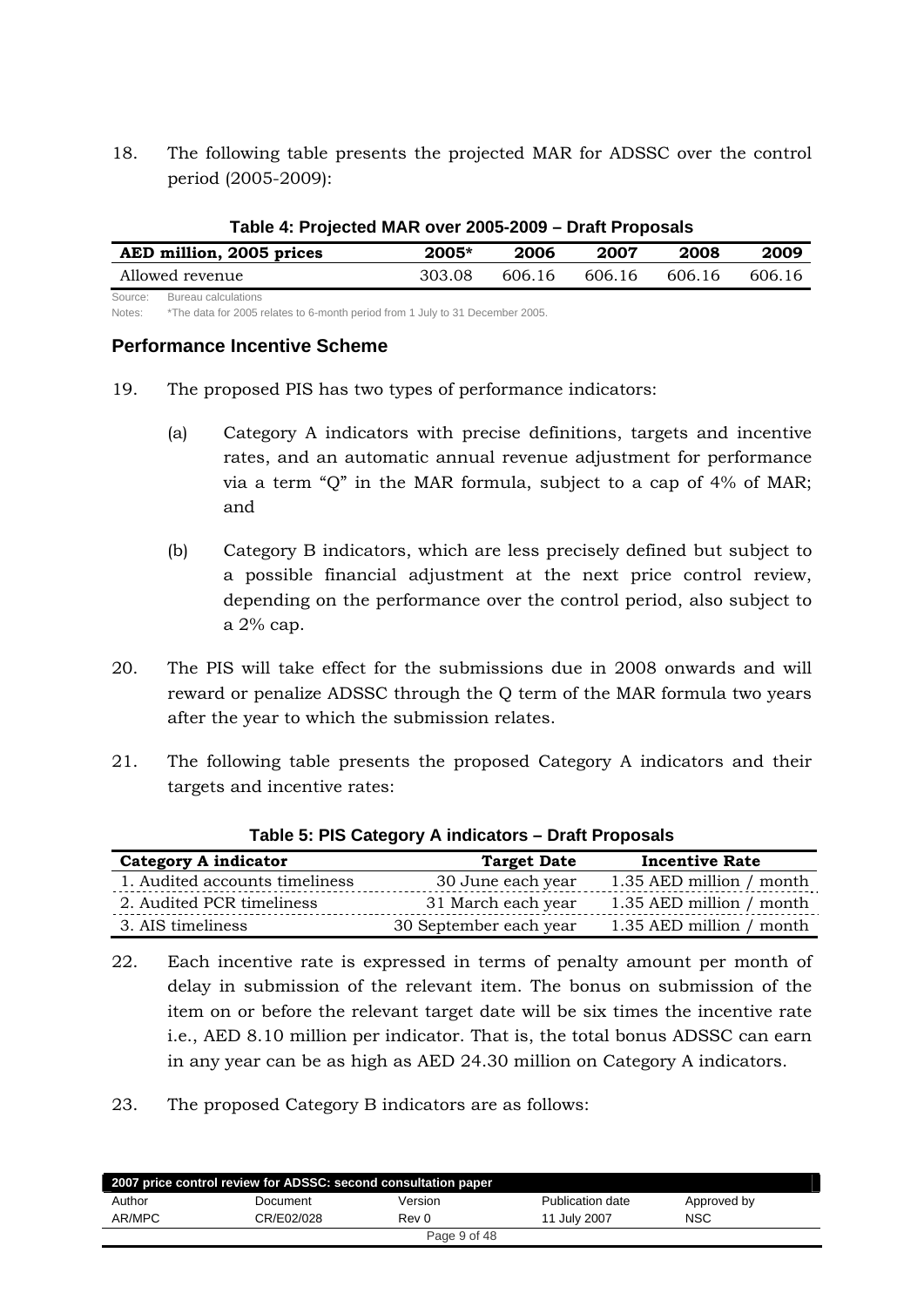- (a) performance of sewerage system (e.g., availability and reliability);
- (b) customer complaints (e.g., in relation to odour and flooding);
- (c) performance against guaranteed service standards for customers;
- (d) compliance with standards at treatment plants;
- (e) meeting targets for recycling of treated effluent and biosolids;
- (f) environmental performance;
- (g) timeliness of annual preparation of five-year planning statement; and
- (h) timeliness of interim profit and loss account.

| 2007 price control review for ADSSC: second consultation paper |            |               |                  |             |  |
|----------------------------------------------------------------|------------|---------------|------------------|-------------|--|
| Author                                                         | Document   | Version       | Publication date | Approved by |  |
| AR/MPC                                                         | CR/E02/028 | Rev 0         | 11 July 2007     | <b>NSC</b>  |  |
|                                                                |            | Page 10 of 48 |                  |             |  |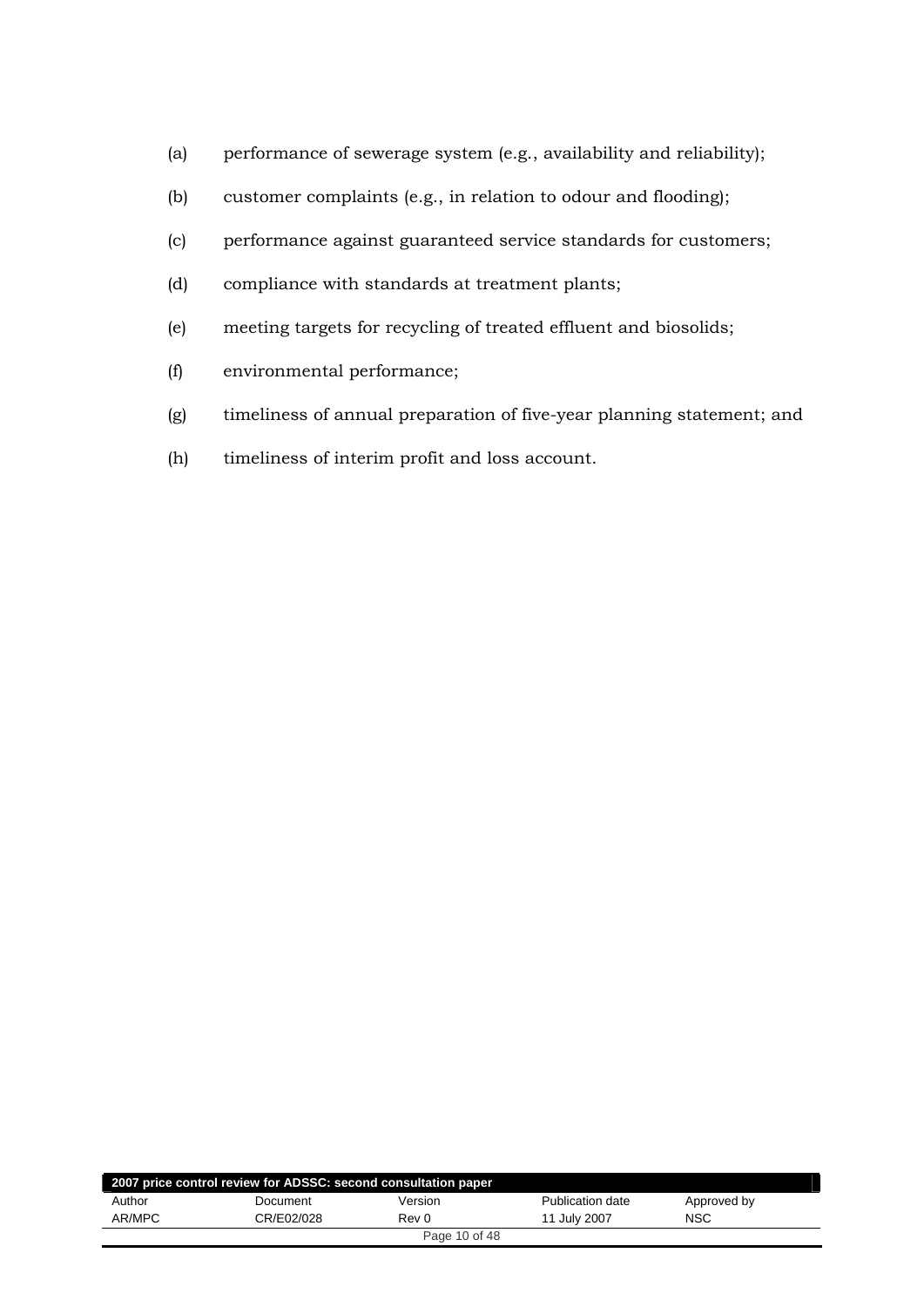# <span id="page-10-0"></span>**The company**

- 1.1 **Establishment:** Effective 21 June 2005, ADSSC was established by the Abu Dhabi Law No (17) of 2005 as a public joint stock company to provide sewerage services in the Emirate of Abu Dhabi. The company has taken over ownership, management and operations of the sewerage systems previously run by the Abu Dhabi and Al Ain Municipalities. The Abu Dhabi Water and Electricity Authority (ADWEA) presently wholly owns ADSSC and is responsible for the development of the Emirate's policies concerning the wastewater sector.
- 1.2 **Regulation:** Law No (17) of 2005 requires ADSSC to have a licence from the Bureau to undertake its activities. This Law also allows the company, after the Bureau's approval, to charge for providing sewerage services and connection to its sewerage system, and to sell treated wastewater effluent to the Department of Municipalities and Agriculture. ADSSC is also subject to the provisions of Law No (2) of 1998 concerning the regulation of the water and electricity sector in the Emirate of Abu Dhabi to the extent those provisions are not contradictory to Law No (17) of 2005.
- 1.3 **Licensing:** In accordance with the above requirements, the Bureau has issued a licence to ADSSC effective from 21 June 2005, which contains a number of conditions.
- 1.4 **Separate Businesses:** For various purposes, including for the purpose of accounting, ADSSC's licence defines three separate businesses being: Sewerage Business, Wastewater Treatment Business, and Disposal Business, which are described in the First Consultation Paper.

# **The Regulator**

1.5 **Regulated Activities:** Law No (2) of 1998 established the Bureau as the independent regulatory body for the water and electricity sector in the Emirate of Abu Dhabi and defines its duties, functions and powers. Law No (17) of 2005 extends these powers to include the wastewater sector. Any entity wishing to undertake any of the defined "regulated activities" in the Emirate requires authorization from the Bureau in the form of a licence (or a licence exemption). It is through the licence conditions (or conditions to an

| 2007 price control review for ADSSC: second consultation paper |            |         |                  |             |
|----------------------------------------------------------------|------------|---------|------------------|-------------|
| Author                                                         | Document   | Version | Publication date | Approved by |
| AR/MPC                                                         | CR/E02/028 | Rev 0   | 11 July 2007     | <b>NSC</b>  |
| Page 11 of 48                                                  |            |         |                  |             |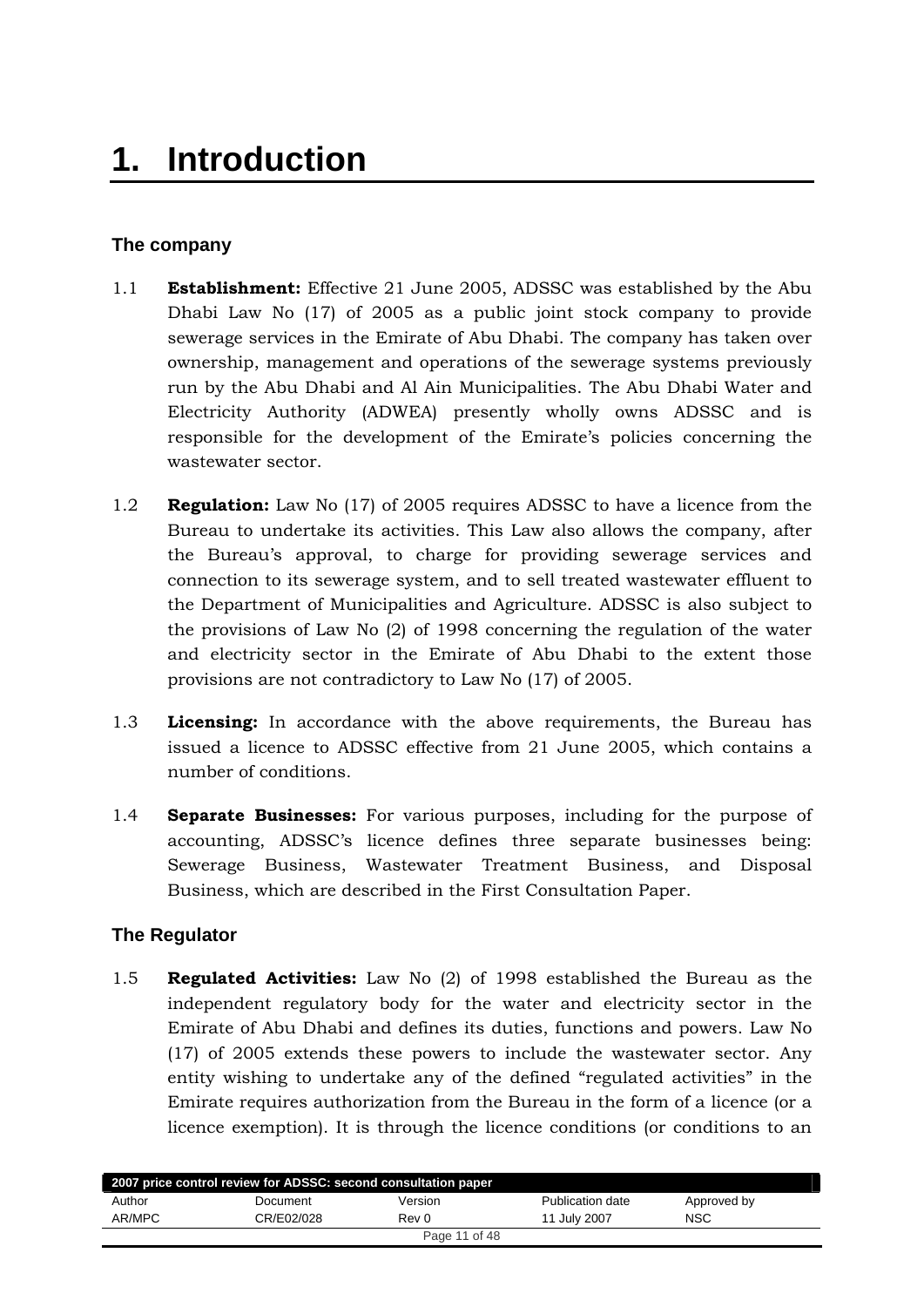<span id="page-11-0"></span>exemption) that the Bureau is able to influence the conduct of sector companies.

- 1.6 **Primary Duty:** The "primary duty" of the Bureau (Article 53 of Law No (2) of 1998) is "to ensure, so far as it is practicable for it to do so, the continued availability of potable water for human consumption and electricity for use in hospitals and centres for the disabled, aged and sick". As discussed in the First Consultation Paper, Law No (17) of 2005 may be interpreted as implying a corresponding primary duty in respect of the essential provision of sewerage services.
- 1.7 **General Duties:** The Bureau also has a number of "general duties" (Article 54 of Law No (2) of 1998), the most relevant of which in relation to this price control review is to "protect the interest of consumers ……… as to the terms and conditions and price of supply…".
- 1.8 **General Functions:** The Bureau also has a number of "general functions" (Article 55 of Law No (2) of 1998), including "the regulation of prices charged to consumers ……… and the methods by which they are charged."
- 1.9 **Accountability:** In carrying out its functions under the Law, the Bureau is under an obligation (Article 96 of Law No (2) of 1998) to act consistently, to minimise the regulatory burden on licensees, to take account of the financial position of licensees, and to give reasons for its decisions. Accountability is further reinforced by the fact that the Bureau's decisions can be challenged by licensees and ultimately made the subject of arbitration.

# **Need for price control**

- 1.10 ADSSC is a monopoly being the only provider of sewerage services in the Emirate. It is therefore necessary to put in place a mechanism to protect the interests of the consumers of sewerage services both with regards to charges and to the quality of the service. The purpose of the price control is to cap revenue and provide incentives to improve service quality.
- 1.11 The costs of sewerage services are presently subsidised by the government. The price control, by capping ADSSC's revenue from any source, can therefore provide a mechanism to ensure the subsidy requirement of ADSSC reflects only reasonably efficient costs.
- 1.12 As discussed in Section 2 below, the Bureau's current thinking is to establish a simple price control for ADSSC which places a cap, in each year

| 2007 price control review for ADSSC: second consultation paper |            |         |                  |             |  |
|----------------------------------------------------------------|------------|---------|------------------|-------------|--|
| Author                                                         | Document   | Version | Publication date | Approved by |  |
| AR/MPC                                                         | CR/E02/028 | Rev 0   | 11 July 2007     | <b>NSC</b>  |  |
| Page 12 of 48                                                  |            |         |                  |             |  |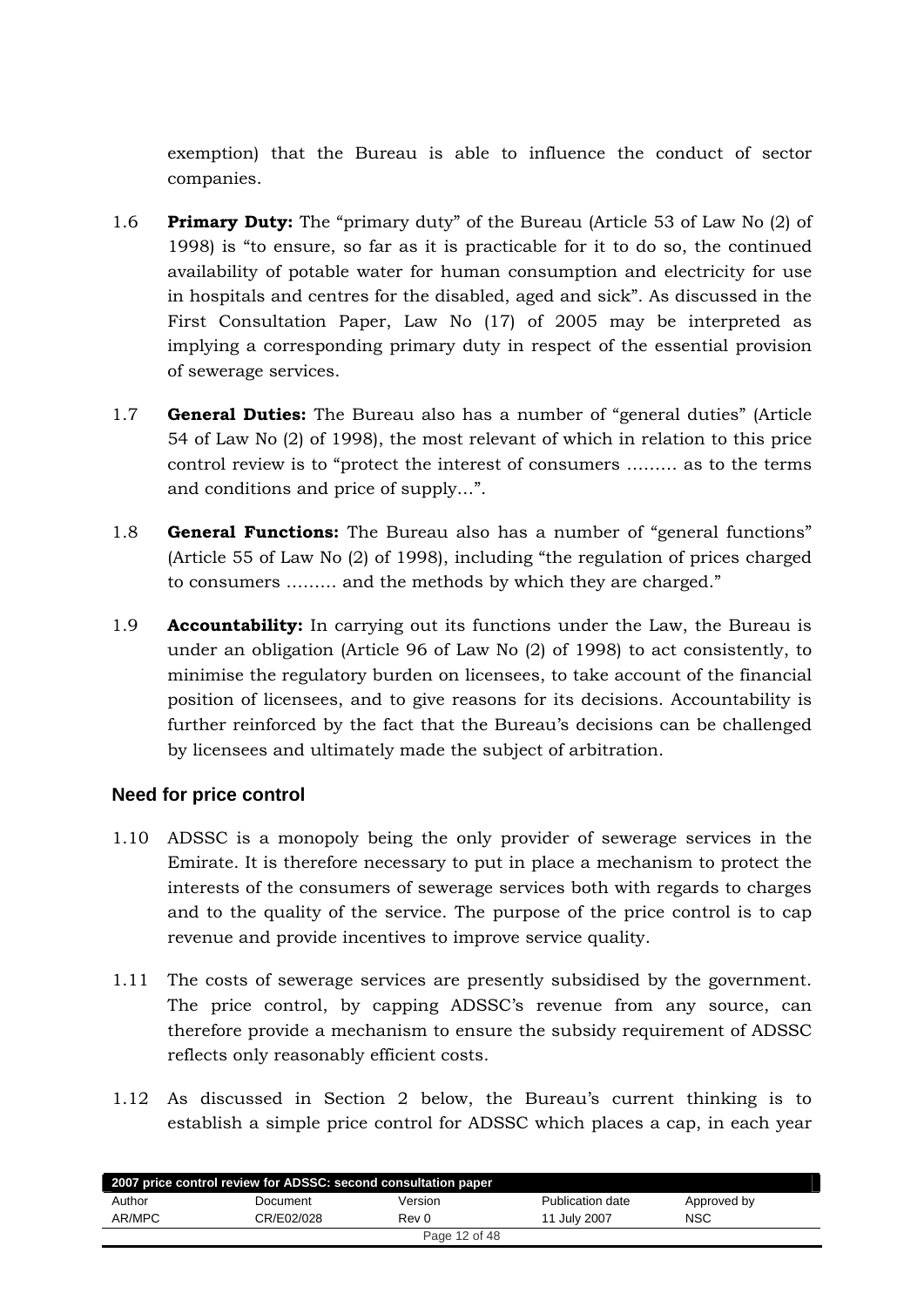<span id="page-12-0"></span>of the control, on the total revenue that ADSSC can recover from its customers and/or the government subsidy. This is similar to the price controls for network companies in the water and electricity sector, but without any 'revenue drivers' in the control (i.e., it is a price control with 100% fixed component).

# **Purpose and structure of this document**

- 1.13 The purpose of this document is to further the consultation process with ADSSC and other stakeholders in the sewerage services sector to establish the first price control for ADSSC.
- 1.14 The remainder of this document is structured as follows:
	- (a) **Section 2** discusses the proposed structure, scope and duration of the first price control for ADSSC;
	- (b) **Section 3** discusses the main inputs to the price control calculations for ADSSC;
	- (c) **Section 4** describes the price control calculations used in formulating Draft Proposals, with these calculations presented in Annex A to this document; and
	- (d) **Section 5** discusses the proposed Performance Incentive Scheme (PIS) for ADSSC in some detail.

# **Progress on this review**

- 1.15 The First Consultation Paper in September 2006 set out the timetable for the review. **[Table 1.1](#page-13-1)** sets out the timetable for the remainder of the review along with progress to date.
- 1.16 The Bureau has received a generally supportive response from ADSSC to its Second Consultation Paper. The responses to particular issues are discussed in the relevant sections of this paper. As mentioned elsewhere in this document, ADSSC and the Bureau have also discussed certain issues relating to the first price control during meetings on 25 March and 27 May 2007.
- 1.17 ADSSC's response to the Bureau's second information request was due by 15 May 2007. However it was received on 5 June and was incomplete in some respects.

| 2007 price control review for ADSSC: second consultation paper |            |               |                  |             |  |
|----------------------------------------------------------------|------------|---------------|------------------|-------------|--|
| Author                                                         | Document   | Version       | Publication date | Approved by |  |
| AR/MPC                                                         | CR/E02/028 | Rev 0         | 11 July 2007     | <b>NSC</b>  |  |
|                                                                |            | Page 13 of 48 |                  |             |  |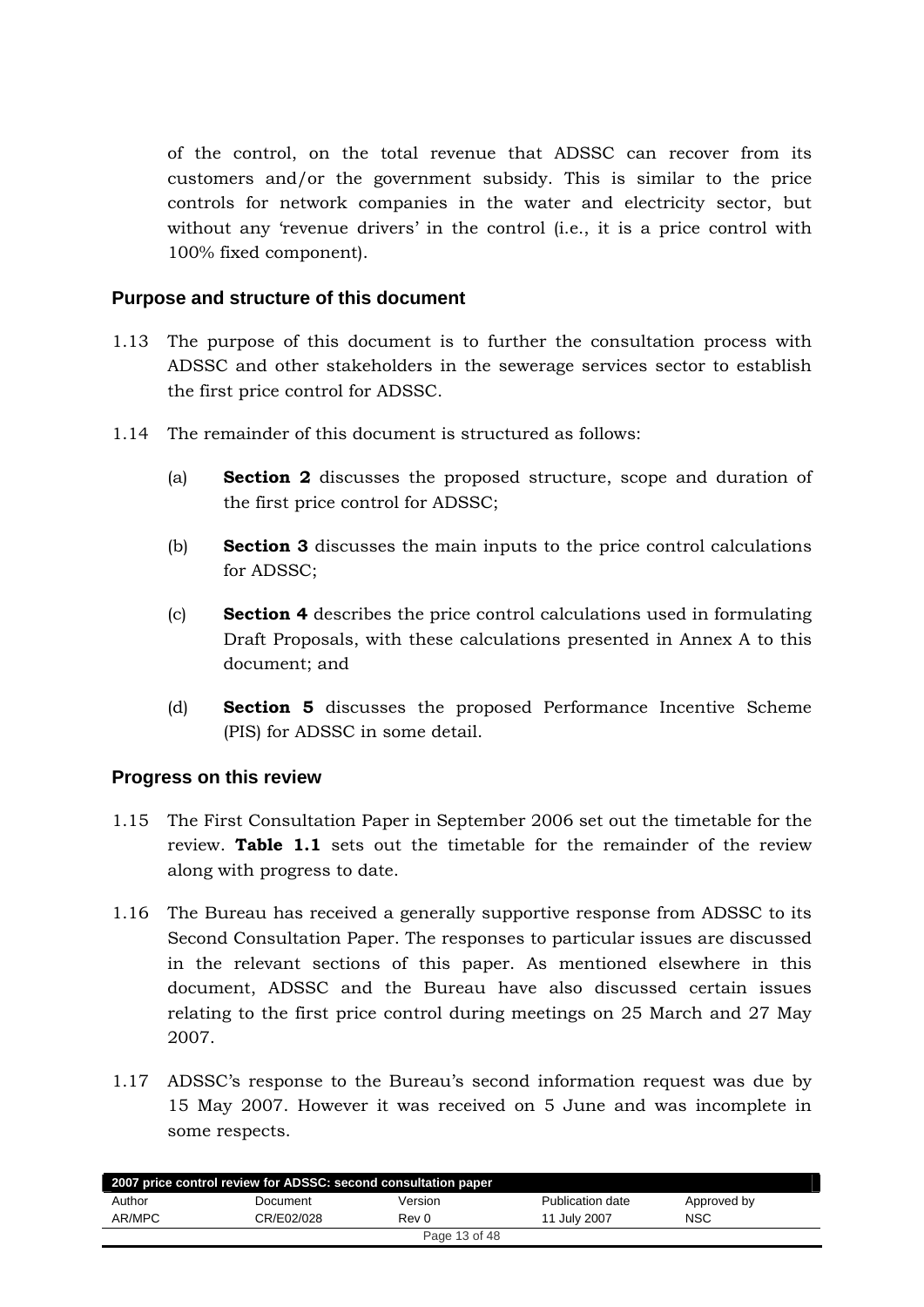<span id="page-13-1"></span><span id="page-13-0"></span>

| <b>Progress to date</b>               |                                                    |
|---------------------------------------|----------------------------------------------------|
| 18 September 2006                     | Bureau published the First Consultation Paper      |
| 7 November 2006                       | Bureau issued the First Information Request        |
| 13 November 2006                      | ADSSC responded to First Consultation Paper        |
| 21 December 2006                      | ADSSC responded to First Information Request       |
| 1 February 2007                       | Bureau published the Second Consultation Paper     |
| 15 March 2007                         | ADSSC responded to Second Consultation Paper       |
| 29 March 2007                         | <b>Bureau issued Second Information Request</b>    |
| 5 June 2007                           | ADSSC responded to Second Information Request      |
| Timetable for remainder of the review |                                                    |
| 11 July 2007                          | Bureau publishes these Draft Proposals             |
| 30 June 2007                          | ADSSC to submit Audited Separate Business Accounts |
| 30 August 2007                        | ADSSC to respond to Draft Proposals                |
| October 2007                          | Bureau to publish Final Proposals                  |

**Table 1.1: 2007 price control review timetable (approximate dates)** 

## **ADSSC's information submission**

- 1.18 Some of the data provided by ADSSC in its second information submission of 5 June 2007 is reported and assessed in the relevant sections of this paper. However, the Bureau's high-level assessment of this submission and other information made available by ADSSC is summarised as follows:
	- (a) While the coverage of ADSSC's second information submission remained limited (in some cases even less than the first information submission), where the information was provided it seemed better in quality than before.
	- (b) As was the case with ADSSC's first information submission, the second submission did not contain any historical data or future projection on opex.
	- (c) However, on the Bureau's request, ADSSC provided trial balance of its accounts for 2005 and 2006 on two occasions (through its emails of 29 March and 6 June 2007). While these trial balances have been useful in relation to historical opex and accounting asset values, they contained inconsistent data on opex.
	- (d) The opex information has also been supplemented with the approved budgets for 2006 and 2007 submitted by ADSSC via its letter of 21 February 2007.

|        | 2007 price control review for ADSSC: second consultation paper |               |                  |             |  |
|--------|----------------------------------------------------------------|---------------|------------------|-------------|--|
| Author | Document                                                       | Version       | Publication date | Approved by |  |
| AR/MPC | CR/E02/028                                                     | Rev 0         | 11 July 2007     | <b>NSC</b>  |  |
|        |                                                                | Page 14 of 48 |                  |             |  |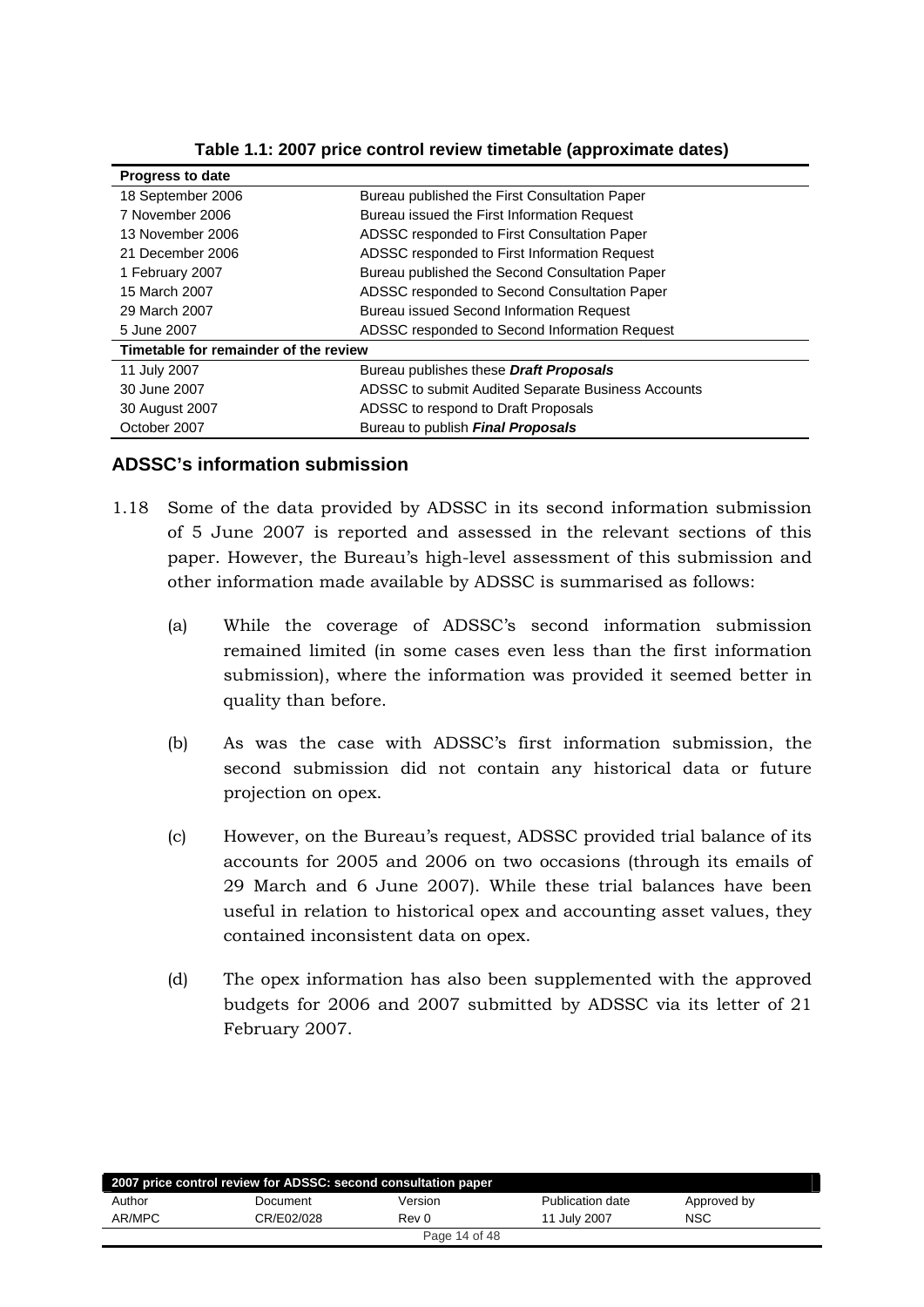# <span id="page-14-0"></span>**Introduction**

- 2.1 This section discusses the overall design of the first price control for ADSSC, which has been used as the basis of price control calculations discussed later in this document.
- 2.2 The Second Consultation Paper raised a number of issues in relation to the structure, scope and duration of price control which need to be addressed in setting the price control for ADSSC. This section further discusses these issues in the light of ADSSC's response and presents the Bureau's proposals on these issues.

# **Type of regulation**

- 2.3 For consistency with the regulatory framework for the Abu Dhabi water and electricity companies, the First Consultation Paper expressed the Bureau's belief that CPI-X regulation should be applied to ADSSC. The Bureau considers that the efficiency incentives inherent in this approach are consistent with its statutory duty towards an efficient and economic sector (Article 54 of Law No (2) of 1998).
- 2.4 In its response to the First Consultation Paper, ADSSC agreed to the appropriateness of CPI-X regulation. However, it expressed concerns that construction costs are not fully reflected in the CPI and hence its costs are increasing faster than CPI. The Bureau acknowledged that the CPI may not fully reflect changes in construction costs. However, any concerns that this may give rise to are addressed by the Bureau's proposed approach to capital expenditure regulation (i.e., an ex post approach – see later sections). The Second Consultation Paper therefore proposed that CPI-X regulation should be applied to ADSSC.
- 2.5 **Draft Proposal:** In view of ADSSC's supportive response to the Second Consultation Paper, these Draft Proposals are based on adoption of the CPI-X regulation for ADSSC.

|        | 2007 price control review for ADSSC: second consultation paper |               |                  |             |  |
|--------|----------------------------------------------------------------|---------------|------------------|-------------|--|
| Author | Document                                                       | Version       | Publication date | Approved by |  |
| AR/MPC | CR/E02/028                                                     | Rev 0         | 11 July 2007     | NSC         |  |
|        |                                                                | Page 15 of 48 |                  |             |  |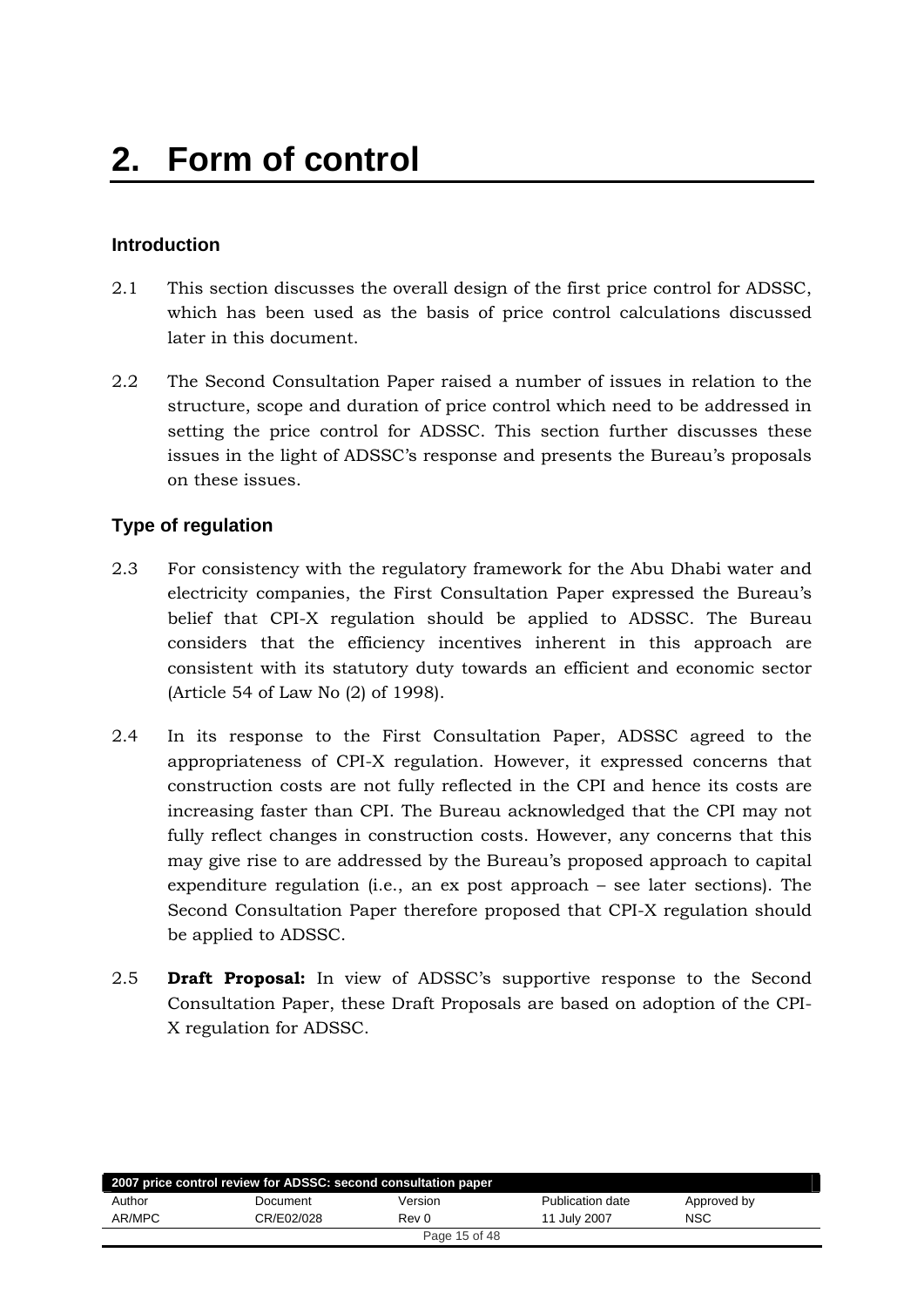# <span id="page-15-0"></span>**Form of regulation**

- 2.6 The First Consultation Paper discussed in some detail the three main forms of CPI-X price control that could be considered: (a) a revenue yield control (i.e., cap on the revenue per unit of output); (b) a pure revenue cap (i.e., an overall lump-sum limit on the annual revenue), and (c) a hybrid approach (i.e., a revenue cap consisting both of a fixed component plus one or more output-based "revenue drivers").
- 2.7 Based on the experience to date with the use of the hybrid form of revenue cap for the Abu Dhabi water and electricity companies, the First Consultation Paper suggested adopting the hybrid form for ADSSC, and identified customer numbers and a measure of load as the potential revenue drivers for ADSSC. However, the paper also considered that a pure revenue cap may be appropriate for retrospective application of price control back to the establishment of ADSSC in June 2005, as the actual costs and revenue driver values would be known for the past years. In its response, ADSSC supported a hybrid form of price control but preferred a population equivalent based revenue driver rather than customer numbers.
- 2.8 Given the quality of data available and a short duration of remaining control period, the Second Consultation Paper proposed that a pure revenue cap may be appropriate for both retrospective and future application of the price control. However, suitable revenue drivers may be considered if reliable data is received from ADSSC. In its later response, ADSSC has accepted this proposal.
- 2.9 **Draft Proposal:** In view of the above and continuing uncertainty over the quality of revenue driver data, the Draft Proposals are based on a pure revenue cap for both retrospective and future application of the first price control.

# **Duration of control**

- 2.10 Both the First and Second Consultation Papers suggested applying the first price control from 21 June 2005 up to 31 December 2009. This would define a mechanism for subsidy calculations from the date of ADSSC's establishment and facilitate a combined future price control review for all licensees in 2009. In its response, ADSSC has accepted this proposal.
- 2.11 **Draft Proposal:** Given the above, the Draft Proposals are based on a control duration from 21 June 2005 up to 31 December 2009.

| 2007 price control review for ADSSC: second consultation paper |            |               |                  |             |  |  |  |
|----------------------------------------------------------------|------------|---------------|------------------|-------------|--|--|--|
| Author                                                         | Document   | Version       | Publication date | Approved by |  |  |  |
| AR/MPC                                                         | CR/E02/028 | Rev 0         | 11 July 2007     | <b>NSC</b>  |  |  |  |
|                                                                |            | Page 16 of 48 |                  |             |  |  |  |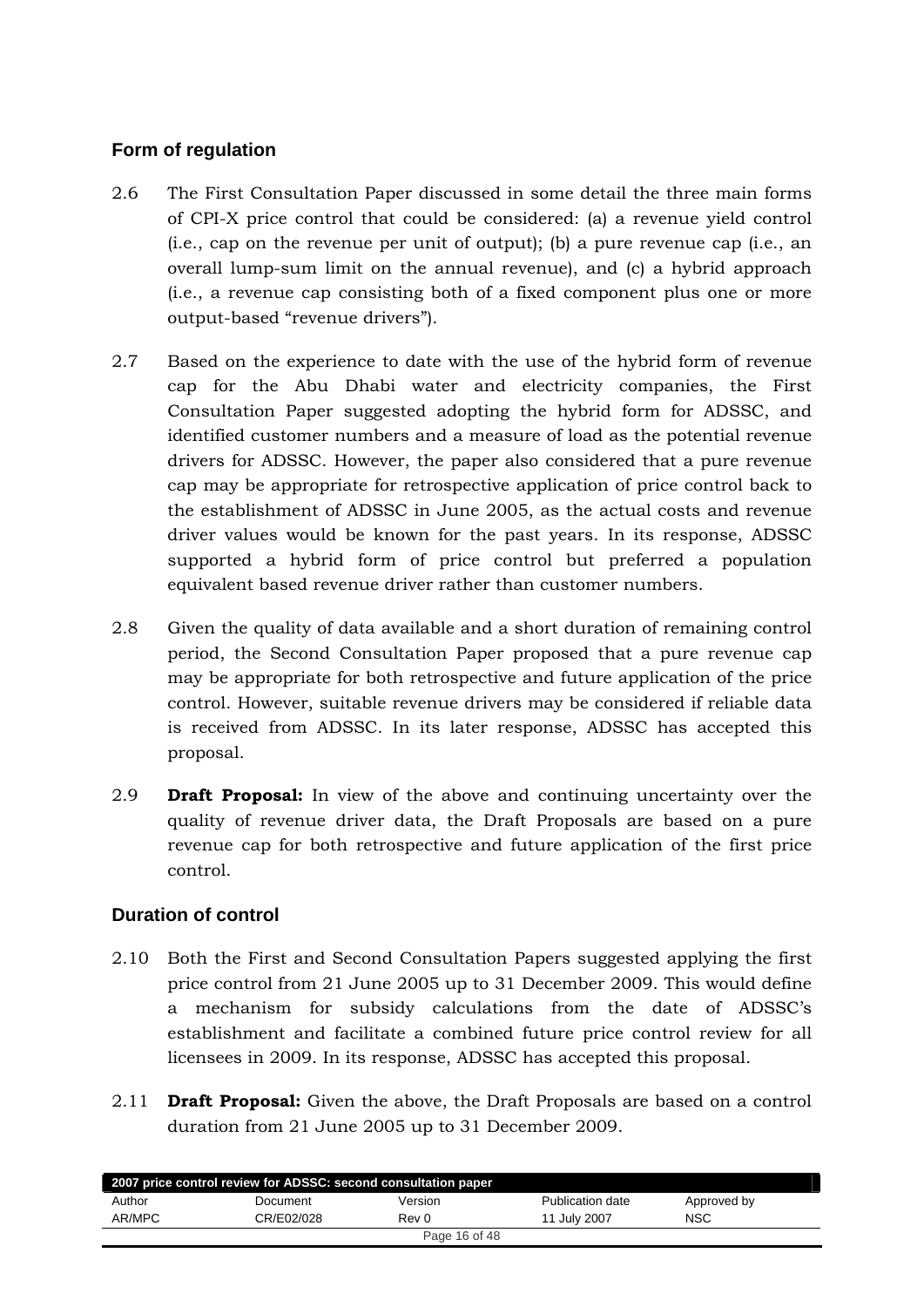# <span id="page-16-0"></span>**Scope of control**

- 2.12 The First Consultation Paper identified two main options for the scope of control for ADSSC: first, a single control covering all businesses of ADSSC; and, second, separate controls for the three separate businesses of ADSSC. In principle, separation of controls, although more complex, enhances cost transparency between businesses and may help to facilitate the introduction of competition in certain activities, such as wastewater treatment and disposal. The paper also identified the possible need (to set separate price controls) for a forecast of costs associated with the two major wastewater treatment plants of ADSSC (Mafraq and Al Ain) which at the time were expected to be privatised. The Bureau was therefore open-minded at that time about the scope or separation of controls.
- 2.13 While ADSSC preferred a single price control covering all of its businesses, ADSSC/ADWEA's plan for privatisation was then developed to exclude the privatisation of the existing treatment plants and instead envisaged two major new greenfield treatment plants (Al Wathbah in Abu Dhabi and Al Saad in Al Ain) on a BOOT basis.
- 2.14 Given that any new treatment works are now very unlikely to be commissioned before the end of the price control period (i.e., 31 December 2009), the Second Consultation Paper considered that there is less of a need for separate price controls. Therefore, it suggested one single control for all businesses of ADSSC. In its response, ADSSC has accepted this proposal.
- 2.15 **Draft Proposal:** The Draft Proposals contained in this document are therefore based on a single price control to apply to all businesses of ADSSC.

# **Performance incentive scheme**

- 2.16 Given the success of the Performance Incentive Scheme (PIS) for the water and electricity companies in incentivising them to improve performance on various aspects of their operations, the First Consultation Paper expressed the Bureau's desire to introduce a simple PIS for ADSSC at this review comprising of Category A and B performance indicators, as follows:
	- (a) Performance on Category A indicators will be subject to an annual mechanistic adjustment to the MAR. To limit the financial risks for ADSSC, it was suggested that incentives for these indicators could in total be capped at, say, 4% of annual MAR. Initially, the two Category A indicators proposed were the timeliness of audited separate

| 2007 price control review for ADSSC: second consultation paper |            |               |                  |             |  |  |  |
|----------------------------------------------------------------|------------|---------------|------------------|-------------|--|--|--|
| Author                                                         | Document   | Version       | Publication date | Approved by |  |  |  |
| AR/MPC                                                         | CR/E02/028 | Rev 0         | 11 July 2007     | <b>NSC</b>  |  |  |  |
|                                                                |            | Page 17 of 48 |                  |             |  |  |  |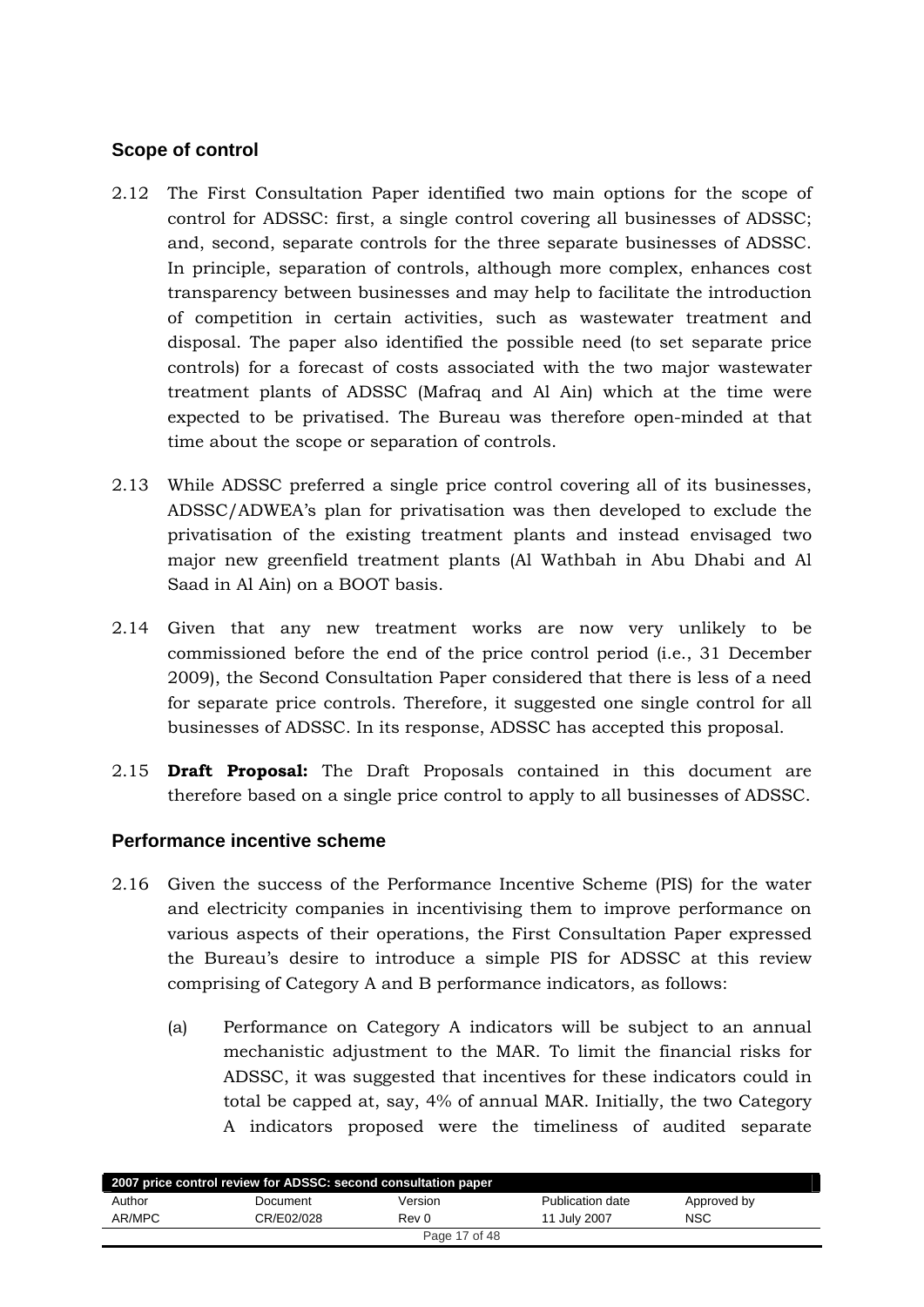business accounts and the timeliness of audited price control returns (PCRs).

- (b) Performance on Category B indicators will be subject to an appropriate financial adjustment to revenue at the next price review for exceptionally good or poor performance as assessed by the Bureau at that time, with an appropriate cap on the total incentives for such indicators.
- 2.17 In its response to the First Consultation Paper, ADSSC supported the concept of a PIS with a 4% cap for Category A indicators. However, it proposed the timeliness of unaudited (rather than audited) PCRs as the second indicator.
- 2.18 The Second Consultation Paper welcomed ADSSC's generally supportive response. However, it stated that the Bureau cannot agree to ADSSC's suggestion that the PCR indicator need not be audited, in view of the importance of an audited measure for confirming compliance with the price controls and subsidy calculations. In any case, with a simple total revenue control, the PCR becomes very straightforward to audit.
- 2.19 In addition the Second Consultation Paper stated that, similar to the scheme introduced at the last review for the water and electricity companies, the Bureau is considering a third Category A indicator for ADSSC relating to the timeliness of an Annual Information Submission (AIS) supported by a Technical Assessor's report to the Bureau. The contents of the AIS would be similar to those of the information requests issued by the Bureau to ADSSC in connection with this price control review.
- 2.20 On Category B, taking into account ADSSC's suggestions, the Second Consultation Paper proposed the following Category B indicators:
	- (a) performance of sewerage system (e.g., availability and reliability);
	- (b) customer complaints (e.g., in relation to odour and flooding);
	- (c) performance against guaranteed service standards for customers;
	- (d) compliance with standards at treatment plants;
	- (e) meeting targets for recycling of treated effluent and biosolids;
	- (f) environmental performance;

| 2007 price control review for ADSSC: second consultation paper |            |               |                  |             |  |  |  |
|----------------------------------------------------------------|------------|---------------|------------------|-------------|--|--|--|
| Author                                                         | Document   | Version       | Publication date | Approved by |  |  |  |
| AR/MPC                                                         | CR/E02/028 | Rev 0         | 11 July 2007     | <b>NSC</b>  |  |  |  |
|                                                                |            | Page 18 of 48 |                  |             |  |  |  |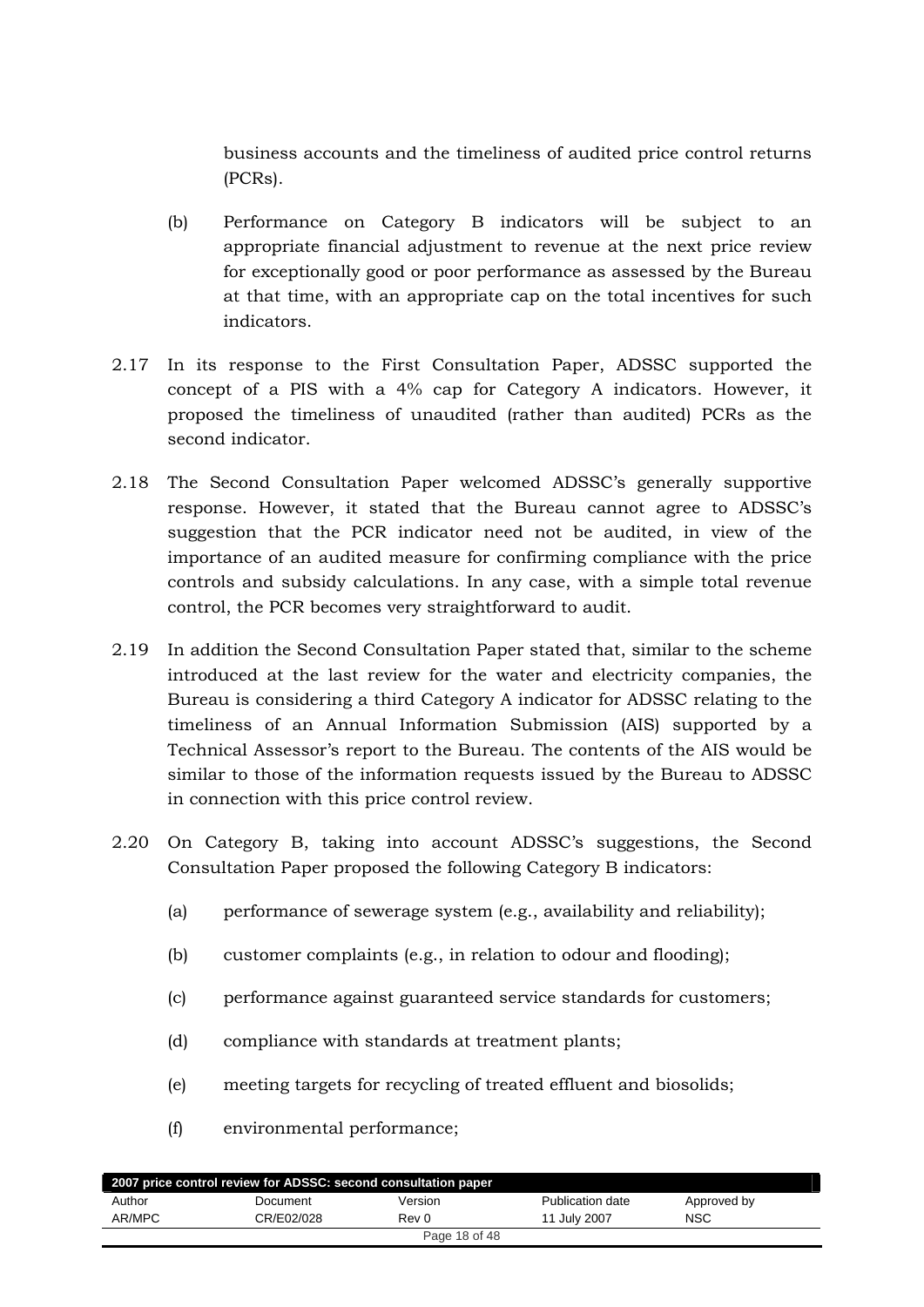- <span id="page-18-0"></span>(g) timeliness of annual preparation of five-year planning statement; and
- (h) timeliness of interim profit and loss account.
- 2.21 The Second Consultation Paper highlighted that the assessment of performance on both Category A and B indicators should commence from 2008; that is, after the conclusion of this review. Further, it suggested that, similar to Category A, the Category B indicators should also be subject to a cap of 2% of the MAR in any year in respect of adjustments made at the next review.
- 2.22 In its response, ADSSC requested further clarity on the requirements of the audited PCR and further discussion on potential Category B indicators. Subsequently in a meeting on 25 March 2007, the Bureau briefly explained to ADSSC these requirements. In essence, the audited PCR for any year will be required to show the MAR and the actual income of ADSSC during that year, supported by its Director's statement and the auditor's opinion about the authenticity of the information provided in the PCR.
- 2.23 **Draft Proposal:** The Draft Proposals contained in this document are based on a simple PIS for ADSSC to take effect from 2008, with three Category A indicators, namely:
	- (a) timeliness of audited separate business accounts;
	- (b) timeliness of audited PCR; and
	- (c) timeliness of AIS together with a Technical Assessor's report.

The overall cap on total incentives for Category A is proposed to be equal to 4% of the annual MAR. Category B will comprise the measures listed in paragraph 2.20 above with a cap of 2% of the MAR in any year in respect of adjustments made at the next review. Precise details about the design of the PIS (e.g., targets and incentive rates) are presented in Section 5 of this document.

# **Structure of control**

2.24 As discussed above, the Draft Proposals contained in this document are based on a pure revenue cap for both retrospective and future application of the first price control. The maximum allowed revenue (MAR) for any year 't' of the control period shall be determined as follows:

| 2007 price control review for ADSSC: second consultation paper |            |               |                  |             |  |  |  |
|----------------------------------------------------------------|------------|---------------|------------------|-------------|--|--|--|
| Author                                                         | Document   | Version       | Publication date | Approved by |  |  |  |
| AR/MPC                                                         | CR/E02/028 | Rev 0         | 11 July 2007     | <b>NSC</b>  |  |  |  |
|                                                                |            | Page 19 of 48 |                  |             |  |  |  |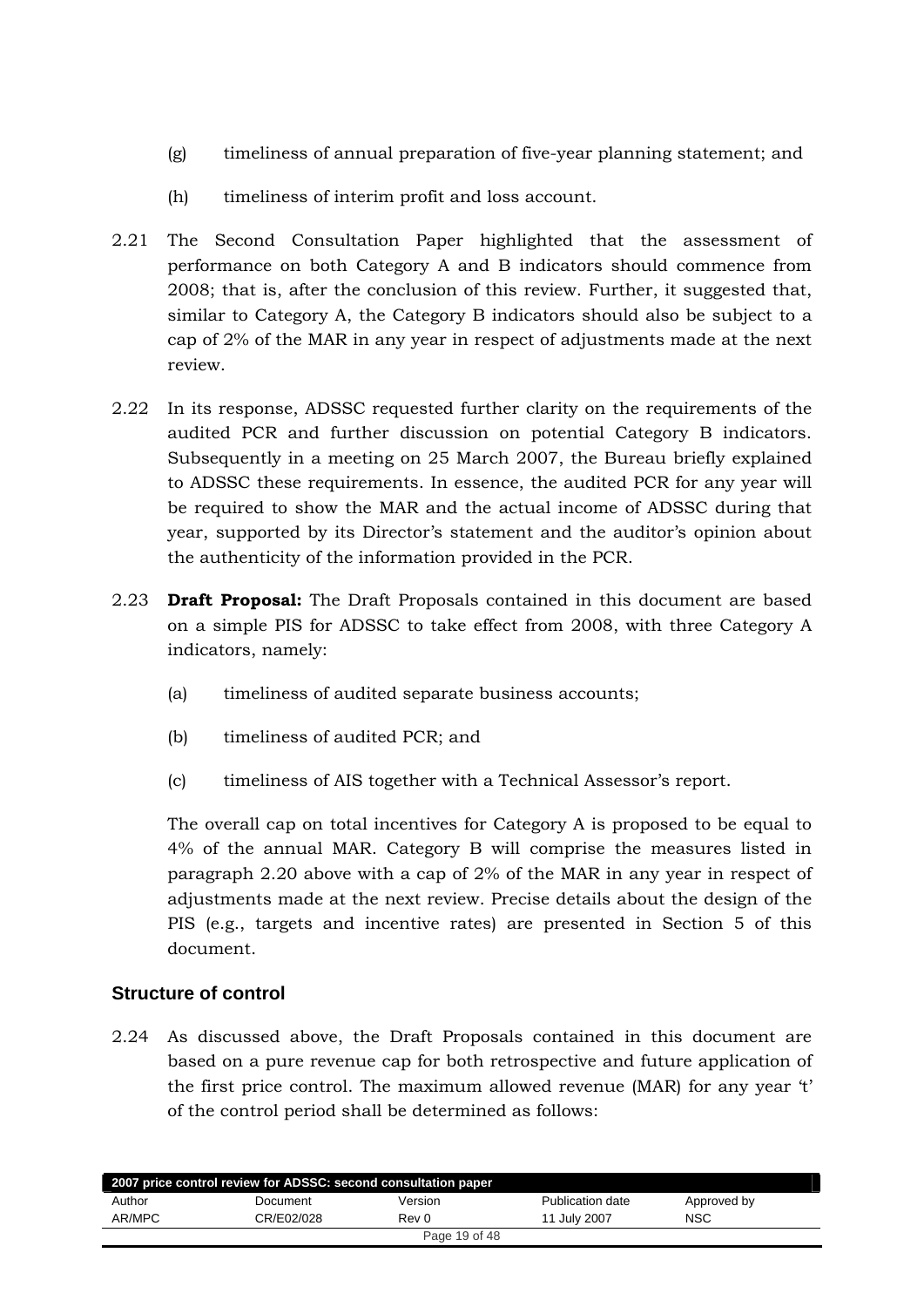where:

- (a)  $a_t$  is a fixed component (in AED) for the year 't';
- (b) *Qt* (for "Quality") is the total amount of incentives (in AED) for performance on PIS Category A indicators in year 't-2' (see discussion in Section 5 of this document); and
- (c) *Kt* is the correction factor for an over- or under-recovery of MAR (in AED) during the preceding year 't-1', calculated as follows:

$$
K_t = (AR_{t-1} - MAR_{t-1}) \times (1 + i_{t-1}/100)
$$

where:

- (i) *ARt-1* is the actual income from any source (for example, revenue from customers and government subsidy) received or to be received by ADSSC in respect of the year 't-1';
- (ii) *MAR<sub>t-1</sub>* is the actual MAR in respect of the year 't-1';
- (iii) *it-1* is the average of monthly average interest rates on the annual inter-bank deposits during the year 't-1' as published by the UAE Central Bank.
- 2.25 A single notified value *'a'* is set by the Bureau in 2005 prices for each of the years of the control period (i.e., 2005 through 2009). For 2005, the notified value should be multiplied by 1/2 to reflect the 6-month duration in 2005 when the price control would be applicable. Further, for 2005, the notified value, being expressed in 2005 prices, will not be subject to any indexation against UAE Consumer Price Index (CPI) inflation. For the remaining years (i.e., 2006 through 2009), the value 'a' will automatically be adjusted each year according to the following formula for (i) the UAE CPI inflation for the previous year 't-1' and (ii) an 'X' factor set by the Bureau (zero as agreed in the Second Consultation Paper):

#### $a_t = a_{t-1} \times (1 + (CPI_{t-1} - X) / 100)$

2.26 Sections 3 and 4 of this document describe in detail the Bureau's price control calculations leading to determination of the notified value 'a'.

| 2007 price control review for ADSSC: second consultation paper |            |               |                  |             |  |  |  |  |
|----------------------------------------------------------------|------------|---------------|------------------|-------------|--|--|--|--|
| Author                                                         | Document   | Version       | Publication date | Approved by |  |  |  |  |
| AR/MPC                                                         | CR/E02/028 | Rev 0         | 11 July 2007     | <b>NSC</b>  |  |  |  |  |
|                                                                |            | Page 20 of 48 |                  |             |  |  |  |  |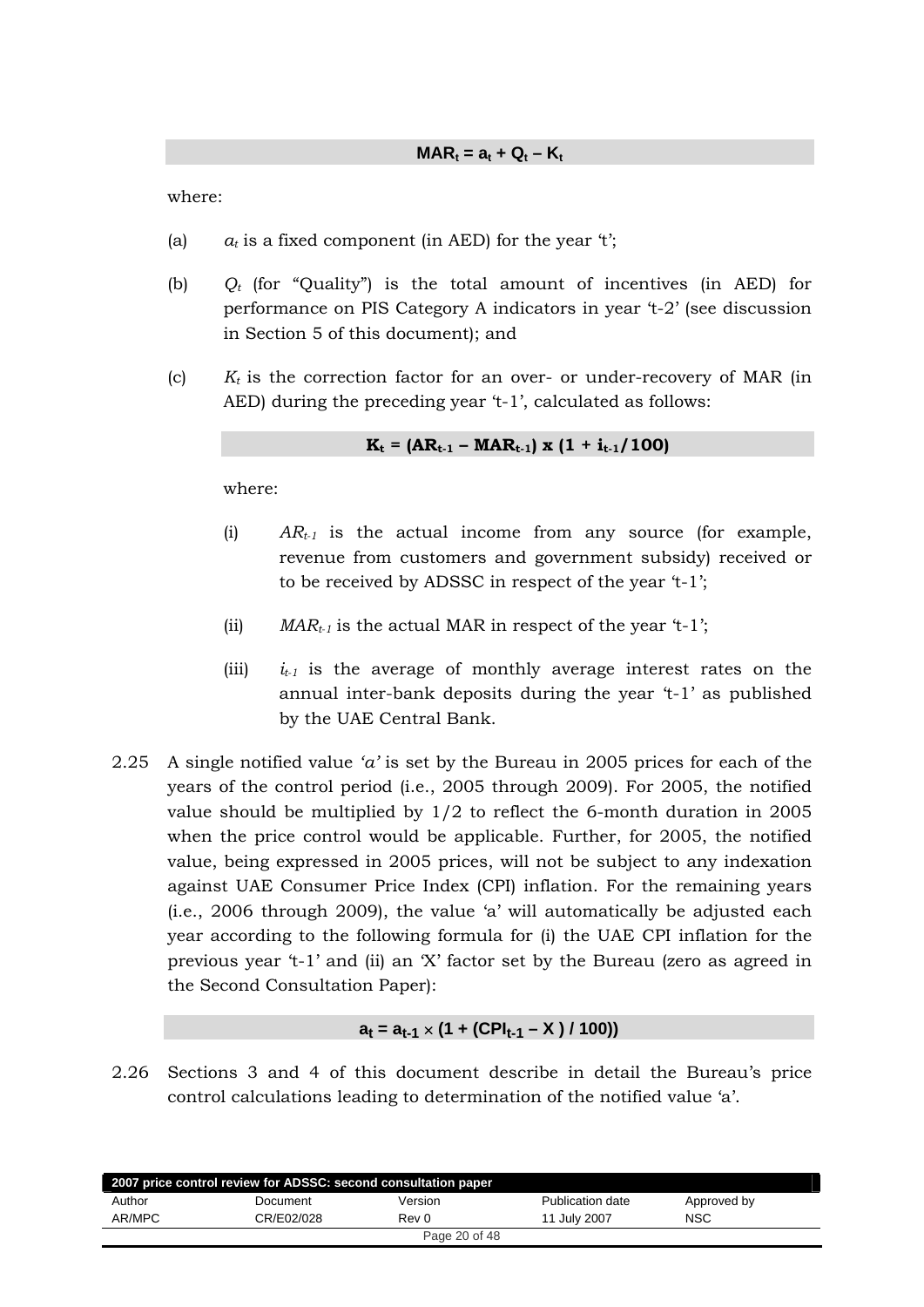# <span id="page-20-0"></span>**Introduction**

- 3.1 This section discusses each of the following inputs required for the price control calculations presented in Section 4 of this document:
	- (a) opex projections;
	- (b) initial regulatory asset value (RAV);
	- (c) future capital expenditure (to determine RAVs for each year);
	- (d) depreciation assumptions profile and average asset life; and
	- (e) cost of capital the allowed rate of return on RAV and discount rate to calculate net present values (NPVs).
- 3.2 To convert nominal prices into 2005 prices in this paper, the Bureau has used the following UAE CPI inflation:

|                                                         |                  | 2004   | 2005   | 2006   |
|---------------------------------------------------------|------------------|--------|--------|--------|
| <b>UAE CPI</b>                                          | (base year 2000) | 114.00 | 121.70 | 133.00 |
| UAE CPI inflation                                       | $\frac{0}{0}$    |        | 6.20%  | 9.29%  |
| Orrespondent LIAE Ministers of Executive and Discussion |                  |        |        |        |

#### **Table 3.1: UAE CPI Inflation**

Source: UAE Ministry of Economy and Planning.

#### **Opex projections**

#### *Bureau's proposed approach*

- 3.3 The First and Second Consultation Paper identified sufficiency and efficiency as the two main considerations for assessing opex projections for the price control. The papers also discussed a number of approaches to assess opex allowances with a preference for a 'top-down' approach (assessing total opex of the company as a whole) using either benchmarking against similar businesses or actual outturn costs of ADSSC combined with efficiency assumptions.
- 3.4 The papers identified the following as the Bureau's preferred top-down approach which has been used for the water and electricity companies:

| 2007 price control review for ADSSC: second consultation paper |            |               |                  |             |  |  |  |  |
|----------------------------------------------------------------|------------|---------------|------------------|-------------|--|--|--|--|
| Author                                                         | Document   | Version       | Publication date | Approved by |  |  |  |  |
| AR/MPC                                                         | CR/E02/028 | Rev 0         | 11 July 2007     | <b>NSC</b>  |  |  |  |  |
|                                                                |            | Page 21 of 48 |                  |             |  |  |  |  |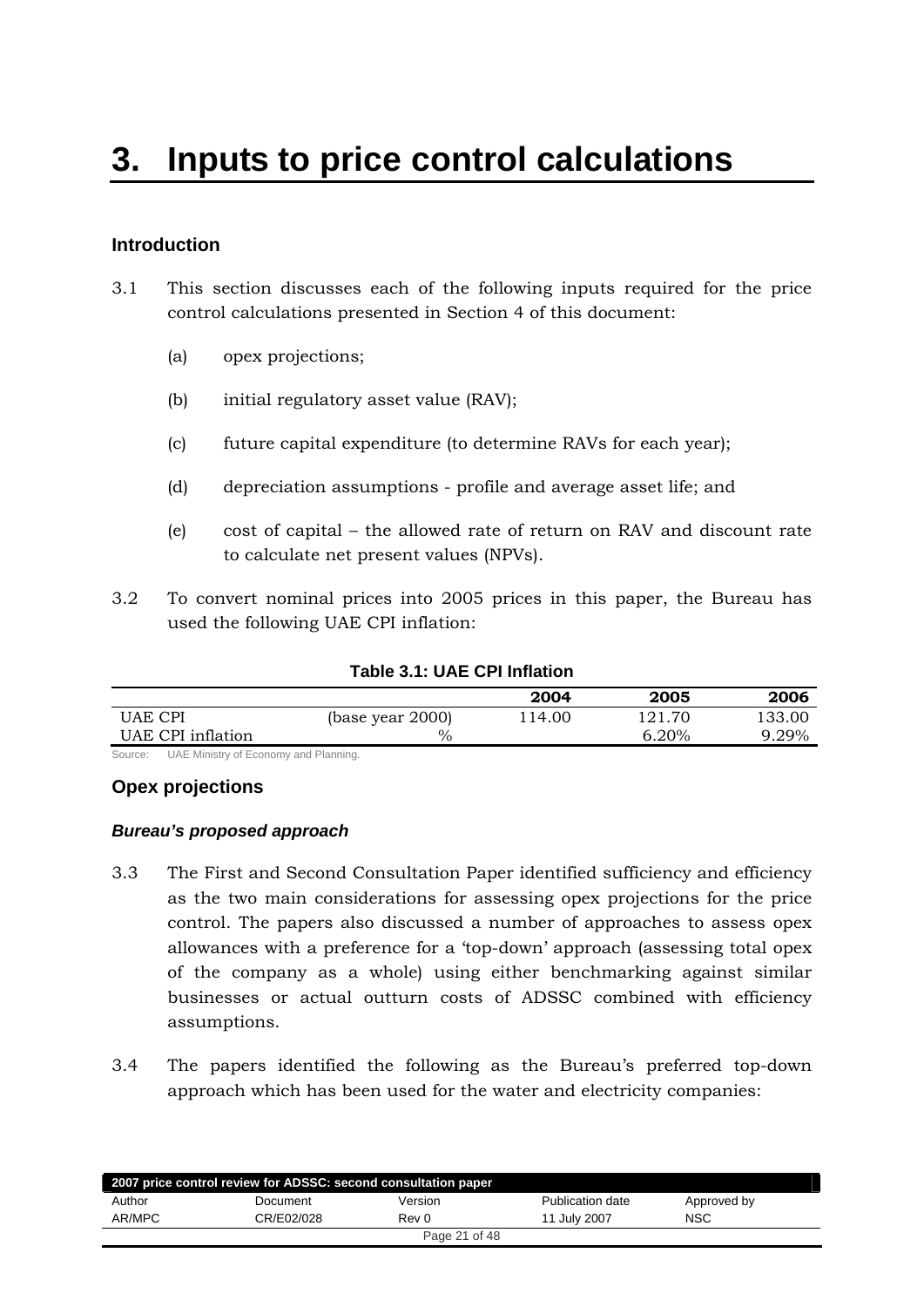- <span id="page-21-0"></span>(a) **Base level:** determine a base level of opex by using the recent actual level of opex;
- (b) **Adjustment for demand growth:** adjust the base level of opex to reflect increased opex arising from future demand increases (for example, a 0.75% increase in opex for each 1% increase in demand was adopted at the most recent water and electricity price control review);
- (c) **Adjustment for efficiency improvement:** adjust the demandadjusted opex for efficiency improvement expected over the control period (e.g., 5% decrease in opex per year has been used by the Bureau for other price controls); and
- (d) **Other adjustments:** make further adjustments to opex projections which may be appropriate; for example, for one-off costs (or cost reductions) which were not observed in the past but are known about in advance for the future.
- 3.5 In its response, ADSSC agreed to the use of a top-down approach. However, it argued that using actual opex for 2006 to determine a base level could be misleading as the data integrity is poor and costs have been depressed in the start-up phase of the business. It therefore suggested using actual costs for 2007 as the base level.
- 3.6 In view of this, the Second Consultation Paper suggested that actual opex for 2005-2007 should be allowed in the price control for those years. Further, an appropriate weighting of audited actual opex for 2006 and unaudited actual opex for the first six months of 2007 (the most recent information likely to be available at the time of setting the control) should be used to set the base level for 2008-2009. This approach is intended to capture the increasing trend of opex as well as to address ADSSC's concern about lower costs in the start-up phase.

# *Consideration of ADSSC's response*

3.7 In response to the Second Consultation Paper, ADSSC expressed concerns about the use of audited actual opex for 2006 and un-audited actual opex for the first half of 2007 as the basis for projections for 2008 and 2009. ADSSC suggested further discussion on including additional opex in certain areas (e.g., staff costs) for the opex projections for 2008 and 2009.

| 2007 price control review for ADSSC: second consultation paper |            |               |                  |             |  |  |  |
|----------------------------------------------------------------|------------|---------------|------------------|-------------|--|--|--|
| Author                                                         | Document   | Version       | Publication date | Approved by |  |  |  |
| AR/MPC                                                         | CR/E02/028 | Rev 0         | 11 July 2007     | <b>NSC</b>  |  |  |  |
|                                                                |            | Page 22 of 48 |                  |             |  |  |  |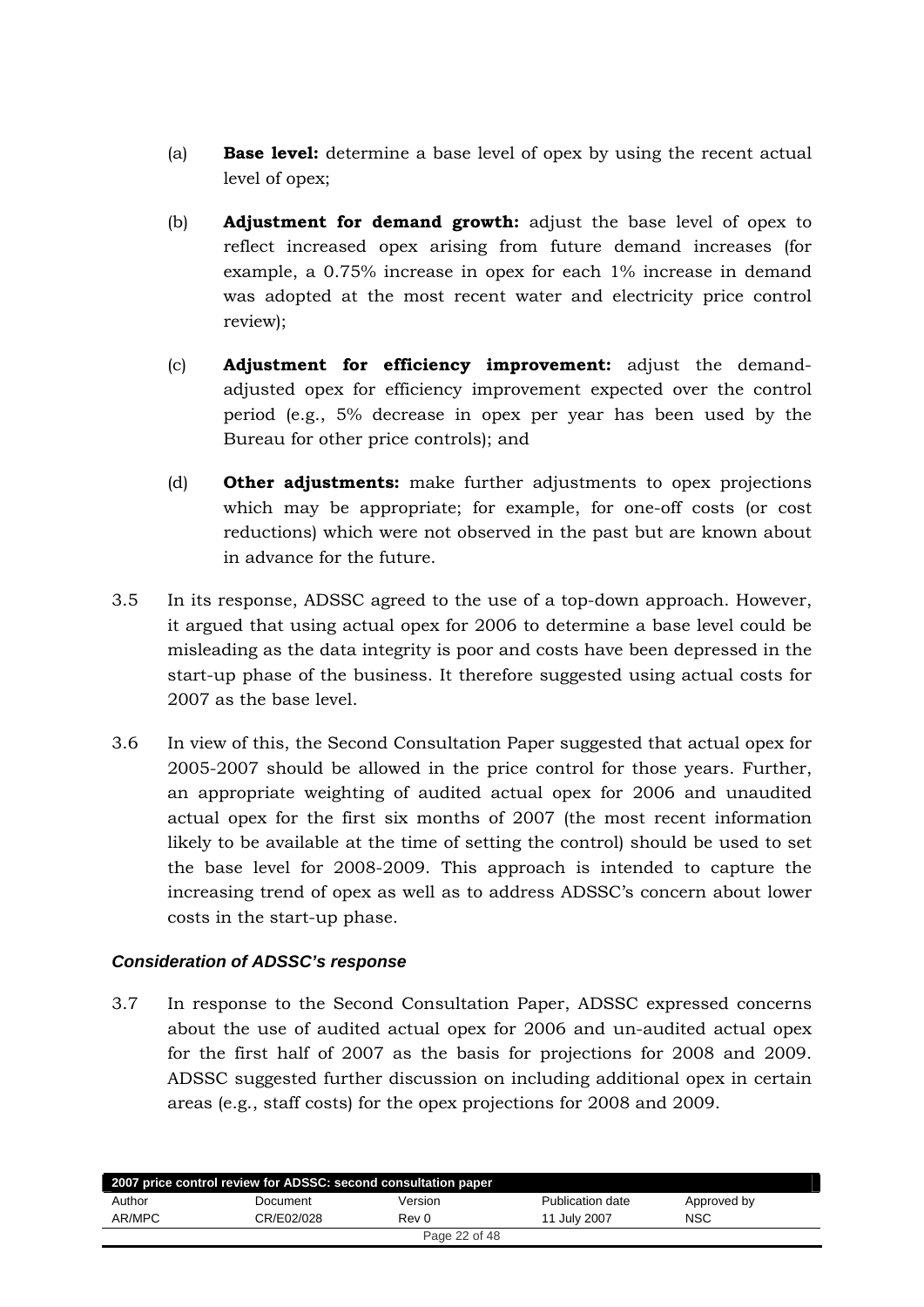- <span id="page-22-0"></span>3.8 In view of the above, the Bureau invited ADSSC during a meeting on 25 March 2007 to propose and justify one-off adjustments to opex projections for 2008 and 2009 for the Bureau's consideration.
- 3.9 No such information has been forthcoming. Pending the receipt and review of any such proposal, the Bureau intends to use a simple average of the audited actual opex for 2006 and un-audited actual opex for 2007 to date (pro-rata adjusted to full year estimate) to set the base level of opex for 2008 and 2009.

## *Assessment of ADSSC's opex projections*

3.10 ADSSC has not submitted any opex projections for future years. However, it has made available information on actual opex for 2005 and 2006 and budgeted opex for 2006 and 2007, which are summarised in **Table 3.2**. Note that, for accounting purposes, ADSSC considers its first financial year to run from 1 July 2005 to 31 December 2006. The opex for 2005 in the following table therefore relates to the last 6 months of 2005.

| AED million,          |                          |                 | <b>Actual Opex</b> | <b>Actual opex</b> |                    | <b>Budgeted opex</b> |
|-----------------------|--------------------------|-----------------|--------------------|--------------------|--------------------|----------------------|
| nominal prices        |                          | (29 March TB**) |                    | (5 June 2007 TB)   | (21 February 2007) |                      |
|                       | 2005                     | 2006            | Total              | Total (2005-06)    | 2006               | 2007                 |
| Staff costs           | 29.09                    | 59.93           | 89.02              | 88.12              | 142.44             | 124.56               |
| Plant maintenance     | 37.12                    | 76.31           | 113.43             | 125.56             | 120.73             | 120.24               |
| Water and electricity | $\overline{\phantom{a}}$ | 23.23           | 23.23              | 37.23              | 3.14               | 30.00                |
| Vehicle expenses      | 0.01                     | 5.94            | 5.95               | 6.16               | 24.40              | 30.80                |
| General overhead      | 0.04                     | 13.60           | 13.65              | 13.97              | 17.36              | 19.35                |
| Other expenses        | $\overline{\phantom{a}}$ | 6.63            | 6.63               | 7.34               | 49.07              | 35.06                |
| <b>Total opex</b>     | 66.27                    | 185.66          | 251.92             | 278.37             | 357.14             | 360.00               |

#### **Table 3.2: ADSSC's Opex Submissions**

Source: ADSSC's trial balances dated 29 March and 5 June 2007; ADSSC's budgets received with its letter of 21 February 2007

Notes: \*Opex for 2005 relates only to a period of 6 months from 1 July to 31 December 2005. \*\*TB stands for Trial Balance submitted by ADSSC.

3.11 A number of high-level observations can be made about the above opex data:

- (a) The two trial balances submitted by ADSSC on 29 March and 5 June 2007 appear inconsistent in that the total opex for 2005-2006 are reported differently at AED 251.92 million and AED 278.37 million, respectively.
- (b) While the latest trial balance of 5 June can perhaps be considered more reliable, it does not provide the breakdown between 2005 and 2006. If actual opex for 2005 is considered to be AED 66.27 million as

| 2007 price control review for ADSSC: second consultation paper |            |               |                  |             |  |  |  |  |
|----------------------------------------------------------------|------------|---------------|------------------|-------------|--|--|--|--|
| Author                                                         | Document   | Version       | Publication date | Approved by |  |  |  |  |
| AR/MPC                                                         | CR/E02/028 | Rev 0         | 11 July 2007     | <b>NSC</b>  |  |  |  |  |
|                                                                |            | Page 23 of 48 |                  |             |  |  |  |  |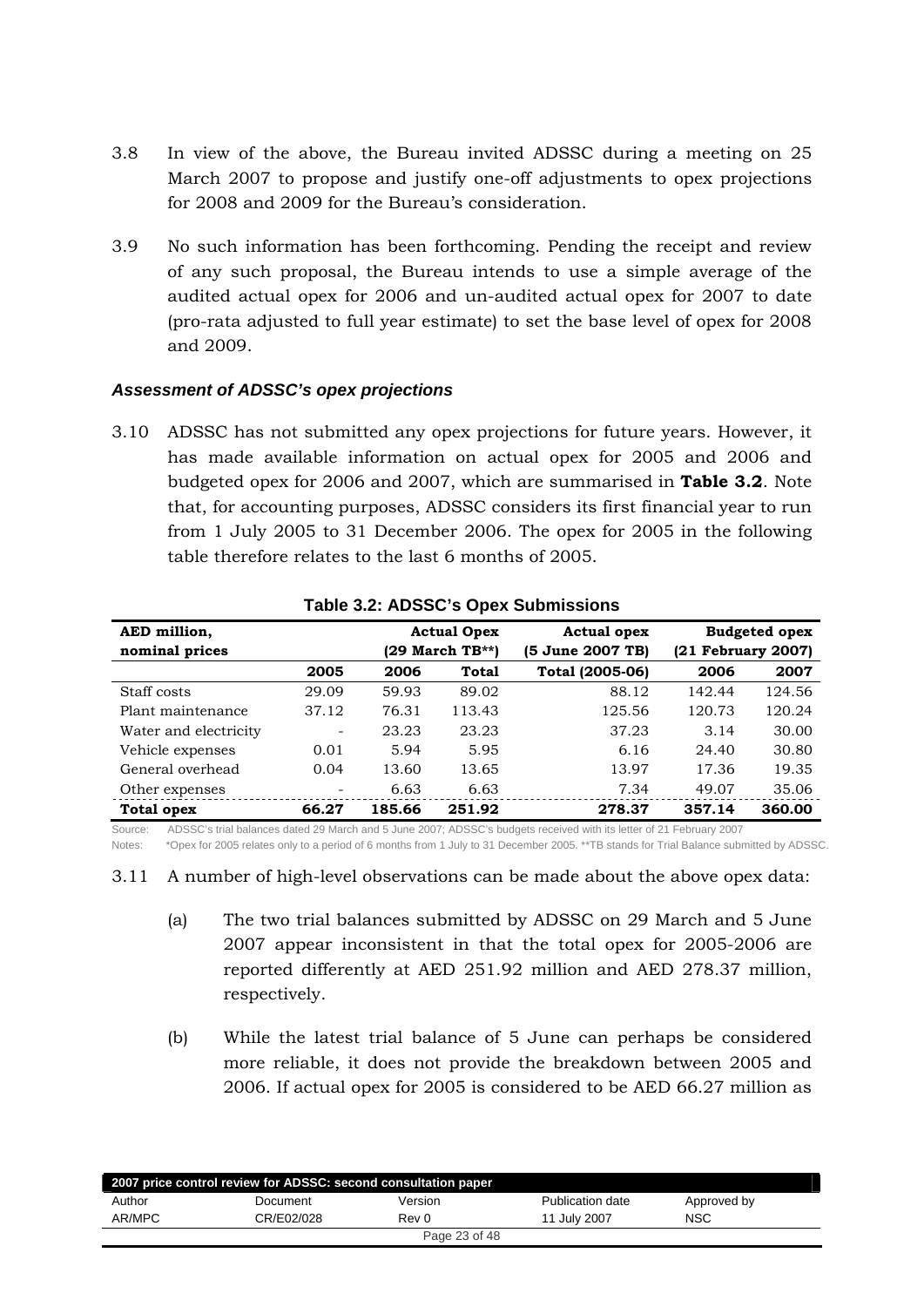per 29 March trial balance, the actual opex for 2006 indicated by 5 June trial balance would then be AED 212.10 million.

- (c) Considering the actual opex for 2006 to be AED 212.10 million, the budgeted opex of AED 357.14 million for 2006 is higher than the actual opex for 2006 by AED 145.04 million or by 68%. The Bureau's experience with the water and electricity companies to date shows that historically the sector companies rarely achieve the aspirations set in the opex budget. The Bureau therefore does not fully rely on company's budget while assessing its opex requirement for the purposes of price control setting.
- 3.12 The Bureau has also undertaken a high-level benchmarking analysis by comparing ADSSC's opex projection for 2007 against sewerage businesses in Australia, Scandinavia and the UK. The following chart summarises the results of this analysis in terms of two measures: opex per unit of sewage collected and opex per property or customer:



**Figure 3.1: Comparison of ADSSC's 2007 opex against comparators** 

- 3.13 The benchmarking analysis shows that ADSSC is favourably comparable to the overseas businesses on opex per unit of sewage collected. However, on opex per customer, ADSSC performs poorly. These results are similar to those obtained for the Abu Dhabi water and electricity companies and reflect relatively very high water consumption per customer in Abu Dhabi.
- 3.14 A comparison of ADSSC against the water businesses of the distribution companies in Abu Dhabi (i.e., AADC and ADDC) shows that, based on 2007

| 2007 price control review for ADSSC: second consultation paper |            |               |                  |             |  |  |  |
|----------------------------------------------------------------|------------|---------------|------------------|-------------|--|--|--|
| Author                                                         | Document   | Version       | Publication date | Approved by |  |  |  |
| AR/MPC                                                         | CR/E02/028 | Rev 0         | 11 July 2007     | <b>NSC</b>  |  |  |  |
|                                                                |            | Page 24 of 48 |                  |             |  |  |  |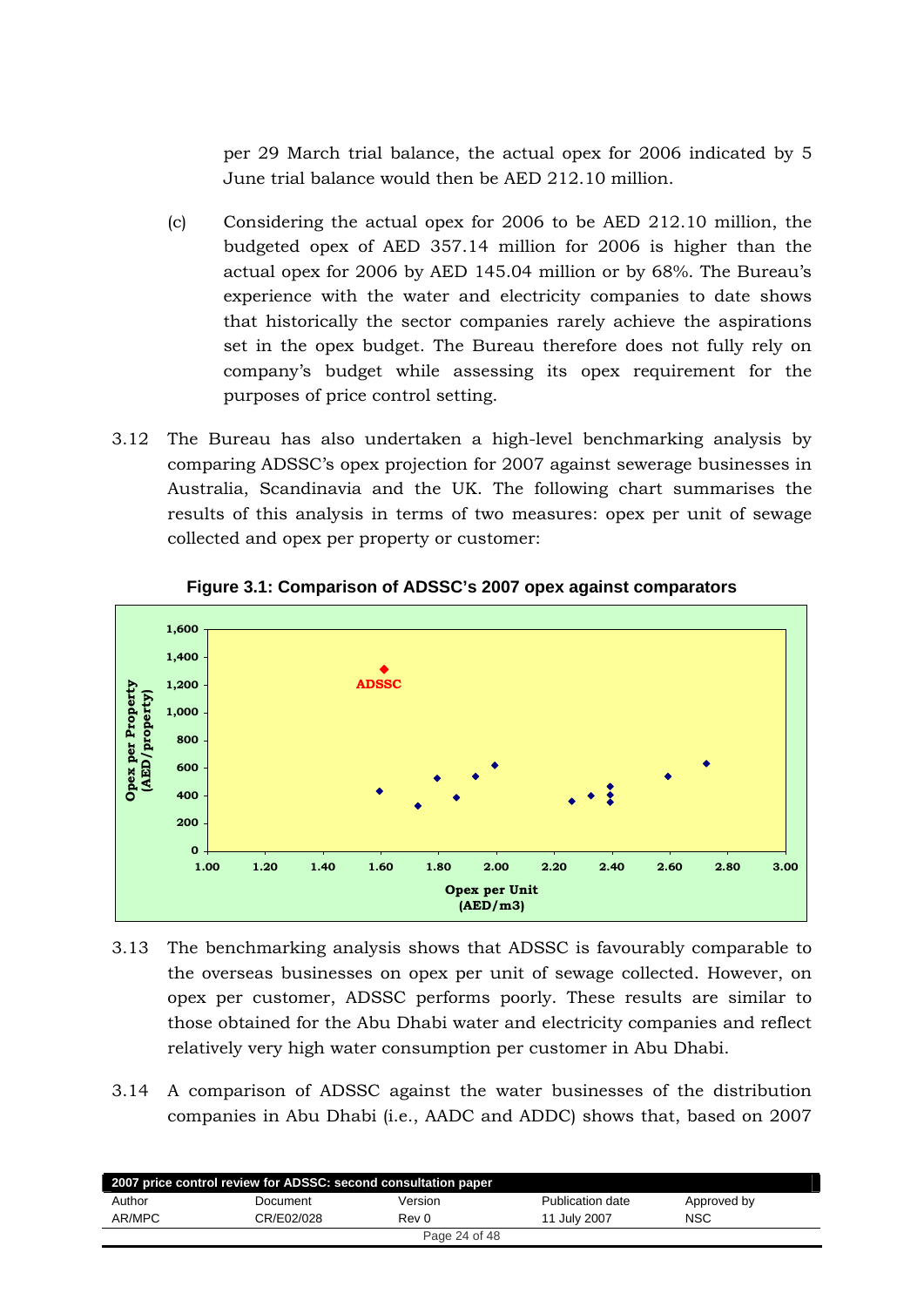<span id="page-24-0"></span>budget opex, ADSSC has much higher staff cost per employee and opex per km of network length than these businesses but has a comparable opex per customer ratio.

- 3.15 The Bureau recognizes that the usefulness of benchmarking is limited by the difficulties in identifying suitable comparators and in ensuring that comparisons are undertaken on a like-for-like basis. However, benchmarking can, in some circumstances, provide a useful cross-check on results from other analyses.
- 3.16 Notwithstanding the above, the Bureau has not used the results of benchmarking to set opex projections for ADSSC in these Draft Proposals. Rather, the approach outlined in paragraphs 3.4 and 3.9 above has been used for this purpose.

#### *Bureau's opex projections*

3.17 The following table shows the Bureau's opex projections in 2005 prices which have been used in setting the price control in this document:

| Opex in AED million, 2005 prices      |             | $2005*$ | 2006    | 2007    | 2008      | 2009      |
|---------------------------------------|-------------|---------|---------|---------|-----------|-----------|
| Base opex                             | (AEDm)      | 66.27   | 199.73  | 199.73  |           |           |
| Number of customers                   | (customers) | 216,642 | 224.923 | 230.994 | 237,229   | 243,632   |
| Annual increase                       | (%)         |         | 3.82%   | 2.70%   | 2.70%     | 2.70%     |
| Average daily flow                    | (m3/day)    | 436,322 | 482.099 | 534.346 | 592.256   | 656,441   |
| Annual increase                       | (%)         |         | 10.49%  | 10.84%  | 10.84%    | 10.84%    |
| Average demand growth                 | (%)         |         | 7.16%   | 6.77%   | 6.77%     | 6.77%     |
| Adjustment for demand growth          | (%)         |         |         |         | 5.08%     | 5.08%     |
| Adjustment for efficiency improvement | (%)         |         |         |         | $-5.00\%$ | $-5.00\%$ |
| <b>Opex allowance</b>                 | (AEDm)      | 66.27   | 199.73  | 199.73  | 199.38    | 199.02    |
| $S$ $OIII$<br>Bureau calculations     |             |         |         |         |           |           |

**Table 3.3: Opex projections for Draft Proposals** 

Notes: For 2005, opex is only for 6 months from 1 July to 31 December 2005.

- 3.18 These projections have been derived as follows:
	- (a) For 2005, actual opex of AED 66.27 million as per ADSSC's trial balance of 29 March (see **Table 3.1**) has been allowed without any adjustments.
	- (b) For 2006, actual opex of AED 212.10 as per the difference between total opex for 2005-2006 as per ADSSC's trial balance of 5 June and the 2005 opex as per ADSSC's trial balance of 29 March (see paragraph 3.11(b)) has been allowed without any adjustments. This

| 2007 price control review for ADSSC: second consultation paper |            |         |                  |             |  |  |  |
|----------------------------------------------------------------|------------|---------|------------------|-------------|--|--|--|
| Author                                                         | Document   | Version | Publication date | Approved by |  |  |  |
| AR/MPC                                                         | CR/E02/028 | Rev 0   | 11 July 2007     | <b>NSC</b>  |  |  |  |
| Page 25 of 48                                                  |            |         |                  |             |  |  |  |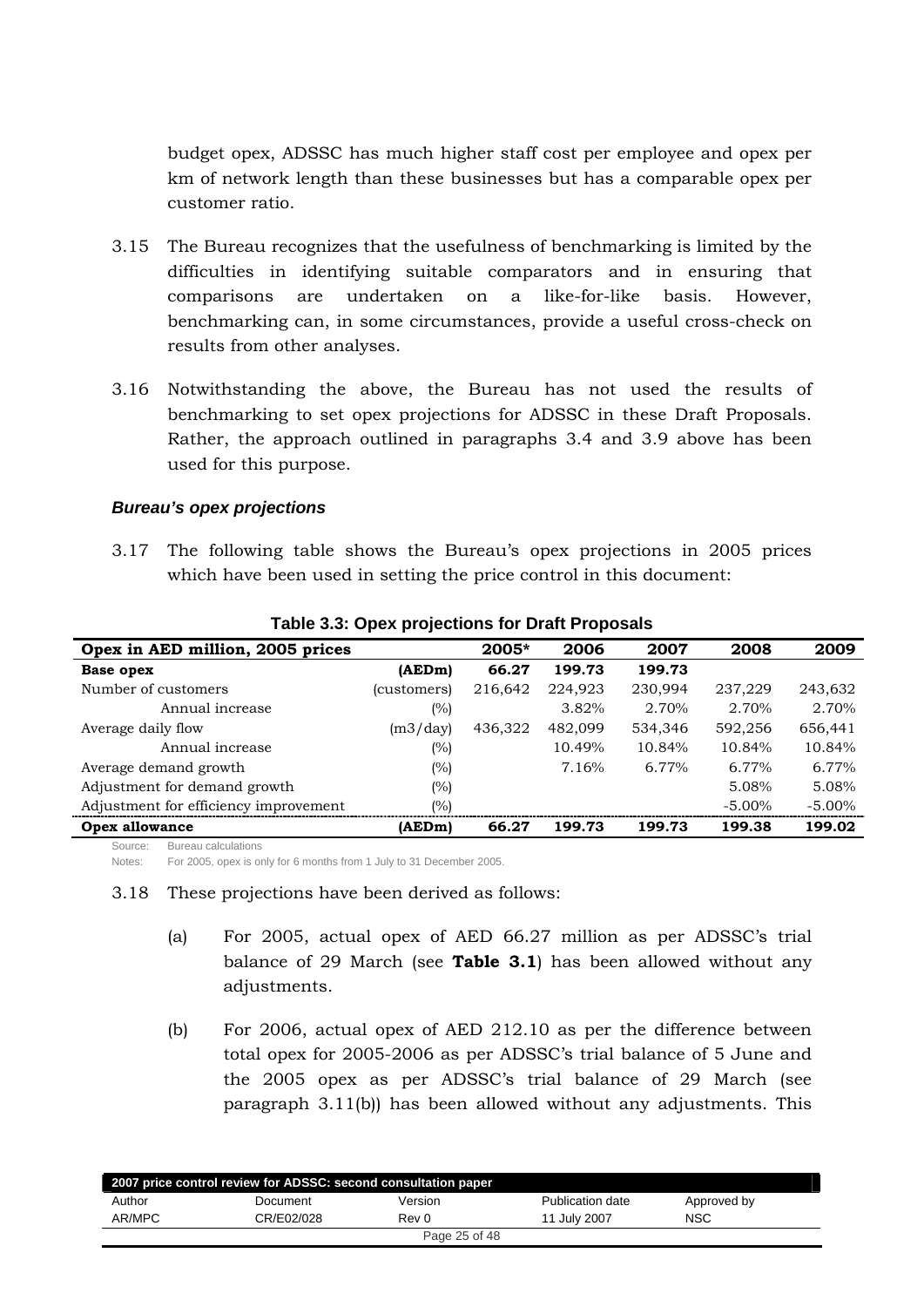opex is equivalent to AED 199.73 million in 2005 prices, and is higher (for 2006) than that reported in ADSSC's 29 March trial balance.

- (c) For 2007, pending actual data for the first 6 months of 2007, opex has been assumed to be at the same level as 2006 in real terms i.e., AED 199.73 million in 2005 prices.
- (d) For 2008, the average opex for 2006 and 2007 has been used as the base level, which has then been adjusted for demand growth (0.75% increase in opex for each 1% increase in demand) and for efficiency improvement (5% reduction in opex). (Note: if the base level changes, these projections will be amended accordingly in the Final Proposals.)
- (e) For 2009, the opex projection for 2008 (after adjustments) has been used as the base level, which has then been adjusted for demand growth and efficiency improvement.
- (f) Demand growth has been measured in terms of number of customers and average daily flow. The average annual growth in these demand measures has been used for the adjustment to opex.
- (g) For customer number growth, the Bureau has used the number of customers as per the audited actual figures available from ADDC and AADC for 2005 and 2006 and projected the underlying growth for 2007 onwards in line with recent historical growth (i.e., 2.7% p.a. rather than ADSSC's assumption of 10% p.a. in its second information submission).
- (h) The Bureau has projected average daily flow to grow at 10.84% p.a. for 2007 and onwards in line with actual growth observed during 2005-2006 as per ADSSC's second information submission rather than ADSSC's assumption of about 15% growth in its second information submission.
- 3.19 If audited actual opex data for 2005-2006 and unaudited actual opex for the first six months of 2007 are received from ADSSC before the issue of the Final Proposals, the Bureau will update its opex projections in **Table 3.3** accordingly.

| 2007 price control review for ADSSC: second consultation paper |            |               |                  |             |  |  |  |
|----------------------------------------------------------------|------------|---------------|------------------|-------------|--|--|--|
| Author                                                         | Document   | Version       | Publication date | Approved by |  |  |  |
| AR/MPC                                                         | CR/E02/028 | Rev 0         | 11 July 2007     | <b>NSC</b>  |  |  |  |
|                                                                |            | Page 26 of 48 |                  |             |  |  |  |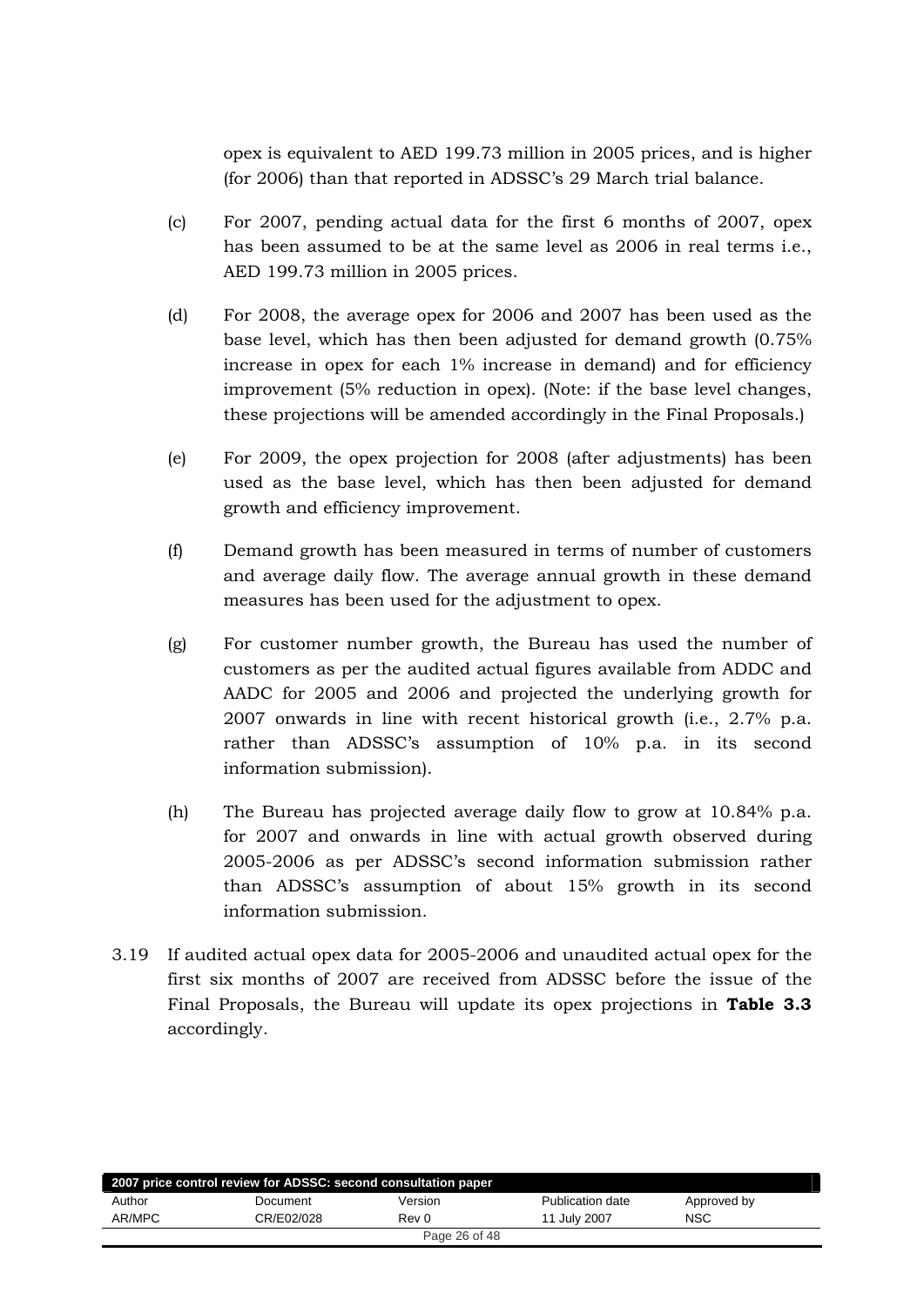# <span id="page-26-0"></span>**Initial regulatory asset value (RAV)**

## *Discussion to date*

- 3.20 The First Consultation Paper stated the Bureau's intention to review the accounting asset value of ADSSC while setting the initial regulatory asset value (RAV) for price control calculations and to consider any analysis submitted by ADSSC to support this value. However, the paper (and ADSSC's response to it) highlighted the difficulties in determining an economic or market value of the assets. ADSSC therefore suggested adopting the asset value in the audited accounts to set the initial RAV.
- 3.21 The Second Consultation Paper acknowledged these difficulties and suggested that the audited accounting asset value as of 21 June 2005 should be used to set the initial RAV. However, this audited figure has not yet been received by the Bureau and its use will be reviewed upon receipt and review of the complete information submission and audited accounts from ADSSC. In its response, ADSSC did not object to this approach.

# *Draft Proposal*

3.22 Pending receipt and review of the audited accounts, and of any further information from ADSSC, the accounting asset value of AED 4,430.48 million as of 1 July 2005 as reported by ADSSC in its trial balance dated 5 June 2007 has been used as the initial RAV in these Draft Proposals.

# **Future capital expenditure**

# *Ex post approach*

- 3.23 The First Consultation Paper discussed in detail the two main approaches to the assessment and treatment of future capex while setting the price control: namely, *ex ante* and *ex post* approaches. The Bureau's preference is for an ex ante approach (consistent with international best practice) but this relies on accurate and fully documented investment plants being produced by the licensee. ADSSC has yet to produce such information.
- 3.24 The paper therefore considered that the ex-post approach may be regarded as more pragmatic at the present time in that it does not require an accurate forecast of future capex and can easily handle both anticipated and unanticipated investments. However, the company may risk some capex being disallowed by the regulator and can (unless provisional allowances are

| 2007 price control review for ADSSC: second consultation paper |            |               |                  |             |  |  |  |
|----------------------------------------------------------------|------------|---------------|------------------|-------------|--|--|--|
| Author                                                         | Document   | Version       | Publication date | Approved by |  |  |  |
| AR/MPC                                                         | CR/E02/028 | Rev 0         | 11 July 2007     | <b>NSC</b>  |  |  |  |
|                                                                |            | Page 27 of 48 |                  |             |  |  |  |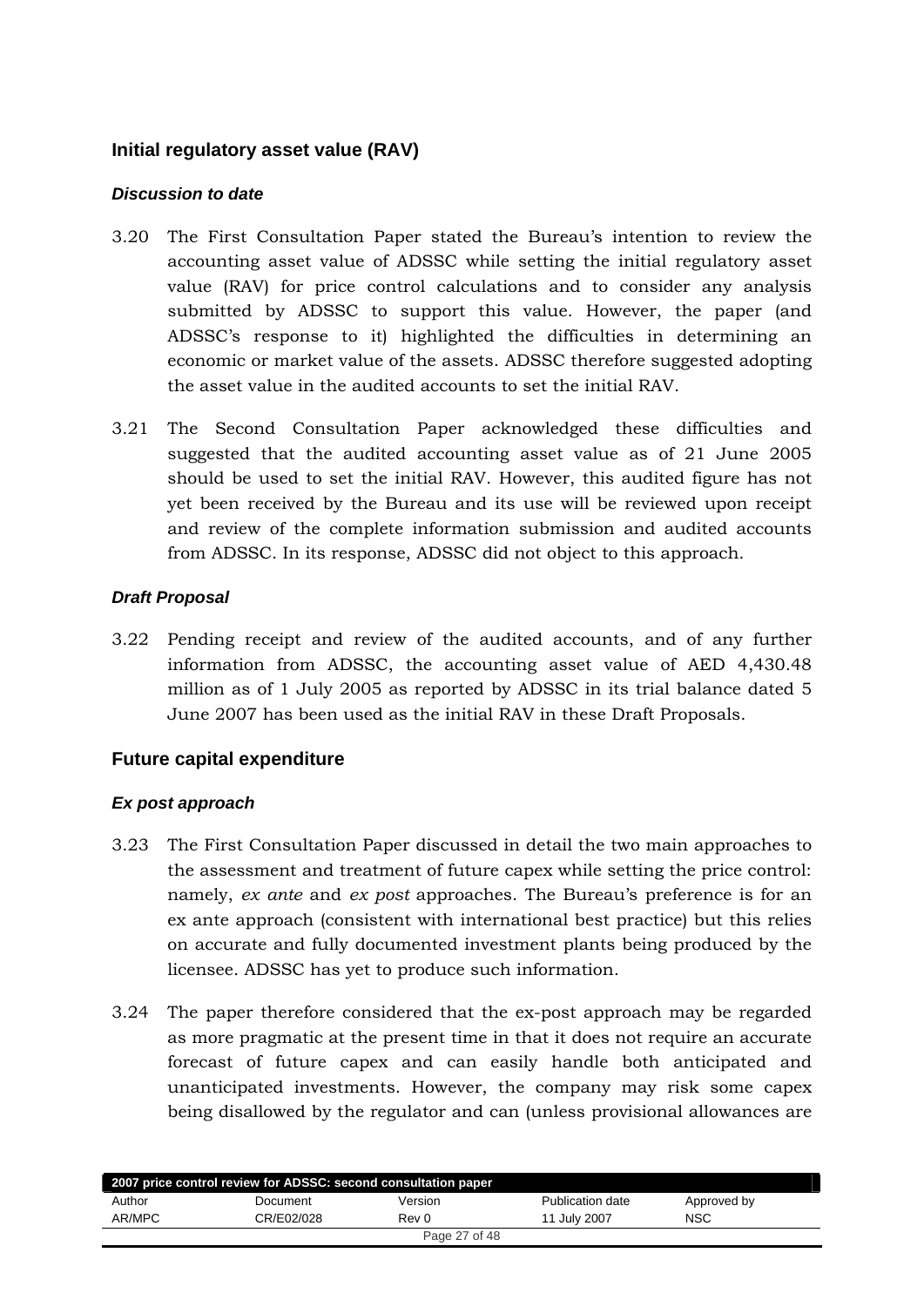sufficient) face cash flow problems in financing its operations due to a delay in compensation of efficient capex.

- 3.25 The use of ex post approach was supported by ADSSC's response. While consultants have been appointed by ADSSC to develop a 25-year master plan for the Emirate of Abu Dhabi (excluding the Western Region), this plan will be available only after the end of this price review.
- 3.26 The Second Consultation Paper therefore suggested that:
	- (a) an ex post approach should be adopted for capex regulation, with appropriate provisional capex assumptions for the entire control period included in the first price control;
	- (b) as with the capex regulation for the water and electricity companies, any provisional capex used in setting the price control would solely be to facilitate the financing of capex and the smoothing of the price control from one period to another, and would not be indicative of the Bureau's views of the appropriate or efficient level of capex.
	- (c) once audited data on actual capex over the control period is made available to the Bureau, it will be reviewed against the efficiency criteria established by the Bureau for the sector. That is, capex will be considered efficient if it:
		- (i) was required to meet growth in customer demand or the relevant security and performance standards; and
		- (ii) was efficiently procured (procurement to be interpreted to include both the tendering process and project management); and
	- (d) an appropriate adjustment will be made to the RAV at a future price control review for any difference between the efficient past capex and the provisional capex allowed at this review.
- 3.27 In its response, ADSSC continued to support the adoption of an ex post approach and expressed its desire to work with the Bureau to ensure efficiency of its capex processes. These Draft Proposals are therefore based on an ex post approach to capex regulation.

| 2007 price control review for ADSSC: second consultation paper |               |         |                  |             |  |  |  |  |  |
|----------------------------------------------------------------|---------------|---------|------------------|-------------|--|--|--|--|--|
| Author                                                         | Document      | Version | Publication date | Approved by |  |  |  |  |  |
| AR/MPC                                                         | CR/E02/028    | Rev 0   | 11 July 2007     | <b>NSC</b>  |  |  |  |  |  |
|                                                                | Page 28 of 48 |         |                  |             |  |  |  |  |  |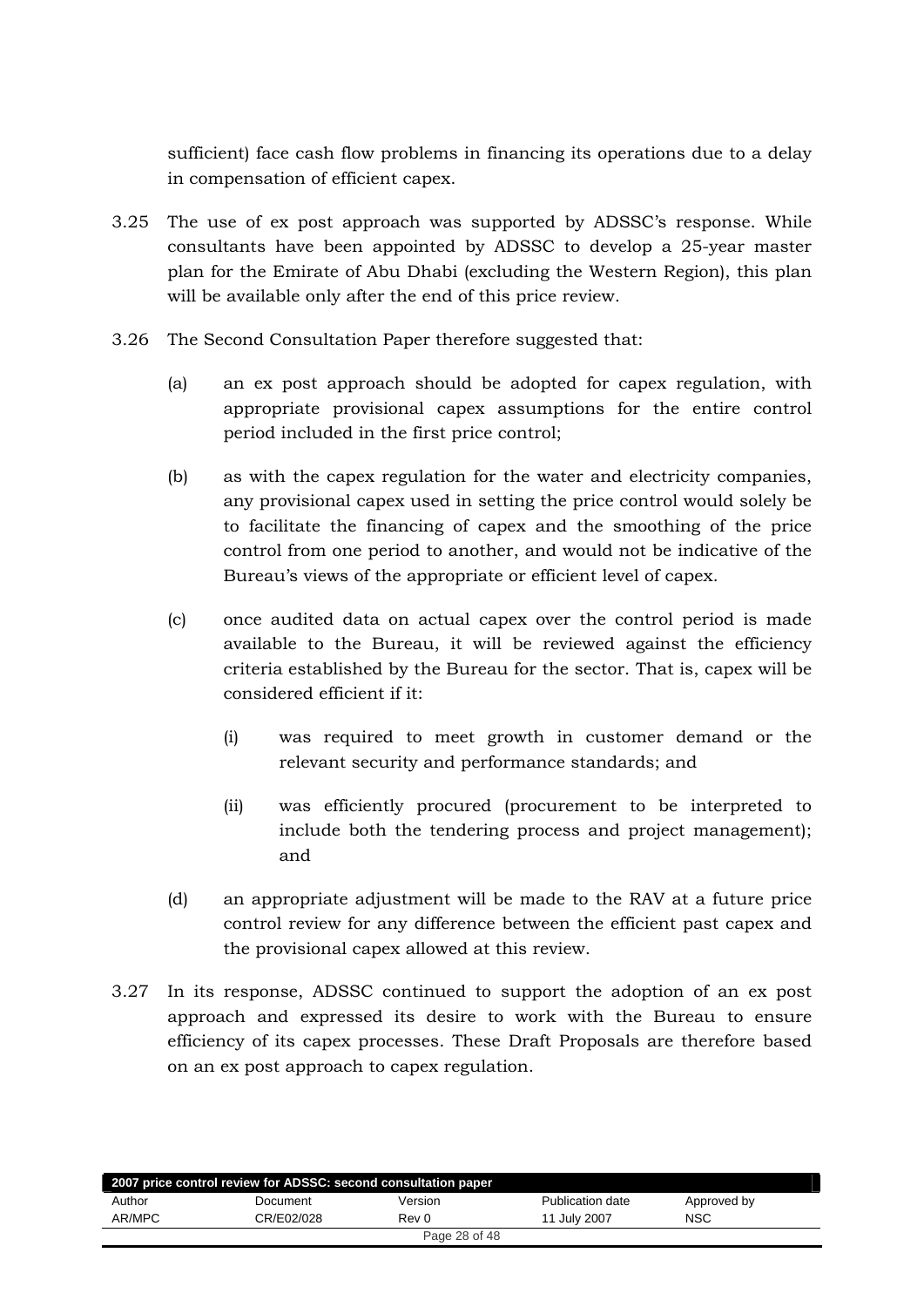## <span id="page-28-0"></span>*Provisional capex projections*

3.28 The following table summarizes ADSSC's capex projections for the control period as contained in its second information submission:

| AED million**             | $2005*$ | 2006 | 2007 | 2008  | 2009  |
|---------------------------|---------|------|------|-------|-------|
| Sewerage business         | 312     | 121  | 351  | 1,217 | 1,435 |
| Treatment business        | 63      | 39   | 114  | 198   | 208   |
| Disposal business         | 4       |      | 14   | 60    | 53    |
| Total capex               | 379     | 160  | 479  | 1.475 | .696  |
| Total capex (2005 prices) | 379     | 151  | 413  | 1.271 | 1.462 |

**Table 3.4: ADSSC's capex projections** 

Source: ADSSC's second information submission

Notes: \*For 2005, capex is only for 6 months from 1 July to 31 December 2005. \*\*Capex shown above are in nominal terms for 2005-2007 and in 2007 prices for 2008-2009.

- 3.29 ADSSC has classified its capex projects into "running projects" (or ongoing projecs), "tactical projects" (or projects required to fix short-term system problems), "strategic projects" (or projects being recommended in its master plan as part of a long-term strategy) and "developers' projects" (i.e., projects being undertaken by private real estate developers to be transferred to ADSSC at a later date). Strategic and tactical projects account for most of the capex. While the running projects fade over time, the developers' projects account for the increasing proportion of capex.
- 3.30 During a meeting on 13 June 2007, ADSSC informed the Bureau that the above capex plan is quite aggressive and is based on the requirements of the system, rather than on ADSSC's current limited procurement abilities. Further, there are uncertainties surrounding the developers' projects with regards to their timely completion and whether such projects will ultimately be paid for by ADSSC.
- 3.31 For price control calculations in this document, the Bureau has used the provisional capex projections shown in **Table 3.5**, which have been derived as follows:
	- (a) For 2005-2007, the provisional capex has been set as per ADSSC's submission.
	- (b) For 2008-2009, in view of the issues discussed in paragraph 3.29 above, the provisional capex has been set at a slightly higher level than 2007 but lower than ADSSC's projections.

| 2007 price control review for ADSSC: second consultation paper |            |         |                  |             |  |  |  |
|----------------------------------------------------------------|------------|---------|------------------|-------------|--|--|--|
| Author                                                         | Document   | Version | Publication date | Approved by |  |  |  |
| AR/MPC                                                         | CR/E02/028 | Rev 0   | 11 July 2007     | <b>NSC</b>  |  |  |  |
| Page 29 of 48                                                  |            |         |                  |             |  |  |  |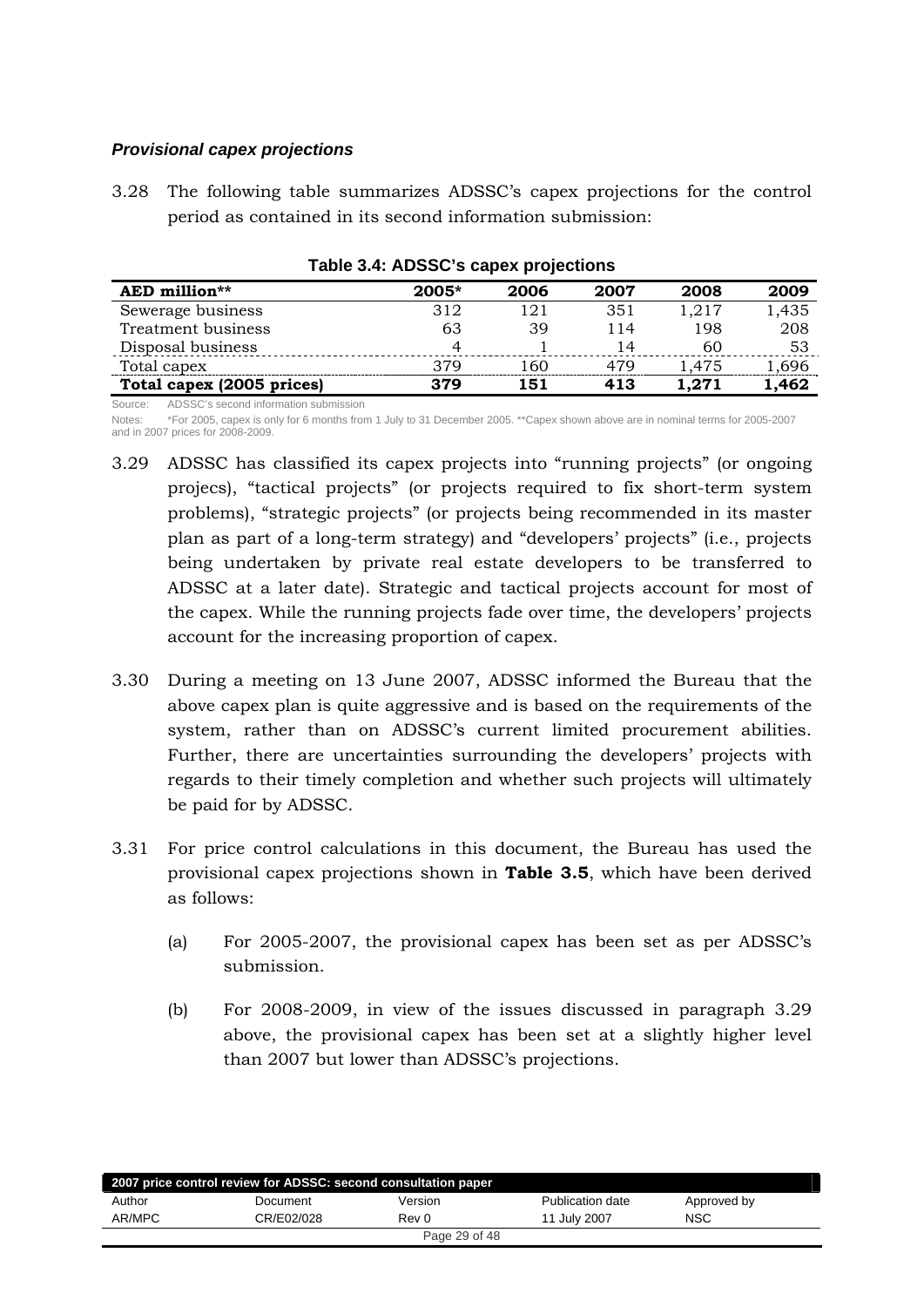<span id="page-29-0"></span>

| AED million, 2005 prices                      | $2005*$ | 2006   | 2007    | 2008   | 2009   |
|-----------------------------------------------|---------|--------|---------|--------|--------|
| Provisional capex                             | 379.01  | 151.10 | -412.76 | 500.00 | 500.00 |
| Source: ADSSC's second information submission |         |        |         |        |        |

#### **Table 3.5: Provisional capex for Draft Proposals**

Notes: \*For 2005, capex is only for 6 months from 1 July to 31 December 2005.

## **Depreciation**

#### *Depreciation assumptions*

- 3.32 The Second Consultation Paper stated that the straight-line method is the Bureau's preferred choice for depreciation (consistent with that for the water and electricity companies used for both their price control calculations and audited accounts). However, it was under consideration whether to adopt a 50-year or 100-year weighted average life assumption for ADSSC's assets. The paper stated that the Bureau will review the depreciation assumptions used in the audited accounts to inform the assumption used in the price control calculations.
- 3.33 In its response, ADSSC argued that the weighted average life for all assets is no more than 25 years. According to ADSSC, the life ranges from 3 to 5 years for assets such as IT system, vehicles, generators and pumps to 25 years for treatment plants, pumping stations and sewer pipes, where the latter accounts for the majority of asset value. ADSSC argued that these asset lives reflect the aggressive environment in the UAE and the quality of materials and construction techniques used in the past.
- 3.34 The issue was discussed between the Bureau and ADSSC during meetings held on 25 March and 27 May 2007, where the Bureau sought technical justification from ADSSC supporting its use of above depreciation lives. In essence, the Bureau considers that a life of 25 years is too short for capital assets such as sewer pipes. Even if such a short life was accurate for past investments, it would not be appropriate for future investments, which may be expected to have an asset life of up to 100 years or more. It is worth noting here that the water distribution and transmission businesses in Abu Dhabi use asset lives of up to 40 years in their accounts.

#### *Draft Proposals*

3.35 Pending the receipt and review of any analysis/evidence from ADSSC, the price control calculations contained in these Draft Proposals are based on a straight-line depreciation method for all ADSSC's assets with a weighted average life of 30 years for the initial RAV (consistent with that used for the

| 2007 price control review for ADSSC: second consultation paper |            |         |                  |             |  |  |  |
|----------------------------------------------------------------|------------|---------|------------------|-------------|--|--|--|
| Author                                                         | Document   | Version | Publication date | Approved by |  |  |  |
| AR/MPC                                                         | CR/E02/028 | Rev 0   | 11 July 2007     | <b>NSC</b>  |  |  |  |
| Page 30 of 48                                                  |            |         |                  |             |  |  |  |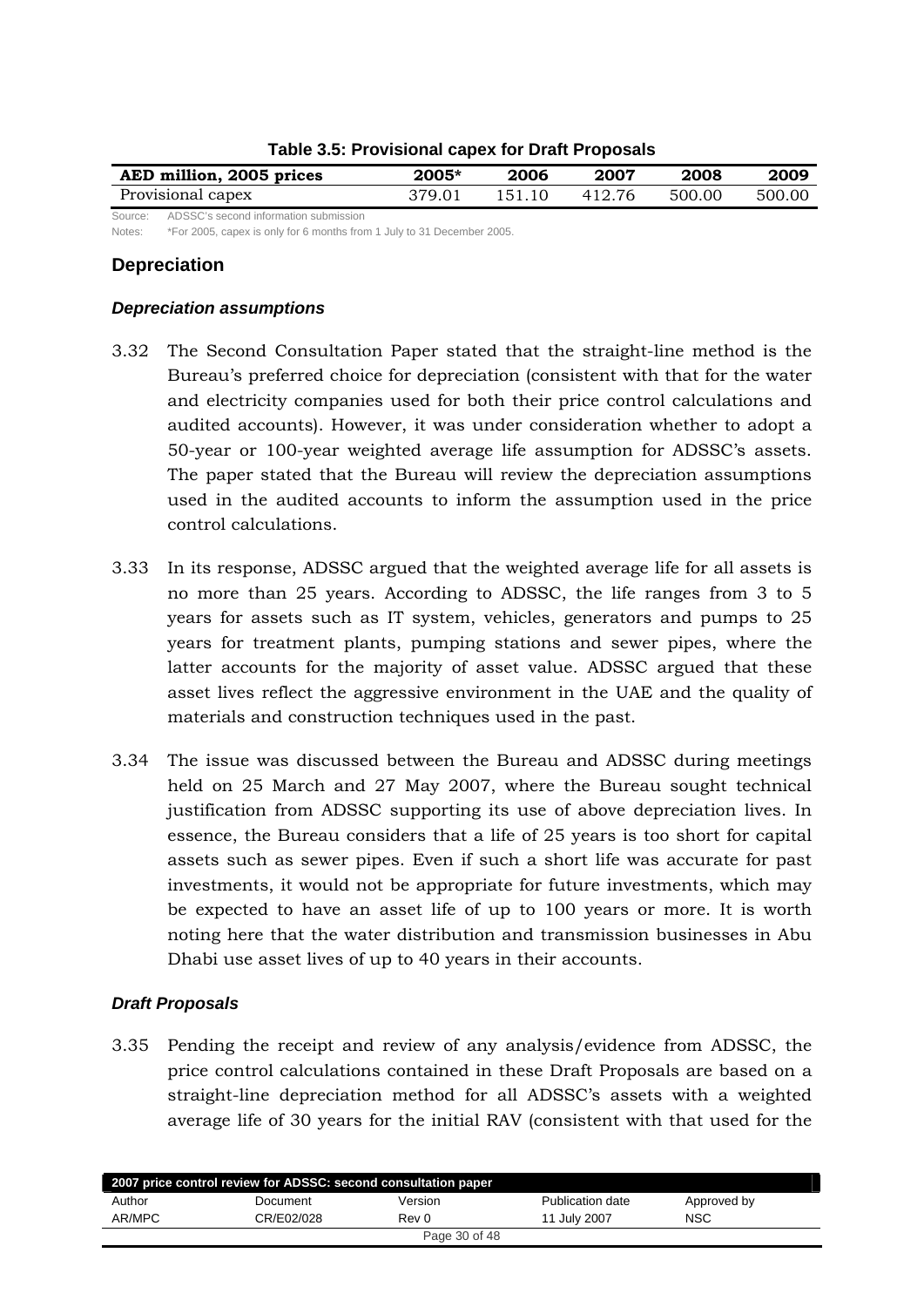<span id="page-30-0"></span>water and electricity companies for their price control calculations to date) and 50 years for all investments after the date of establishment of ADSSC.

3.36 The following table shows the depreciation adopted for the Draft Proposals based on these depreciation assumptions and the provisional capex allowances:

| AED million, 2005 prices                               | $2005*$ | 2006   | 2007   | 2008   | 2009   |
|--------------------------------------------------------|---------|--------|--------|--------|--------|
| Depreciation on initial RAV                            | 73.84   | 147.68 | 147.68 | 147.68 | 147.68 |
| Depreciation on investment (provisional capex) to date | 3.79    | 9.09   | 14.73  | 23.86  | 33.86  |
| <b>Total depreciation</b>                              | 77.63   | 156.77 | 162.41 | 171.54 | 181.54 |
| Source: Bureau calculations                            |         |        |        |        |        |

#### **Table 3.6: Depreciation for Draft Proposals**

Notes: \*For 2005, depreciation is only for 6 months from 1 July to 31 December 2005.

3.37 Capex incurred in a year is assumed to occur evenly throughout the year or, in other words, at the middle of the year (or at the middle of the 6-month period in the case of 2005). Therefore, for the year in which a capex is incurred, only half-year depreciation is taken. For later years, the depreciation for such capex is charged for the full year.

# **Projected regulatory asset values (RAVs)**

- 3.38 To set price control for a number of years, opening and closing RAVs for each year need to be calculated. The closing RAV for a year is also the opening RAV for the next year. To calculate these RAVs, the Bureau has used an approach similar to the one used for the water and electricity companies to date. That is, the closing RAV for each year of the control period is calculated from the opening RAV for that year by:
	- (a) adding the provisional capex for that year; and
	- (b) subtracting:
		- (i) the depreciation on initial RAV; and
		- (ii) the depreciation on provisional capex for that year and earlier years.
- 3.39 The following table presents the opening and closing RAVs for ADSSC for each year of the control period (2005-2009), which have been used in price control calculations discussed in Section 4 of this document:

| 2007 price control review for ADSSC: second consultation paper |            |         |                  |             |  |  |  |
|----------------------------------------------------------------|------------|---------|------------------|-------------|--|--|--|
| Author                                                         | Document   | Version | Publication date | Approved by |  |  |  |
| AR/MPC                                                         | CR/E02/028 | Rev 0   | 11 July 2007     | <b>NSC</b>  |  |  |  |
| Page 31 of 48                                                  |            |         |                  |             |  |  |  |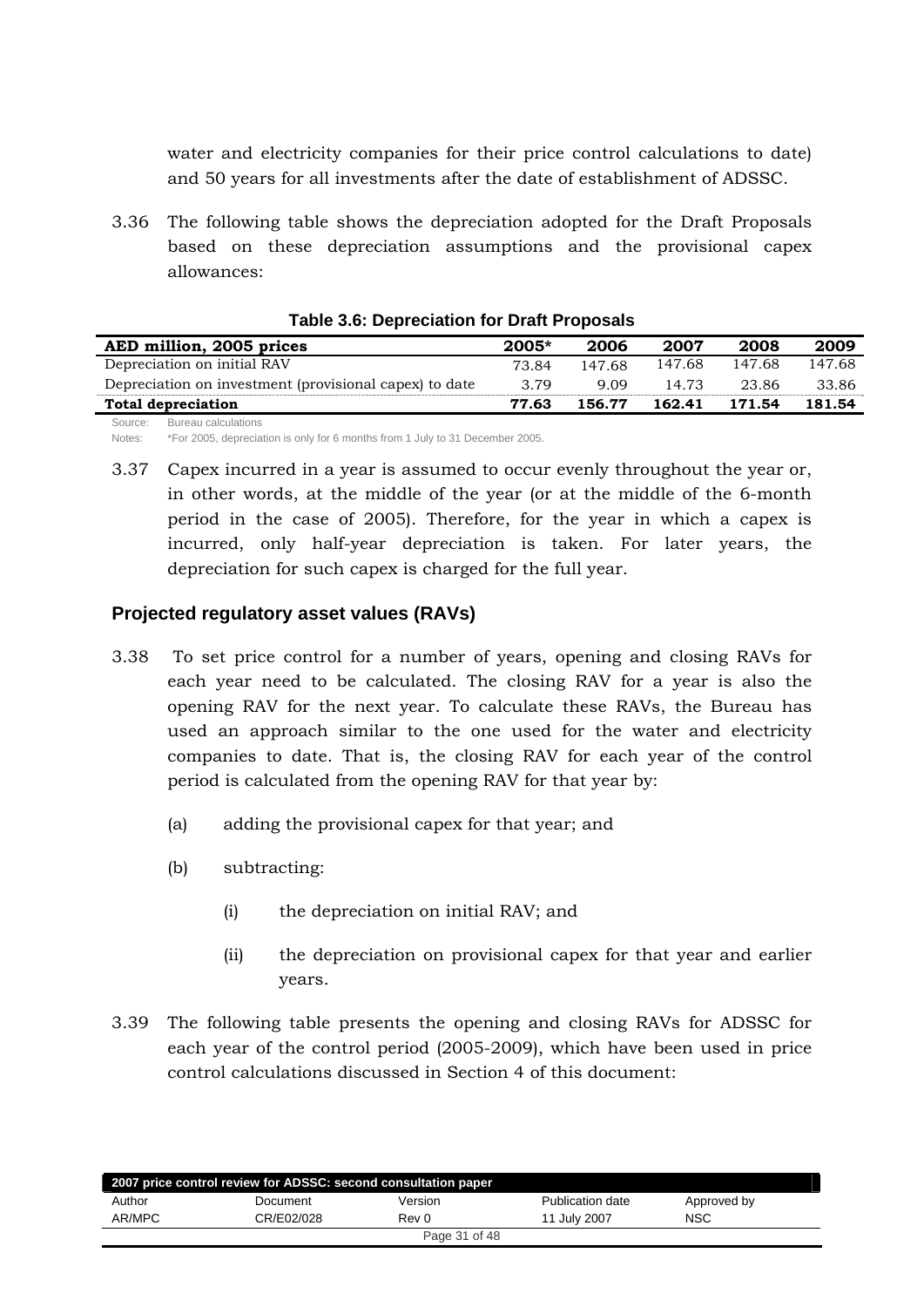<span id="page-31-0"></span>

| AED million, 2005 prices                        | $2005*$  | 2006     | 2007     | 2008     | 2009     |
|-------------------------------------------------|----------|----------|----------|----------|----------|
| Opening RAV                                     | 4.430.48 | 4,731.86 | 4,726.19 | 4.976.53 | 5.304.99 |
| Add: Provisional capex                          | 379.01   | 151.10   | 412.76   | 500.00   | 500.00   |
| Less: Depreciation on initial RAV               | 73.84    | 147.68   | 147.68   | 147.68   | 147.68   |
| Less: Depreciation on provisional capex to date | 3.79     | 9.09     | 14.73    | 23.86    | 33.86    |
| Closing RAV                                     | 4.731.86 | 4.726.19 | 4.976.53 | 5,304.99 | 5,623.45 |

#### **Table 3.7 : Projected RAVs for Draft Proposals**

Source: Bureau calculations

Notes: \*For 2005, depreciation is only for 6 months from 1 July to 31 December 2005.

3.40 All the above calculations have been carried out in 2005 prices. The depreciation allowances for both initial RAV and provisional capex calculated in **Table 3.6** have been used in the above table.

## **Cost of capital**

## *Bureau's Approach*

- 3.41 The First Consultation Paper explained the Bureau's approach to date towards the calculation of the allowed rate of return or cost of capital for price controls. The paper stated the Bureau's intention to use the same standard approach to calculate the weighted average cost of capital (WACC) for ADSSC as that currently employed for water and electricity companies i.e. capital asset pricing model (CAPM). The Bureau used a real, post-tax cost of capital of 5% (with certain adjustments) for setting the PC3 controls for water and electricity companies. The paper indicated that the Bureau's earlier cost of calculations will be updated for the latest data (both generic assumptions and those specific to ADSSC). In its response, ADSSC stated that it was content with the above approach.
- 3.42 As mentioned in the First Consultation Paper, the Bureau's cost of capital calculations for water and electricity companies have drawn heavily on the latest estimates of cost of capital components used by regulators of similar businesses in the UK and Australia subject to a similar regulatory regime. However, these were cross-checked against the information available from local and regional capital markets in order to capture any particular factors that may be specific to the businesses operating in Abu Dhabi.
- 3.43 The Bureau's cost of capital calculations adopted in late 2005 for setting PC3 controls for water and electricity companies are summarized in the following table:

| 2007 price control review for ADSSC: second consultation paper |            |               |                  |             |  |  |  |
|----------------------------------------------------------------|------------|---------------|------------------|-------------|--|--|--|
| Author                                                         | Document   | Version       | Publication date | Approved by |  |  |  |
| AR/MPC                                                         | CR/E02/028 | Rev 0         | 11 July 2007     | <b>NSC</b>  |  |  |  |
|                                                                |            | Page 32 of 48 |                  |             |  |  |  |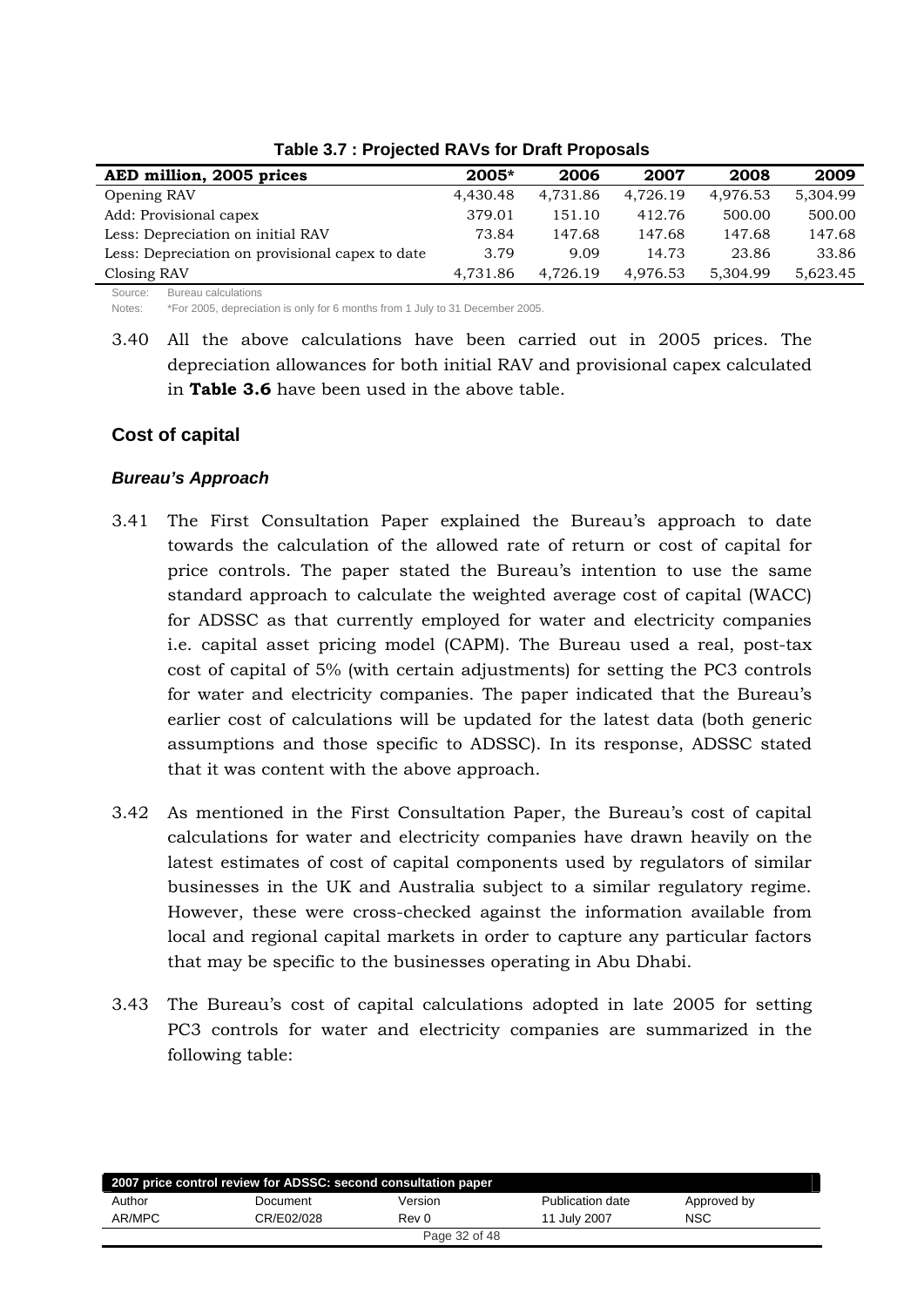<span id="page-32-0"></span>

|                                 | Low      | High  |
|---------------------------------|----------|-------|
| Risk-free rate (real)           | $2.9\%$  | 3.0%  |
| Debt premium                    | 1.3%     | 1.3%  |
| Corporation Tax                 | $30.0\%$ | 30.0% |
| Post-tax cost of debt (real)    | 2.9%     | 3.0%  |
| <b>Equity Risk Premium</b>      | $4.3\%$  | 4.7%  |
| <b>Equity Beta</b>              | 0.86     | 1.00  |
| Post-tax cost of equity (real)  | 6.5%     | 7.7%  |
| Gearing                         | 55.0%    | 45.0% |
| Post-tax cost of capital (real) | 4.5%     | 5.6%  |

**Table 3.8: Bureau's cost of capital calculations for PC3 review** 

Source: Bureau's Final Proposals for PC3, 2005 Price Controls Review, 14 November 2005

3.44 The Second Consultation Paper confirmed that the same standard approach to calculate the cost of capital would apply for ADSSC as that currently employed for water and electricity companies (i.e., the CAPM approach). However, the recent credit rating developments together with recent decisions of overseas' regulators may indicate a lower cost of capital than estimated by the Bureau to date.

#### *Latest overseas regulatory decisions*

3.45 **Table 3.9** updates the findings of the Second Consultation Paper on the cost of capital. for the latest regulatory decisions in the UK and Australia (published since January 2007).

| Table 3.9: Recent regulatory proposals in the UK and Australia on cost of capital |
|-----------------------------------------------------------------------------------|
|-----------------------------------------------------------------------------------|

|    | <b>Regulatory proposal</b>                                                                                                                                                                                         | <b>Real post-tax WACC</b> |
|----|--------------------------------------------------------------------------------------------------------------------------------------------------------------------------------------------------------------------|---------------------------|
| 1  | Independent Pricing and Regulatory Tribunal (IPART) (May 2006), Prices of water supply,<br>wastewater and stormwater services, Gosford City and Wyong Shire Councils: final<br>determination and report, Australia | 4.74%                     |
| 2  | Essential Services Commission (ESC) (June 2006), Rural water price review: final decision,<br>Australia                                                                                                            | 5.2%                      |
| 3  | ESC (June 2006), Water price review, southern rural water: determination, Australia                                                                                                                                | 5.2%                      |
| 4  | IPART (September 2006), Bulk water prices for State Water Corporation and Water<br>Administration Ministerial Corporation: report, Australia                                                                       | 4.85%                     |
| 5  | ESC (October 2006) Electricity distribution price review: final decision, Australia                                                                                                                                | 5.16%                     |
| 6  | Office of Gas and Electricity Markets (Ofgem) (December 2006), Gas distribution price control<br>review: final proposals, UK                                                                                       | 4.38%                     |
| 7  | Ofgem (December 2006), Transmission price control review: final proposals, UK                                                                                                                                      | 4.4%                      |
| 8  | Civil Aviation Authority (December 2006, confirmed in March 2007), Airports price control<br>review: initial proposals for Heathrow, Gatwick and Stansted, UK                                                      | 4.33% to 4.72%            |
| 9  | ESC (March 2007), 2008 water price review: guidance paper, Australia                                                                                                                                               | 5.1%                      |
| 10 | Economic Regulation Authority (March 2007), Final decision on the proposed access<br>arrangement for the South West interconnected network, Australia                                                              | 3.83%                     |
|    | Range of decisions                                                                                                                                                                                                 | 3.83%-5.20%               |
|    | Mid-point                                                                                                                                                                                                          | 4.52%                     |

| 2007 price control review for ADSSC: second consultation paper |            |               |                  |             |  |  |
|----------------------------------------------------------------|------------|---------------|------------------|-------------|--|--|
| Author                                                         | Document   | Version       | Publication date | Approved by |  |  |
| AR/MPC                                                         | CR/E02/028 | Rev 0         | 11 July 2007     | <b>NSC</b>  |  |  |
|                                                                |            | Page 33 of 48 |                  |             |  |  |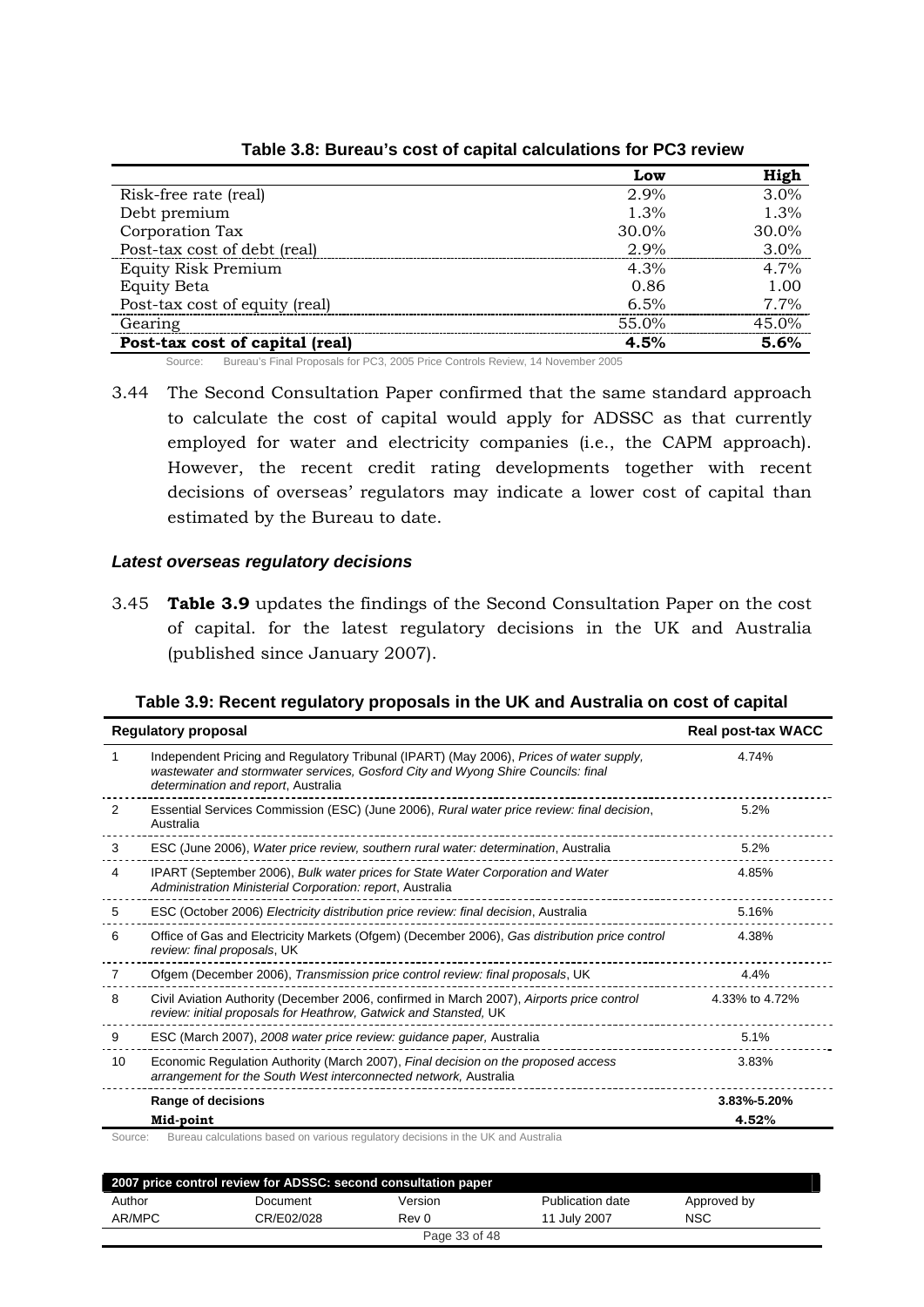- <span id="page-33-0"></span>3.46 The above table shows that the overseas regulators have recently estimated the post-tax cost of capital in the range of 3.83% - 5.20%, with a mid-point average of 4.52%.
- 3.47 The following table summarizes the cost of capital components used in the above overseas regulatory decisions and compares them against those used by the Bureau for the PC3 review for water and electricity companies:

|                                                                                           | <b>Overseas regulatory</b><br>decisions | <b>Bureau's PC3</b><br>review |
|-------------------------------------------------------------------------------------------|-----------------------------------------|-------------------------------|
| Risk-free rate (real)                                                                     | 2.00-2.64%                              | 2.90-3.00%                    |
| Debt premium                                                                              | 1.00-1.43%                              | 1.30                          |
| Corporation Tax                                                                           | 30%                                     | 30%                           |
| <b>Equity Risk Premium</b>                                                                | 4.50-6.00%                              | 4.30-4.70%                    |
| <b>Equity Beta</b>                                                                        | $0.75 - 1.30$                           | $0.86 - 1.00$                 |
| Gearing                                                                                   | 60%                                     | 45-55%                        |
| Post-tax cost of capital (real)                                                           | $3.83\% - 5.20\%$                       | $4.5\% - 5.6\%$               |
| Bureau's Final Proposals for PC3, 2005 Price Controls Review, 14 November 2005<br>Source: |                                         |                               |

#### **Table 3.10: Latest overseas' estimates of cost of capital components**

3.48 The above comparison clearly shows that the Bureau's previous estimates of the individual cost of capital components are in general somewhat higher or more favourable to the companies than the overseas regulatory estimates. This is also reflected in the overall cost of capital comparison.

# *Local capital market developments*

- 3.49 As mentioned in the Second Consultation Paper, there have been two recent developments on the local capital markets, which are of significance for the Bureau's cost of capital calculations:
	- (a) Upgrading of the UAE's country rating by Moody's Investor Services by one level from A1 to Aa3, indicating a lower cost of capital for UAE companies than before.
	- (b) Assigning of a credit rating of Aa3 by Moody's to Abu Dhabi National Energy Company or TAQA, a subsidiary of ADWEA holding significant ownership of the IWPPs in Abu Dhabi. This rating of Aa3 is significantly higher (by 5 levels) than the minimum investment grade credit rating (i.e., Moody's Baa3) generally assumed by the regulators in the UK, Australia and the US, for businesses comparable to ADSSC and other water and electricity companies in Abu Dhabi. That is, the Abu Dhabi businesses should require a lower rate of return (by

| 2007 price control review for ADSSC: second consultation paper |            |               |                  |             |  |  |
|----------------------------------------------------------------|------------|---------------|------------------|-------------|--|--|
|                                                                |            |               |                  |             |  |  |
| Author                                                         | Document   | Version       | Publication date | Approved by |  |  |
| AR/MPC                                                         | CR/E02/028 | Rev 0         | 11 July 2007     | <b>NSC</b>  |  |  |
|                                                                |            | Page 34 of 48 |                  |             |  |  |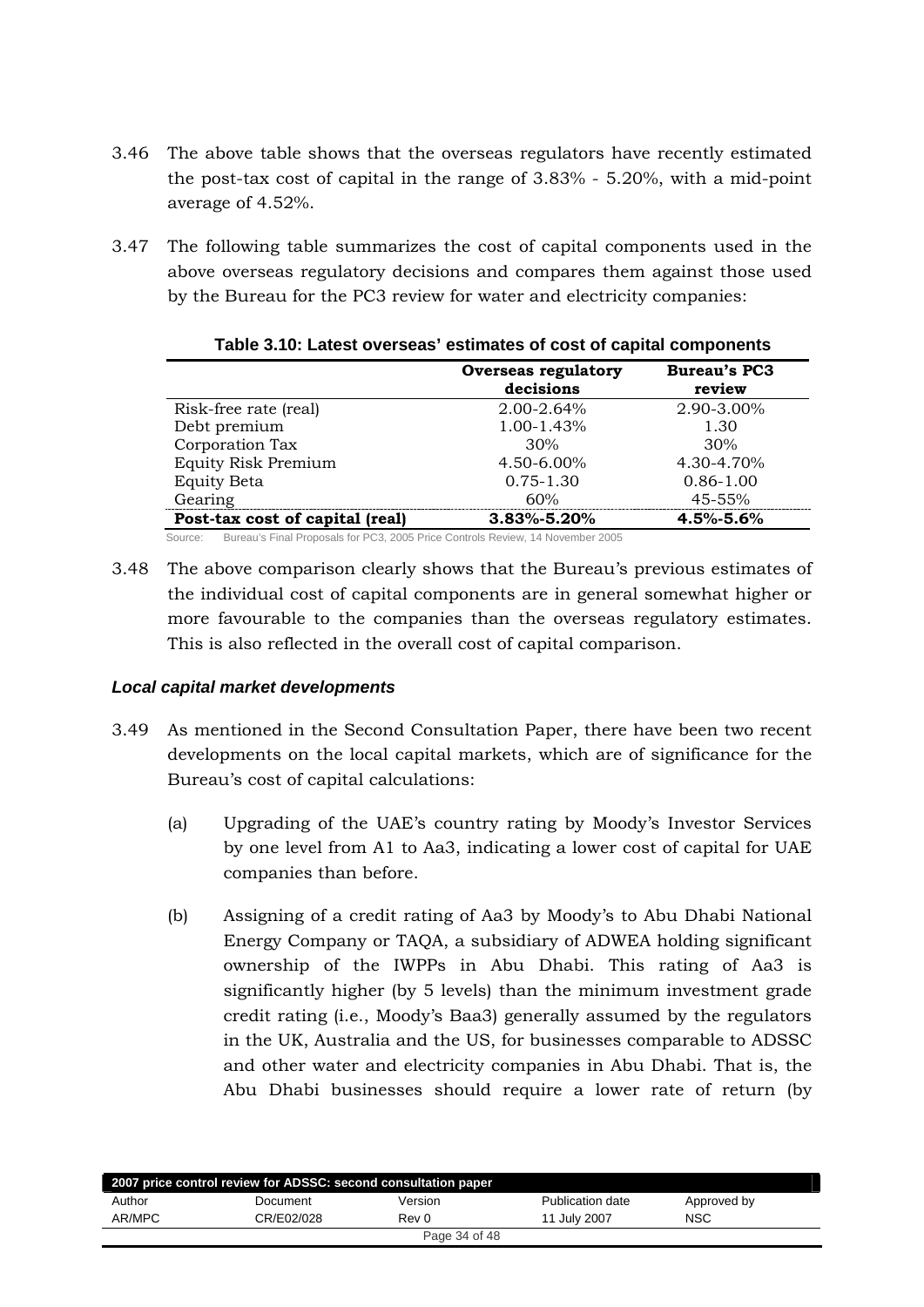approximately 0.5 to 1 percentage points) than that estimated by the overseas' regulators.

#### <span id="page-34-0"></span>*Draft Proposals*

3.50 While the recent overseas regulatory decisions and local capital market developments suggest a lower cost of capital, the Bureau has used real, post-tax cost of capital of 5.00% for the price control calculations in these Draft Proposals – the same as used by the Bureau for its PC3 review for water and electricity companies.

| 2007 price control review for ADSSC: second consultation paper |            |               |                  |             |  |  |
|----------------------------------------------------------------|------------|---------------|------------------|-------------|--|--|
| Author                                                         | Document   | Version       | Publication date | Approved by |  |  |
| AR/MPC                                                         | CR/E02/028 | Rev 0         | 11 July 2007     | <b>NSC</b>  |  |  |
|                                                                |            | Page 35 of 48 |                  |             |  |  |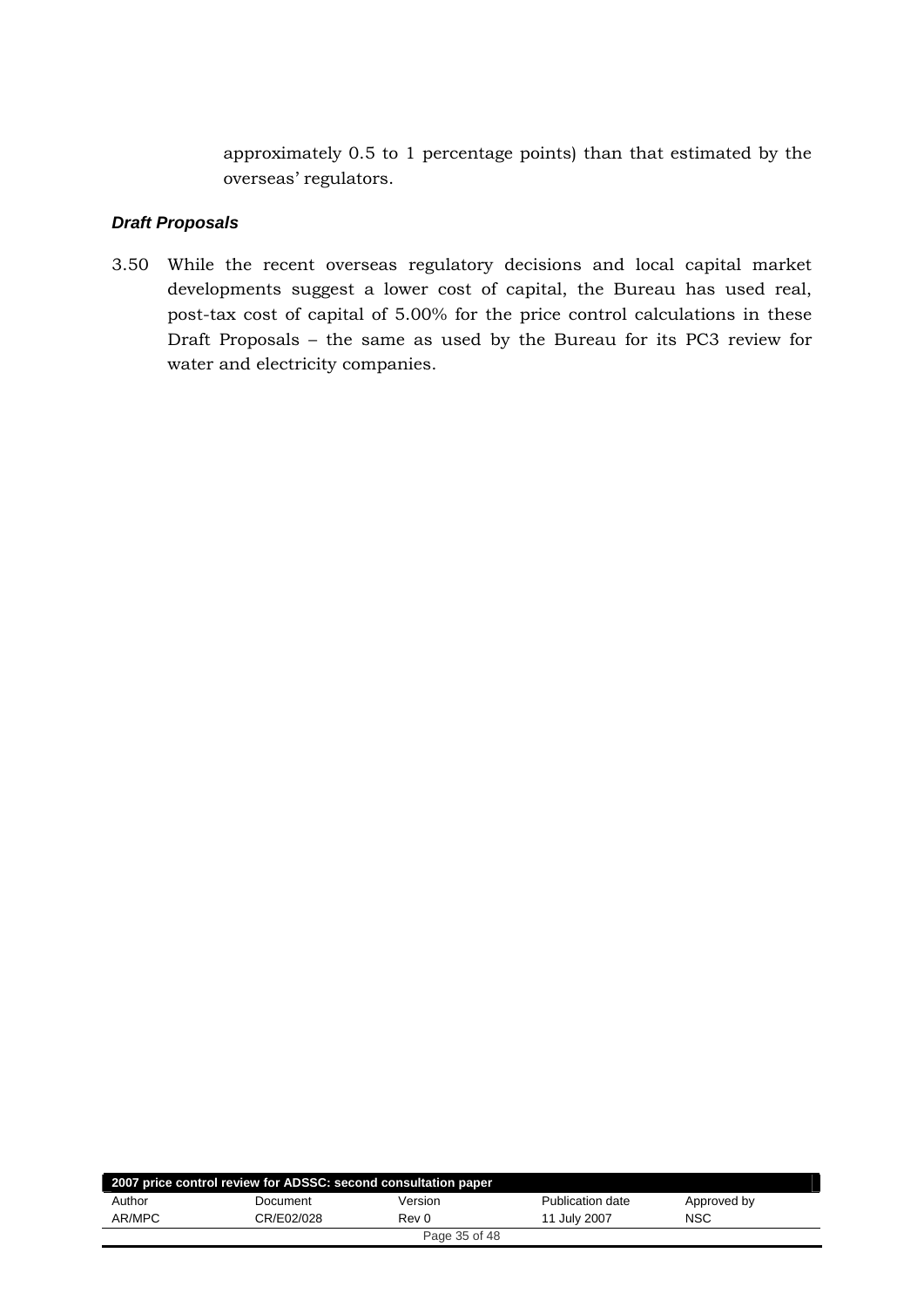# <span id="page-35-0"></span>**Framework for price control calculations**

4.1 The First and Second Consultation Papers explained the net present value (NPV) framework for price control calculation and calibration of MARs over the control period. In essence, the price control calculation involves, in real terms (2005 prices), equating the NPV of the required revenues (that which would be sufficient to finance an efficient business) to the NPV of forecast revenues based on the MAR formula over the control period (2005-2009):

#### **NPV of projected annual MARs = NPV of Required Revenues**

4.2 The revenue requirement or the notified value 'a' for each year of the control period is calculated using the "building block approach" as follows:

#### **Required Revenue = Opex + Depreciation + Return on RAV**

where:

- (a) operating expenditure (opex) refers to operating costs excluding depreciation;
- (b) depreciation refers to the depreciation on both initial RAV and investment or provisional capex to date; and
- (c) RAV is the mid-year average of opening and closing Regulatory Asset Values (RAVs).
- 4.3 The projections of the components of required revenue for the entire control period (2005-2009) in 2005 prices are discussed in Section 3 of this document.
- 4.4 The annual MAR is calculated by using the following formula presented in Section 2 of this paper:

#### $\mathsf{MAR}_t = a_t + Q_t - K_t$

where, Q and K have been set to zero for the price control calculations.

| 2007 price control review for ADSSC: second consultation paper |            |               |                  |             |  |  |
|----------------------------------------------------------------|------------|---------------|------------------|-------------|--|--|
| Author                                                         | Document   | Version       | Publication date | Approved by |  |  |
| AR/MPC                                                         | CR/E02/028 | Rev 0         | 11 July 2007     | <b>NSC</b>  |  |  |
|                                                                |            | Page 36 of 48 |                  |             |  |  |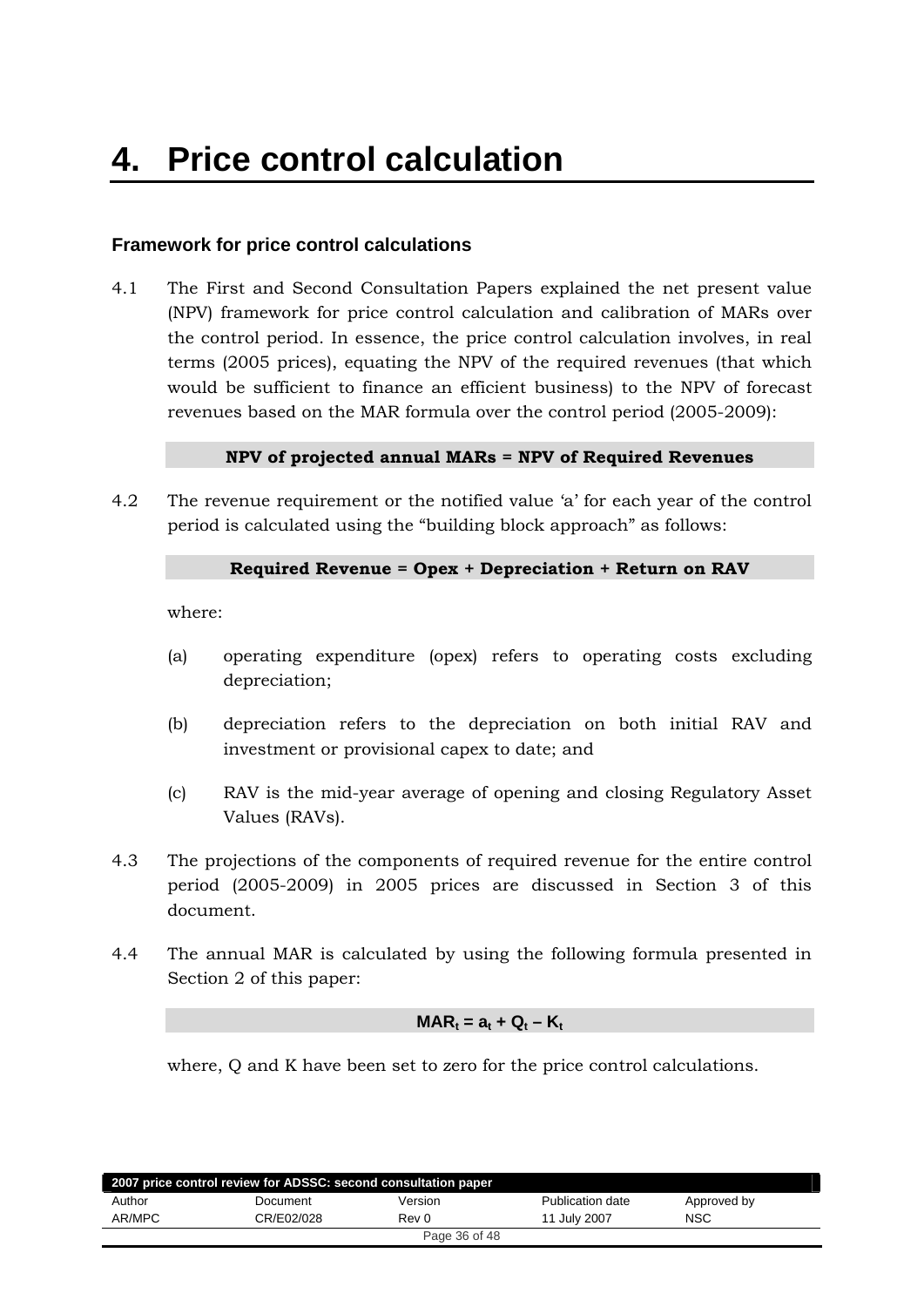- <span id="page-36-0"></span>4.5 The value of 'a' has been determined by equating the NPV of MARs to the NPV of required revenues over the control period, while setting X equal to zero.
- 4.6 All the above calculations have been carried out in real terms, that is, in 2005 prices. A real, post-tax cost of capital of 5.00% (see Section 3) has been used in price control calculations both as the discount rate for NPV calculations and as the rate of return to calculate return on RAV.
- 4.7 The Bureau has used MS Excel software to model the above calculations. To equate the NPVs, the Bureau has used solver (an optimisation tool in Excel). The Excel model is being forwarded to ADSSC with this document and is available from the Bureau on request.

# **Price control calculation**

4.8 **Annex A** to this document presents the detailed price control calculation for ADSSC. The calculation is explained below with reference to the Line numbers used in this annex and in the Excel model:

## *Main inputs*

- 4.9 Lines 1-7 show the inputs relating to opex, RAVs, depreciation, cost of capital and X factor as per Section 3.
- 4.10 Line 4 calculates mid-point RAV for a year as the average of the opening and closing RAVs for that year from Lines 2 and 3.

# *Revenue requirement calculations*

- 4.11 Lines 8-11 show the calculation of annual required revenue as the sum of the following by applying the "building block" approach discussed in paragraph 4.2 above:
	- (a) opex in Line 8 (from Line 1);
	- (b) total depreciation in Line 9 (from Line 5); and
	- (c) return on mid-point RAV in Line 10, which has been calculated by multiplying the mid-point RAV (from Line 4) by the cost of capital (from Line 6).

| 2007 price control review for ADSSC: second consultation paper |            |               |                  |             |  |  |
|----------------------------------------------------------------|------------|---------------|------------------|-------------|--|--|
| Author                                                         | Document   | Version       | Publication date | Approved by |  |  |
| AR/MPC                                                         | CR/E02/028 | Rev 0         | 11 July 2007     | <b>NSC</b>  |  |  |
|                                                                |            | Page 37 of 48 |                  |             |  |  |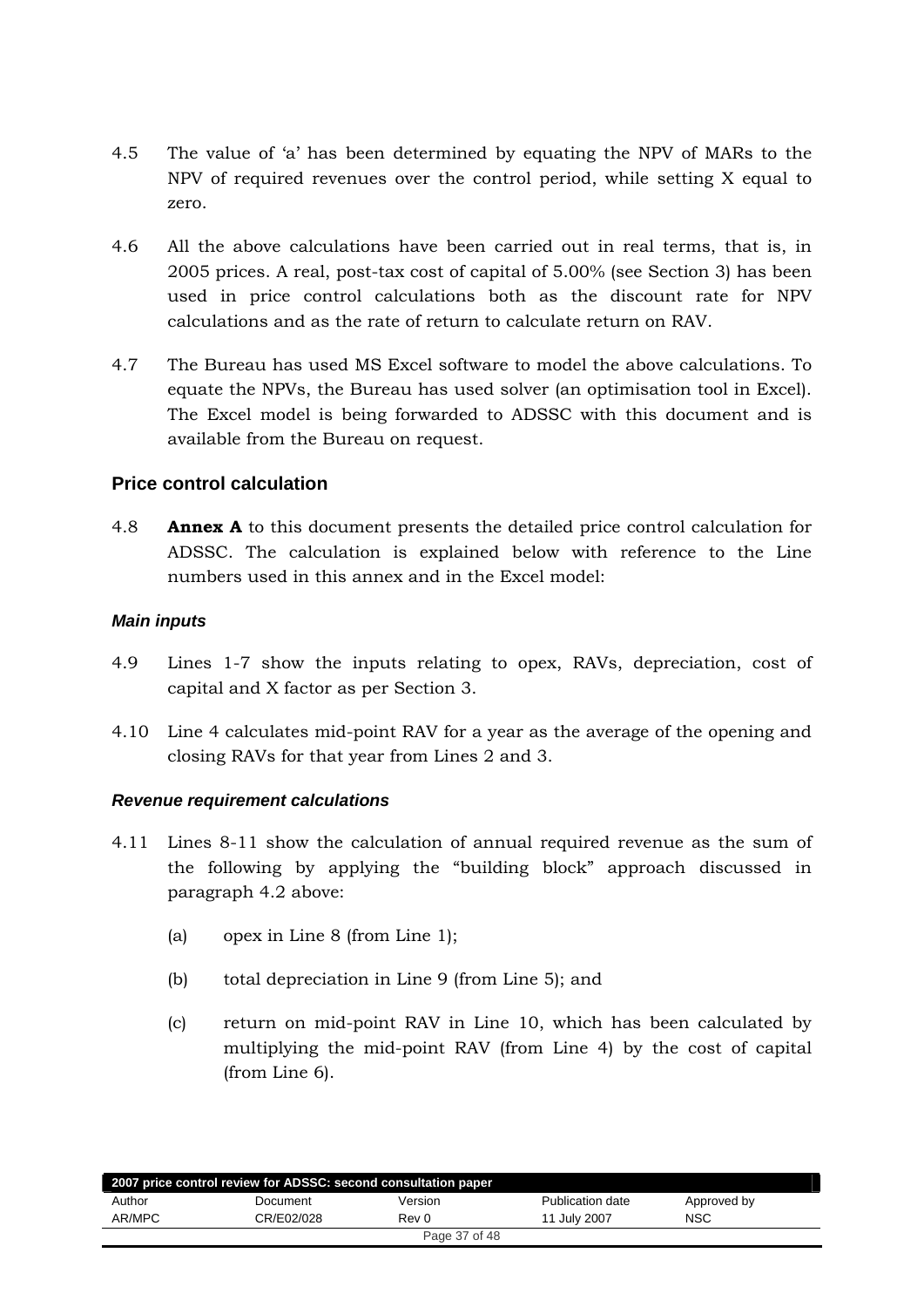#### <span id="page-37-0"></span>*Notified value calculations*

- 4.12 Lines 12-20 show the main price control calculations leading to the determination of the notified value 'a' as follows:
	- (a) Line 13 calculates the discounted values, as of 30 June 2005, of the annual required revenues in Line 12 (from Line 11) by using the cost of capital (from Line 6) as the discount rate while taking account of the number of years between 30 June 2005 and the middle of the year (or middle of the part year in the case of 2005) when the revenue for the relevant year is assumed to occur.
	- (b) Line 14 calculates the NPV of the annual required revenues by simply summing the discounted required revenues calculated in Line 13.
	- (c) Line 15 shows the notified value 'a' for the entire control period which has been calculated as a result of calculations in Lines 12-20.
	- (d) Lines 16-18 are included to show that the NPV of the MARs (using the value of 'a' derived in Line 15) equals the NPV of the revenue requirements:
	- (e) Line 16 shows the annual MARs calculated from the notified value in Line 15 using the formulae mentioned in paragraphs 4.4 and 2.25 while taking account of the part year in 2005.
	- (f) Line 17 calculates the discounted values, as of 30 June 2005, of the annual MARs in Line 16 by using the cost of capital (from Line 6) as the discount rate while taking account of the number of years between 30 June 2005 and the middle of the year (or middle of the part year in the case of 2005) when the revenue for the relevant year is assumed to occur.
	- (g) Line 18 calculates the NPV of the annual MARs by simply summing the discounted MARs calculated in Line 17.
	- (h) Line 19 shows the difference between the two NPVs calculated in Lines 14 and 18. The solver program is run to make this difference zero by varying the value of 'a' in Line 15.
	- (i) Line 20 simply reports the notified value 'a' calculated in Line 15 for each year of the control period in 2005 prices while taking account of the part year in 2005.

| 2007 price control review for ADSSC: second consultation paper |            |               |                         |             |  |  |
|----------------------------------------------------------------|------------|---------------|-------------------------|-------------|--|--|
| Author                                                         | Document   | Version       | <b>Publication date</b> | Approved by |  |  |
| AR/MPC                                                         | CR/E02/028 | Rev 0         | 11 July 2007            | NSC         |  |  |
|                                                                |            | Page 38 of 48 |                         |             |  |  |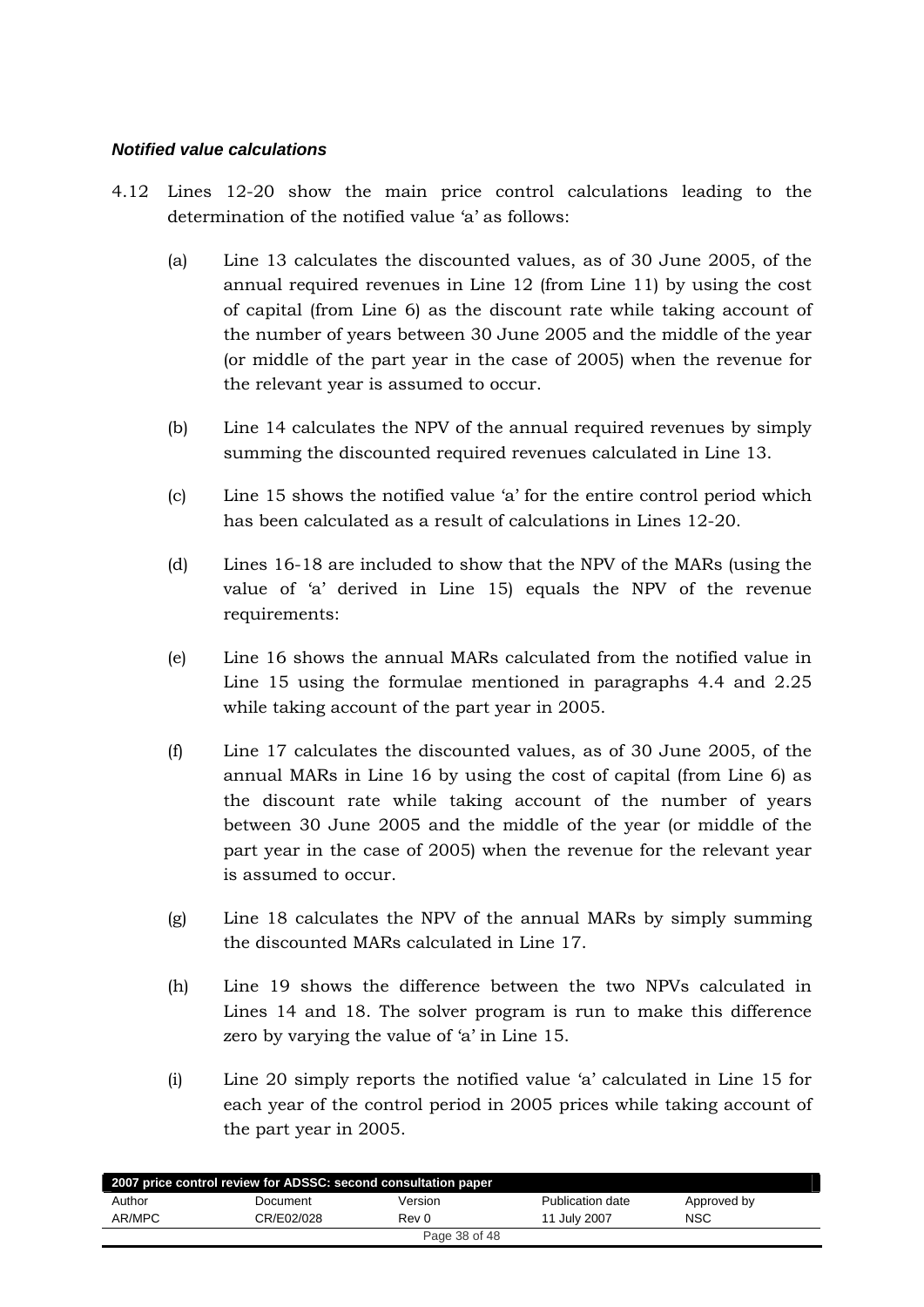## <span id="page-38-0"></span>*Implied financial indicators*

- 4.13 Lines 21-24 reports revenues, profits and return on capital for each year of the control period and averages over the period that are implied by the price control calculations:
	- (a) Line 21 simply reproduces the annual MARs in 2005 prices from Line 16.
	- (b) Line 22 expresses the annual MARs for 2005-2007 in nominal prices using the actual UAE CPI inflation and for 2008-2009 in 2007 prices.
	- (c) Line 23 shows the implied annual profit (in 2005 prices), calculated by subtracting Line 8 (opex allowance) and Line 9 (total depreciation) from Line 21 (annual MAR).
	- (d) Line 24 calculates the implied return (in real terms) on the mid-point RAVs in percentage terms by dividing Line 23 (implied annual profits) by Line 4 (mid-year RAVs).
- 4.14 These financial indicators have been calculated to assess the financial viability of the company as a result of the price control calculations.

# **Summary results of price control calculations**

# *Notified values*

4.15 Based on the price control calculations explained above, the Bureau's Draft Proposals for the notified values for ADSSC are summarised in **Table 4.1** below. These proposals are the same as calculated in Annex A to this paper. The notified values given in **Table 4.1** (to the accuracy to decimal places expressed therein) will be those used to calculate MARs when the price control are implemented and incorporated into ADSSC's licence.

| Table 4.1: Notified values - Draft Proposals |  |  |
|----------------------------------------------|--|--|
|----------------------------------------------|--|--|

| 2005 prices |      |                    |
|-------------|------|--------------------|
| ADSSC       | 0.00 | AED 606.16 million |
|             |      |                    |

Source: Bureau calculations

# *Projected allowed revenues*

4.16 Based on the price control calculations explained above, **Table 4.2** presents the projected MAR for ADSSC over the control period (2005-2009):

|        | 2007 price control review for ADSSC: second consultation paper |               |                  |             |  |
|--------|----------------------------------------------------------------|---------------|------------------|-------------|--|
| Author | Document                                                       | Version       | Publication date | Approved by |  |
| AR/MPC | CR/E02/028                                                     | Rev 0         | 11 July 2007     | <b>NSC</b>  |  |
|        |                                                                | Page 39 of 48 |                  |             |  |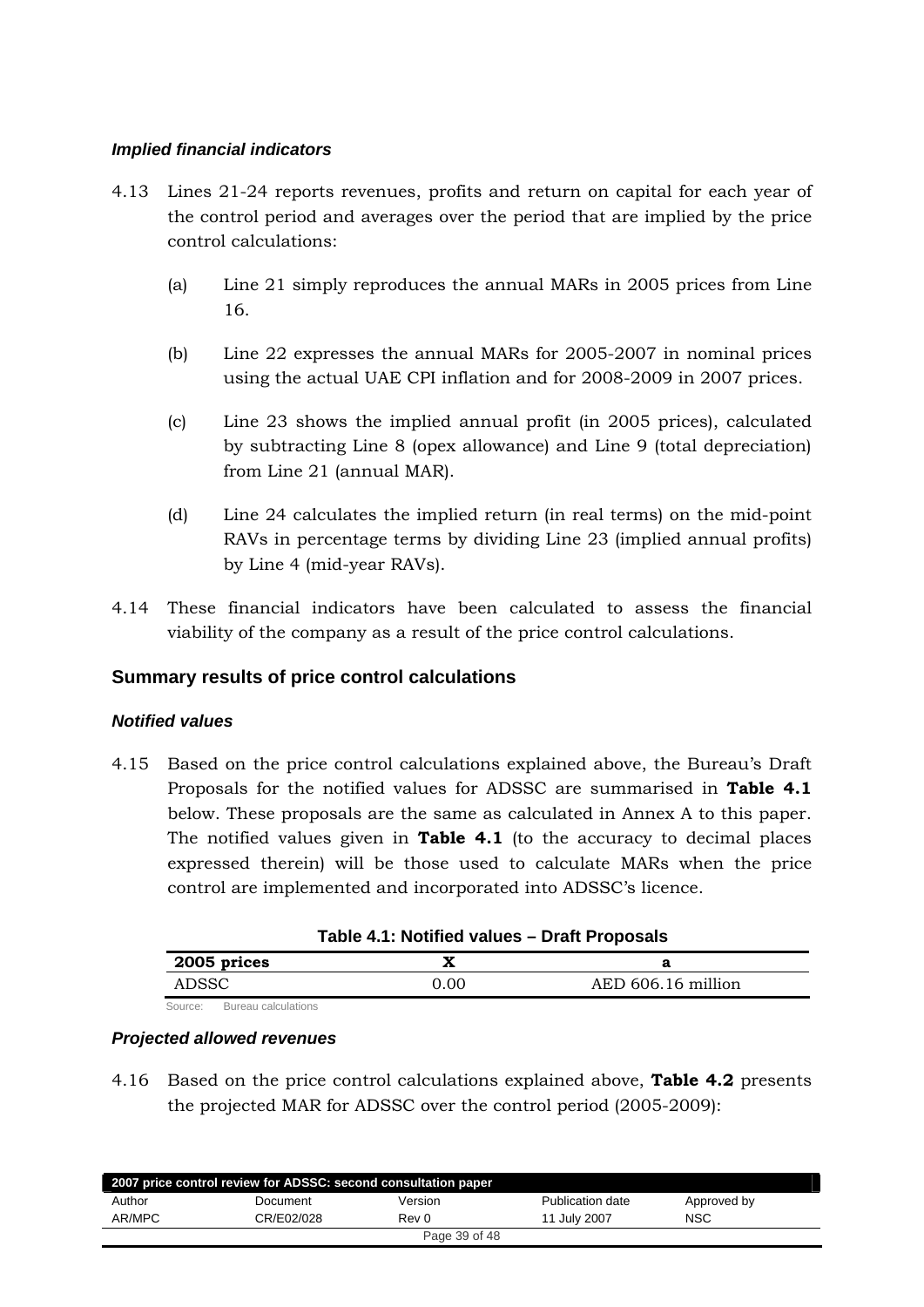<span id="page-39-0"></span>

| AED million, 2005 prices       | $2005*$ | 2006   | 2007   | 2008   | 2009   |
|--------------------------------|---------|--------|--------|--------|--------|
| Allowed revenue                | 303.08  | 606.16 | 606.16 | 606.16 | 606.16 |
| Source:<br>Bureau calculations |         |        |        |        |        |

**Table 4.2: Projected MAR over 2005-2009 (2005 prices) – Draft Proposals** 

Notes: \*The data for 2005 relates to 6-month period from 1 July to 31 December 2005.

4.17 To indicate the actual revenue that ADSSC would earn, **Table 4.3** shows the projected MARs for 2005-2007 in nominal prices based on the actual UAE CPI inflation for those years. For 2008-2009, MARs have been expressed in 2007 prices in the table and are subject to future indexation against actual UAE CPI inflation applicable to those years.

#### **Table 4.3 : Projected MAR over 2005-2009 – Draft Proposals**

| AED million, nominal prices | $2005*$           | 2006              | 2007              | 2008           | 2009           |
|-----------------------------|-------------------|-------------------|-------------------|----------------|----------------|
| Prices                      | nominal<br>prices | nominal<br>prices | nominal<br>prices | 2007<br>prices | 2007<br>prices |
| Allowed revenue             | 303.08            | 643.71            | 703.48            | 703.48         | 703.48         |

Source: Bureau calculations

Notes: \*The data for 2005 relates to 6-month period from 1 July to 31 December 2005.

## **Analysis of the Draft Proposals**

## *Constituents of projected MARs*

4.18 The choice of building-block approach for calculating the required revenue is intuitive in that it helps identifying the important constituents of revenue; that is, opex, depreciation and return on capital. **Figure 4.1** below presents the percentage breakdown of total revenue into projected opex, depreciation and profits in NPV terms for ADSSC:



**Figure 4.1: Constituents of projected MAR** 

|        | 2007 price control review for ADSSC: second consultation paper |               |                  |             |
|--------|----------------------------------------------------------------|---------------|------------------|-------------|
| Author | Document                                                       | Version       | Publication date | Approved by |
| AR/MPC | CR/E02/028                                                     | Rev 0         | 11 July 2007     | <b>NSC</b>  |
|        |                                                                | Page 40 of 48 |                  |             |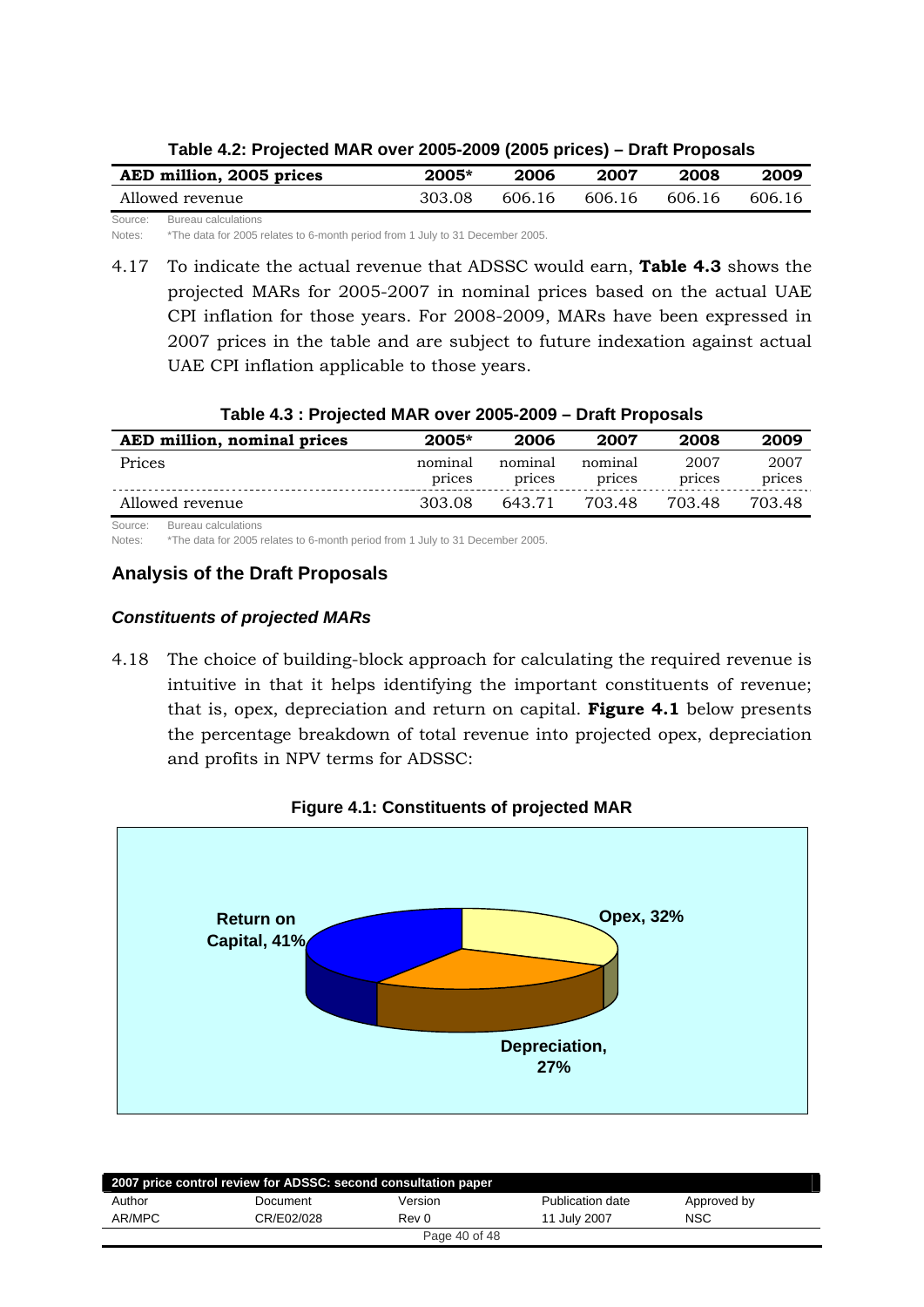- <span id="page-40-0"></span>4.19 This figure shows that depreciation and return on capital account for a significant proportion of the revenue for ADSSC (about 68%). This highlights the capital intensity of ADSSC's business.
- 4.20 Overall, ADSSC's profits are expected to be of the order of AED 255 million (2005 prices) a year on average over the control period.

#### *Effect of Draft Proposals on unit cost*

4.21 **Figure 4.2** shows the expected effect of these Draft Proposals on the pricecontrolled costs per unit of sewage collected:



**Figure 4.2: MAR per unit sewage collected – Trend (in 2005 prices)** 

4.22 While the annual MARs are constant in real terms over the control period, the increasing demand means that the Draft Proposals are expected to result in a declining trend for unit cost. This shows that, as a result of the Draft Proposals, the unit cost of sewage collected is expected to be 2.53 AED/m3 or 11.50 AED/TIG (in 2005 prices) in 2009, compared 3.81 AED/m3 or 17.30 AED/TIG (in 2005 prices) in 2005.

|        | 2007 price control review for ADSSC: second consultation paper |               |                  |             |  |
|--------|----------------------------------------------------------------|---------------|------------------|-------------|--|
| Author | Document                                                       | Version       | Publication date | Approved by |  |
| AR/MPC | CR/E02/028                                                     | Rev 0         | 11 July 2007     | <b>NSC</b>  |  |
|        |                                                                | Page 41 of 48 |                  |             |  |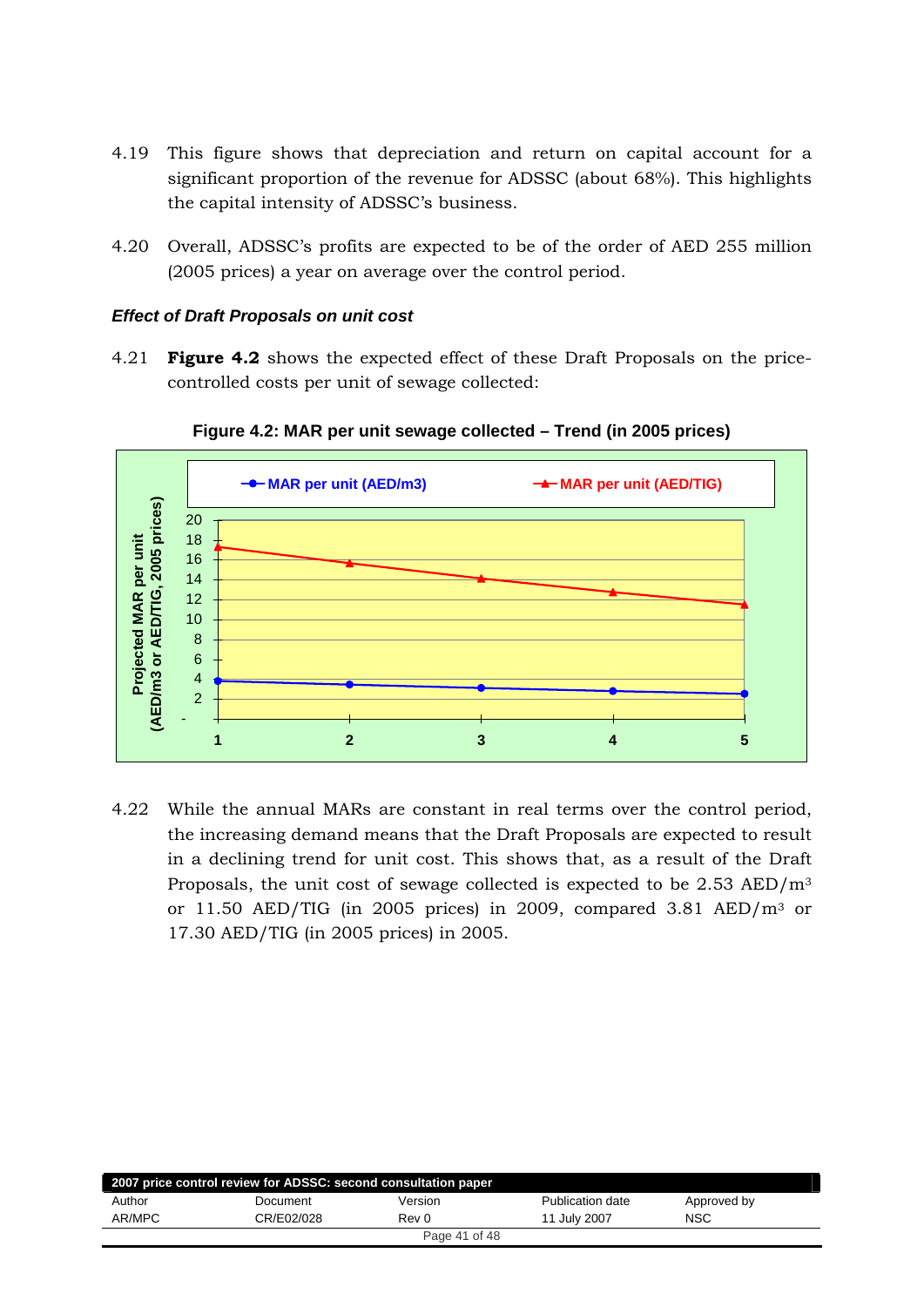# <span id="page-41-0"></span>**Introduction**

- 5.1 As discussed in Section 2, a Performance Incentive Scheme (PIS) will link the MAR of ADSSC to important aspects of its performance. The PIS has two types of performance indicators:
	- (a) Category A indicators with precise definitions, targets and incentive rates, and an automatic annual revenue adjustment for performance via a term "Q" in the MAR formula, subject to a 4% cap; and
	- (b) Category B indicators, less precisely defined but subject to a possible financial adjustment at the next price control review, depending on ADSSC's performance over the control period, subject to a 2% cap.
- 5.2 It is proposed that the PIS will take effect for the submissions due in 2008 onwards. That is:
	- (a) For Category A indicators, the MAR will be adjusted for the first time in 2009 via the Q term for performance during 2008[1](#page-41-1); and
	- (b) For Category B indicators, the performance during 2008-2009 will be assessed and ADSSC will be rewarded or penalized for its good or poor performance at the 2009 price control review.
- 5.3 This section discusses the precise design of the PIS.

# **Category A performance indicators**

#### *Definitions and Targets*

-

- 5.4 The proposed PIS has three Category A indicators:
	- (a) timeliness of audited separate business accounts;
	- (b) timeliness of audited PCRs; and

<span id="page-41-1"></span> $<sup>1</sup>$  For consistency with the design of scheme for other licensees, in the case of AIS, the MAR will be</sup> adjusted for the first time in 2010 via the Q term for submission of 2008 AIS in 2008. The basic principle is that the adjustment for any submission will be made two years after the year to which the submission relates.

|        | 2007 price control review for ADSSC: second consultation paper |               |                  |             |
|--------|----------------------------------------------------------------|---------------|------------------|-------------|
| Author | Document                                                       | Version       | Publication date | Approved by |
| AR/MPC | CR/E02/028                                                     | Rev 0         | 11 July 2007     | <b>NSC</b>  |
|        |                                                                | Page 42 of 48 |                  |             |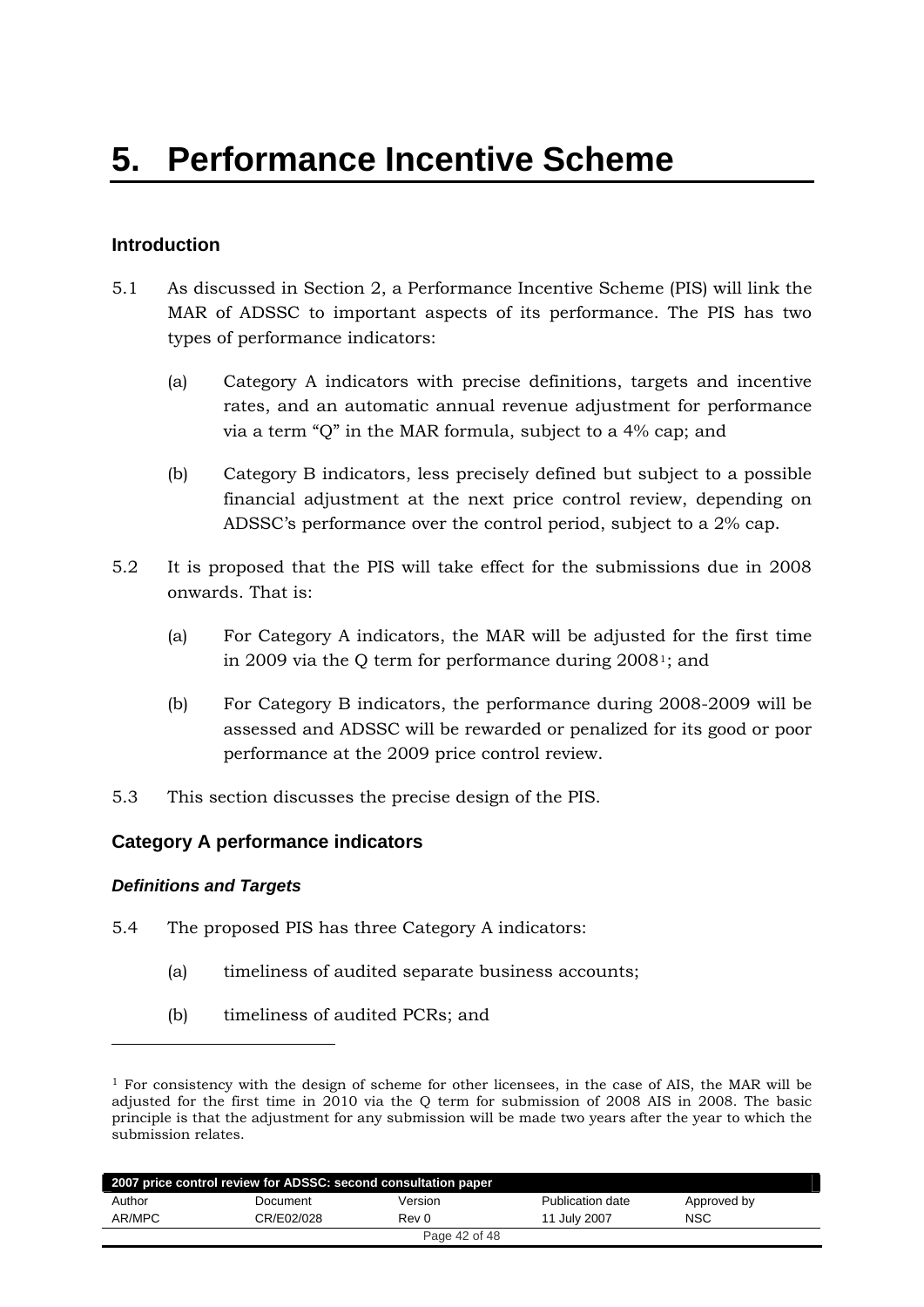- (c) timeliness of AIS together with a Technical Assessor's report.
- <span id="page-42-0"></span>5.5 Performance of ADSSC on each of these indicators will be assessed in terms of the difference (measured in months) between the actual date of submission of these items and the licence due. ADSSC's licence already defines the target dates for submission of audited accounts (30 June). The target dates for submission of AIS (including the associated Technical Assessor's report) and the audited PCR are proposed to be 30 September and 31 March, respectively, consistent with the water and electricity companies.

# *Technical Assessor for AIS*

- 5.6 The AIS will contain both historical data and future forecasts of financial and non-financial (technical) items relating to ADSSC and its system. The information and data contained in the AIS is important for the efficient regulation of ADSSC by the Bureau, particularly in understanding its system development and in setting appropriate price controls in future. The accuracy of such information is therefore of significant importance. As with the water and electricity companies, ADSSC will be required to commission a statement by a suitably-qualified independent organisation approved by the Bureau (to be termed "Technical Assessor"), verifying the accuracy of the data contained in the AIS.
- 5.7 The role of Technical Assessor will be defined precisely within the proposed licence modification that will accompany the Final Proposals. The key features of this arrangement will be as follows:
	- (a) Technical Assessors will be expected to be consulting engineers. They must be independent of ADSSC (i.e., no conflict of interest) and their appointment will be subject to the prior written approval of the Bureau.
	- (b) Technical Assessors will be asked to expose, examine and challenge all material assumptions underlying the AIS, in the form of a formal report.
	- (c) While appointed by ADSSC, the Technical Assessor's duty of care will be to the Bureau, with the primary objective of assisting the Bureau to fulfil its statutory duties.

|        | 2007 price control review for ADSSC: second consultation paper |               |                  |             |  |
|--------|----------------------------------------------------------------|---------------|------------------|-------------|--|
| Author | Document                                                       | Version       | Publication date | Approved by |  |
| AR/MPC | CR/E02/028                                                     | Rev 0         | 11 July 2007     | <b>NSC</b>  |  |
|        |                                                                | Page 43 of 48 |                  |             |  |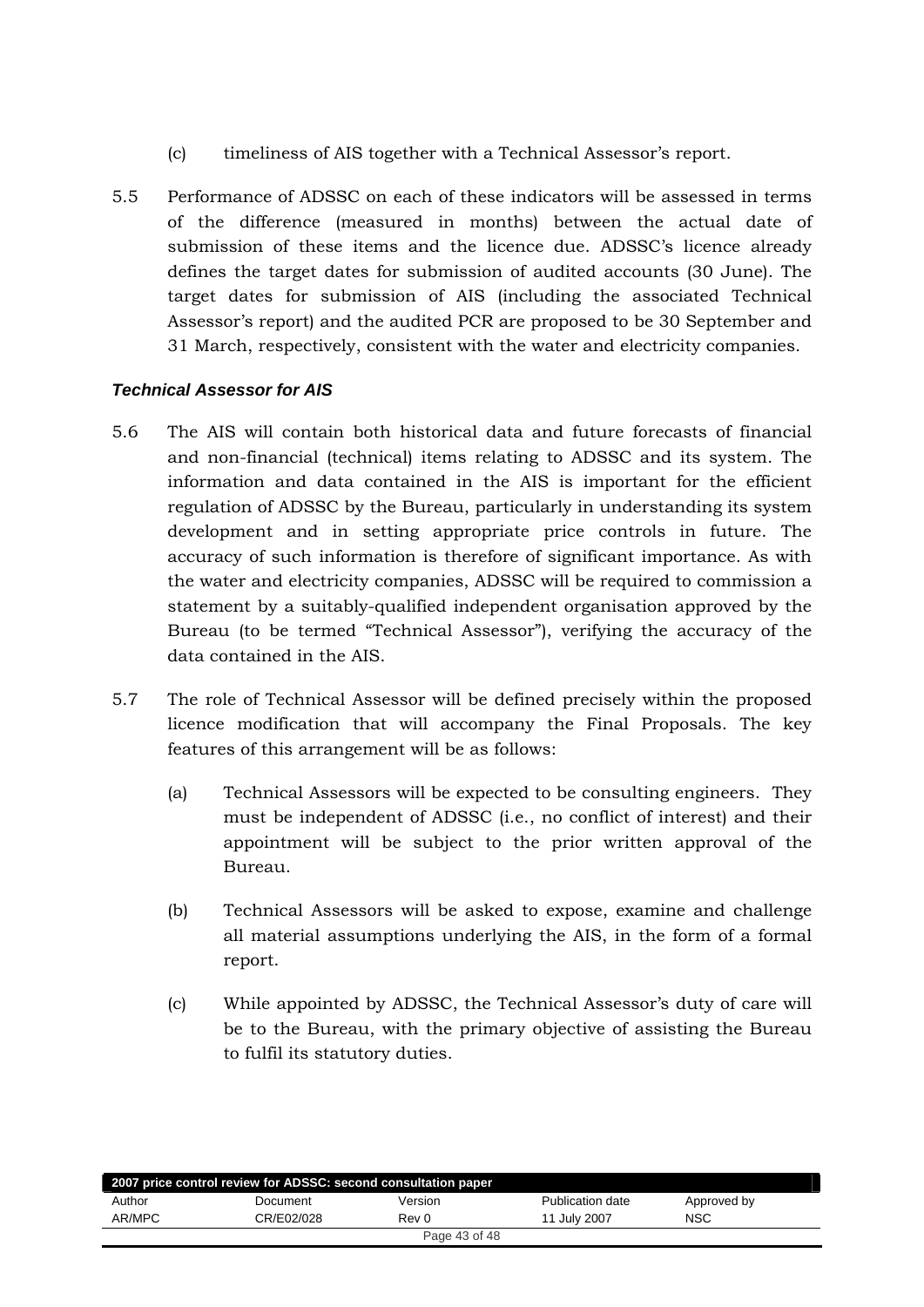#### <span id="page-43-0"></span>*Incentive rates for Category A indicators*

- 5.8 The incentive rate is the amount (in AED per month) of reward or penalty that ADSSC will be subject to via the Q term of MAR formula for being early or late in its submission of audited accounts, audited PCR or AIS compared to the relevant target dates.
- 5.9 In these Draft Proposals, the Bureau has calculated the incentive rates for Category A indicators based on the approach it used at the previous price control reviews for the water and electricity companies. That is:
	- (a) First, determine the total amount "at risk" for Category A indicators as a whole (the total maximum penalty or reward) according to the cap on the Q term (4% of the average forecast MAR for the control period).
	- (b) Second, the resulting amount is equally apportioned between all the Category A indicators.
	- (c) Third, the incentive rate for each indicator is derived by dividing the relevant amount apportioned as above by the variance between target performance and performance of a 6 month delay beyond the target date. That is, for calculation of incentive rates, the Bureau assumes a 6 month delay as the worst possible performance in submission on Category A indicators.
- 5.10 The following table shows the calculation of the incentive rates for PIS Category A indicators (rounded off appropriately):

| Average MAR                              | 606 AED million                |
|------------------------------------------|--------------------------------|
| Total amount at stake for Category A     | 24.25 AED million              |
| Number of Category A indicators          |                                |
| Amount at stake for each indicator       | 8.08 AED million per indicator |
| Worst case performance on each indicator | 6 months delay                 |
| Incentive rate for each indicator        | 1,350,000 AED / month          |
|                                          |                                |

**Table 5.1: Incentive rate calculation for Category A – Draft Proposals** 

Source: Bureau calculations

5.11 It is important to note that the above assumptions are purely hypothetical and used only for the purpose of the initial calibration of the PIS (calculating the incentive rates) and play no further role in the implementation of the scheme.

|        | 2007 price control review for ADSSC: second consultation paper |               |                  |             |  |
|--------|----------------------------------------------------------------|---------------|------------------|-------------|--|
| Author | Document                                                       | Version       | Publication date | Approved by |  |
| AR/MPC | CR/E02/028                                                     | Rev 0         | 11 July 2007     | <b>NSC</b>  |  |
|        |                                                                | Page 44 of 48 |                  |             |  |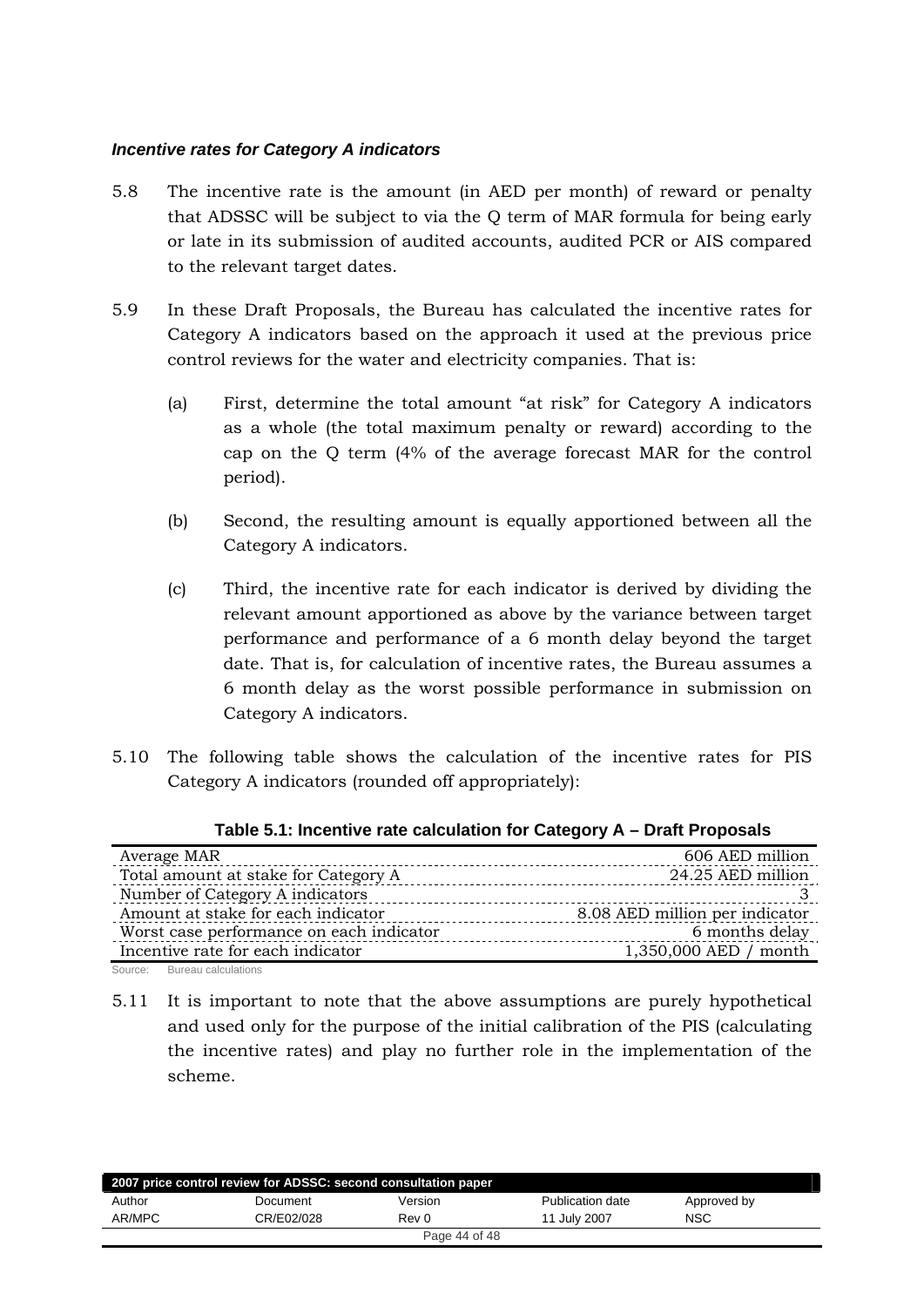<span id="page-44-0"></span>5.12 The following table summarizes the proposed target dates and incentive rates (in terms of penalty per month of delay) for Category A indicators. The bonus for submitting the item on or before the relevant target date will be six times the monthly penalty rate i.e., AED 8.10 million per indicator. That is, the total bonus that ADSSC can earn in any year can be as high as AED 24.30 million on Category A indicators.

|                                | $1$ abic J.2. Target dates and incentive rate for Category $A = D$ rait Froposais |                       |
|--------------------------------|-----------------------------------------------------------------------------------|-----------------------|
| <b>Category A indicator</b>    | <b>Target Date</b>                                                                | <b>Incentive Rate</b> |
| 1. Audited accounts timeliness | 30 June each year                                                                 | 1,350,000 AED / month |
| 2. Audited PCR timeliness      | 31 March each year                                                                | 1,350,000 AED / month |
| 3. AIS timeliness              | 30 September each year                                                            | 1,350,000 AED / month |
| Source: Bureau                 |                                                                                   |                       |

| Table 5.2: Target dates and Incentive rate for Category A – Draft Proposals |  |
|-----------------------------------------------------------------------------|--|
|-----------------------------------------------------------------------------|--|

#### *Operation of PIS for Category A*

- 5.13 Consistent with the PIS for the water and electricity companies, the PIS for ADSSC will operate as follows:
- 5.14 The term  $O_t$ , the performance adjustment to MAR for year t, is calculated in AED terms as follows:

 $Q_t = Q1_t + Q2_t + Q3_t$ 

where  $Q_1$ ,  $Q_2$  and  $Q_3$  are the revenue adjustments for the timeliness of submission of audited accounts, audited PCR and AIS, respectively, related to the year 't-2'. That is, the performance of ADSSC on Category A indicators will be rewarded or penalized through Q term two years after the year to which the respective statements relate to.

- 5.15 So, for example, the first year of performance assessment will be for performance in the year 2008. In 2008, the company will submit the audited PCR related to the 2007 financial year, as well as the 2008 AIS. In the case of audited accounts and audited PCR (related to 2007 financial year), the performance adjustment will be made in 2009 via the Q term. For 2008 AIS, the adjustment will be in 2010. This is consistent with the operation of the scheme for other licensees.
- 5.16 The following sub-paragraphs describe the Bureau's proposed formulae to determine the Q terms for the Category A indicators. These formulae are structured so that the Q term will automatically take a positive sign if a reward is required (i.e., actual performance is better than the target) and a

| 2007 price control review for ADSSC: second consultation paper |            |               |                  |             |  |  |
|----------------------------------------------------------------|------------|---------------|------------------|-------------|--|--|
| Author                                                         | Document   | Version       | Publication date | Approved by |  |  |
| AR/MPC                                                         | CR/E02/028 | Rev 0         | 11 July 2007     | <b>NSC</b>  |  |  |
|                                                                |            | Page 45 of 48 |                  |             |  |  |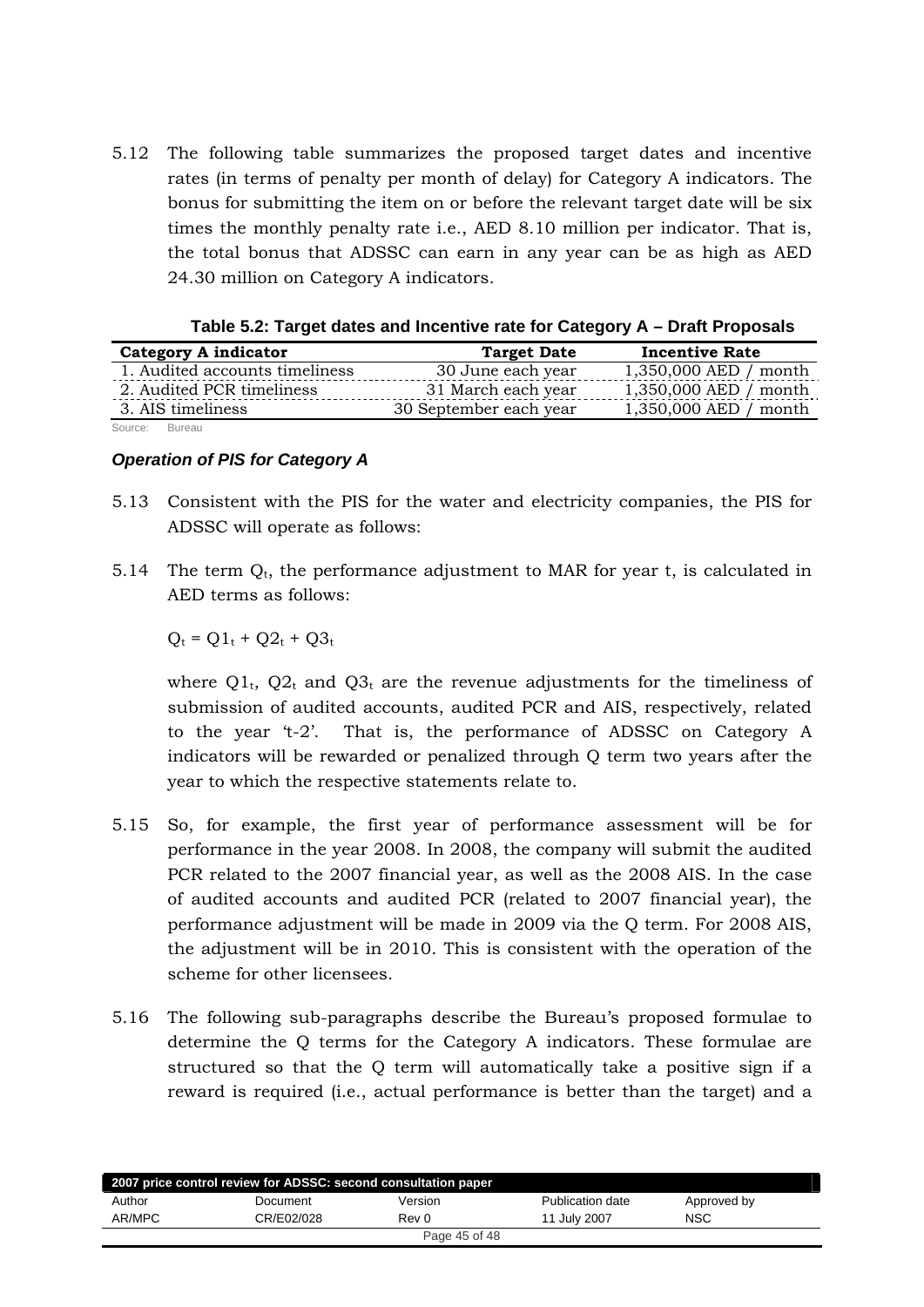negative sign if a penalty is required (i.e., actual performance is below the target).

(a) For any delay beyond the target date in any year, the company will receive a penalty calculated as follows:

Q Term = - Incentive Rate × Number of months of delay from target date

(b) For any submission on or before the target date in any year, the company will receive a reward calculated as follows:

 $O$  Term =  $6 \times$  Incentive Rate

- (c) The number of months shall be rounded up to whole calendar months. That is, the submission will effectively be treated as having been received on the last day of the month in which it was received.
- (d) The maximum delay in any timeliness related Category A indicator will be capped at the penalty that would be incurred if the statement is submitted on the target date for the same indicator for the following year. Such a cap is required in order to finalise the Q terms for these indicators in a timely manner. This effectively means the maximum penalty for a timeliness indicator will be capped by a delay of 12 months. That is, the maximum penalty will be:

Q Term =  $-12 \times$  Incentive Rate

- 5.17 In any year, the absolute value of Q term (which can be positive or negative) summed across all three indicators will not exceed 4% of the MAR for that year.
- 5.18 The Q term will be zero for 2005, 2006, 2007 and 2008. The first year when Q term will take a non-zero value (through Q1 and Q2 terms) will be 2009 and will be determined in relation to the audited accounts (for 2007) and audited PCR (for 2007) to be submitted in 2008. That is, the first year when the performance of ADSSC on Category A will be assessed will be 2008. However, Q3 term (which relates to AIS) will be zero for 2009. The first year when Q3 term will take a non-zero value will be 2010 and will be determined in relation to the 2008 AIS to be submitted in 2008.
- 5.19 The above mechanism will be contained in the licence modification to be issued with the Final Proposals. Q factors relating to performance in the

| 2007 price control review for ADSSC: second consultation paper |            |               |                  |             |  |  |
|----------------------------------------------------------------|------------|---------------|------------------|-------------|--|--|
| Author                                                         | Document   | Version       | Publication date | Approved by |  |  |
| AR/MPC                                                         | CR/E02/028 | Rev 0         | 11 July 2007     | <b>NSC</b>  |  |  |
|                                                                |            | Page 46 of 48 |                  |             |  |  |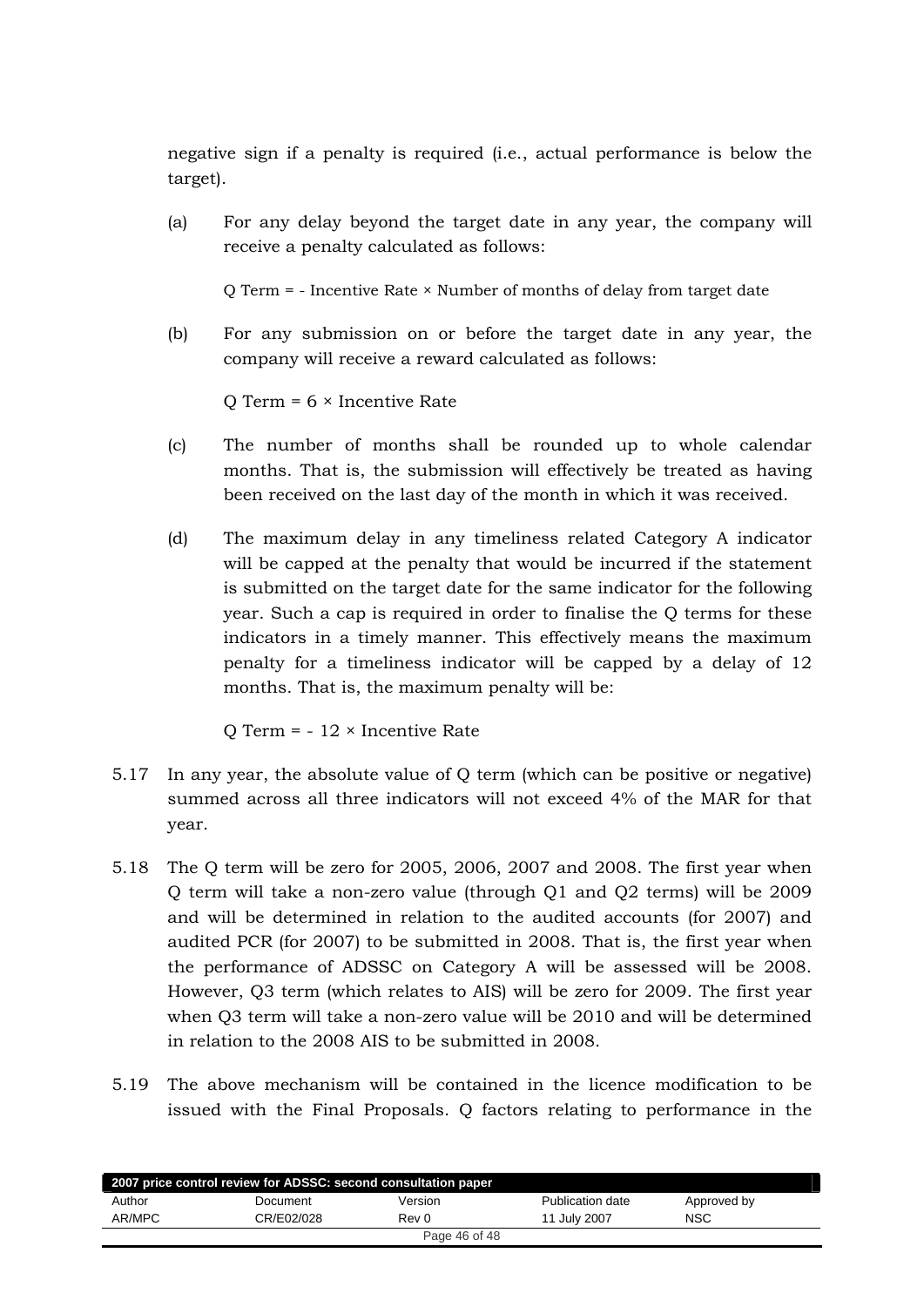<span id="page-46-0"></span>previous price control period will be carried over into the subsequent price controls as necessary.

# **Category B performance indicators**

- 5.20 As discussed in Section 2, the following Category B indicators are being proposed to be monitored over the control period:
	- (a) performance of sewerage system (e.g., availability and reliability);
	- (b) customer complaints (e.g., in relation to odour and flooding);
	- (c) performance against guaranteed service standards for customers;
	- (d) compliance with standards at treatment plants;
	- (e) meeting targets for recycling of treated effluent and biosolids;
	- (f) environmental performance;
	- (g) timeliness of annual preparation of five-year planning statement; and
	- (h) timeliness of interim profit and loss account.
- 5.21 Good or poor performance of ADSSC on these measures will be assessed at the next price control review with a possible positive or negative adjustment to the future price control, subject to a cap of 2% of MAR in any year.

| 2007 price control review for ADSSC: second consultation paper |            |               |                  |             |  |  |  |
|----------------------------------------------------------------|------------|---------------|------------------|-------------|--|--|--|
| Author                                                         | Document   | Version       | Publication date | Approved by |  |  |  |
| AR/MPC                                                         | CR/E02/028 | Rev 0         | 11 July 2007     | <b>NSC</b>  |  |  |  |
|                                                                |            | Page 47 of 48 |                  |             |  |  |  |